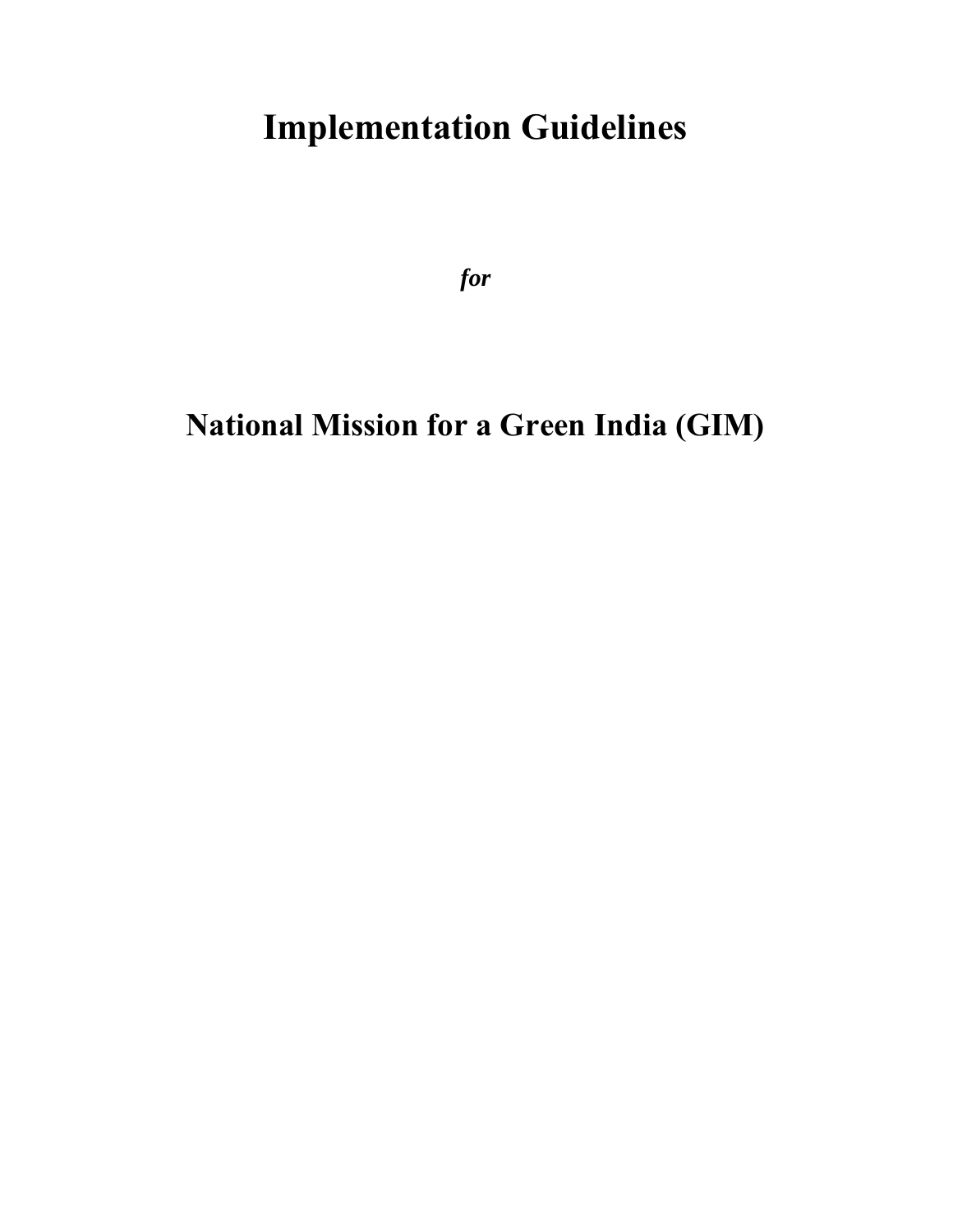#### **About the Guidelines**

The implementation guidelines are built upon earlier advisories issued for preparatory phase, the feedback on it, and further development with respect to the appraisal and approval of the Mission. The Mission has been appraised by Expenditure Finance Committee, and approved by Cabinet Committee on Economic Affairs in February 2014.

The need to keep the guidelines minimalistic and simple has been a big challenge. The content of the guidelines have been organised under eight sections and six annexures.

The guidelines draw upon Mission document, "National Mission for a Green India", which was endorsed by the PM Council on Climate Change. These include suggestions received during the meetings held with the Chief Secretaries of various States & UTs and also with concerned departments under Govt. of India and NGOs. As we now look forward to first year of implementation of the Mission, feedback received from field implementation will help in further improvement of the guidelines. Moreover, these guidelines provide ample flexibility for the States & UTs to notify state-specific guidelines and instructions.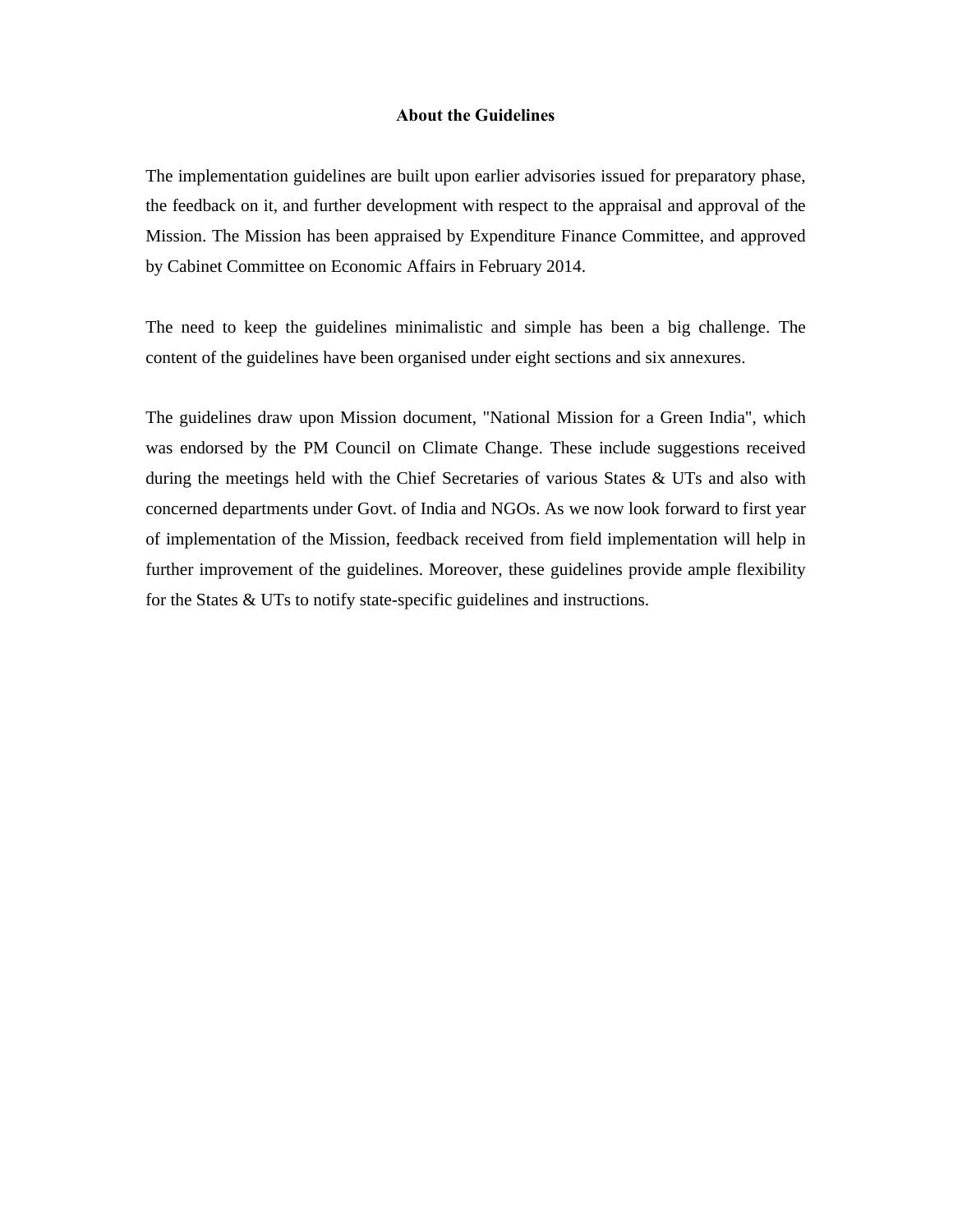# **Contents**

|    |                                                                     | Page      |
|----|---------------------------------------------------------------------|-----------|
| 1. | Introduction                                                        | $4-6$     |
| 2. | Identification of landscapes including urban & peri-urban, wetlands | $\tau$    |
| 3. | Planning at different levels (L1, L2, L3)                           | $8-9$     |
| 4. | Institutions for planning $&$ implementation                        | $10-12$   |
| 5. | Approval of Plans & Projects and Funding mechanism                  | $13 - 16$ |
| 6. | Monitoring                                                          | $17 - 21$ |
| 7. | Legal & Policy provision                                            | 22        |
| 8. | GIM as People's movement                                            | $23 - 25$ |
|    | Annexure-I: Selecting landscapes – outline of the process           | $26 - 31$ |
|    | Annexure-II: Development of Perspective Landscape (L2) plan:        | 32        |
|    | Annexure-III: Constitution of Landscape Level Planning (LSP)        | 33        |
|    | Committee at L2 Landscape Level                                     |           |
|    | Annexure-IV: Institutional Landscape for GIM: The composition       | 34-40     |
|    | and Roles/Responsibilities                                          |           |
|    | Annexure-V: Approved Cost Norms                                     | 41        |
|    | <b>Annexure-VI: Performance Monitoring Framework</b>                | $42 - 44$ |
|    | (Results Framework)                                                 |           |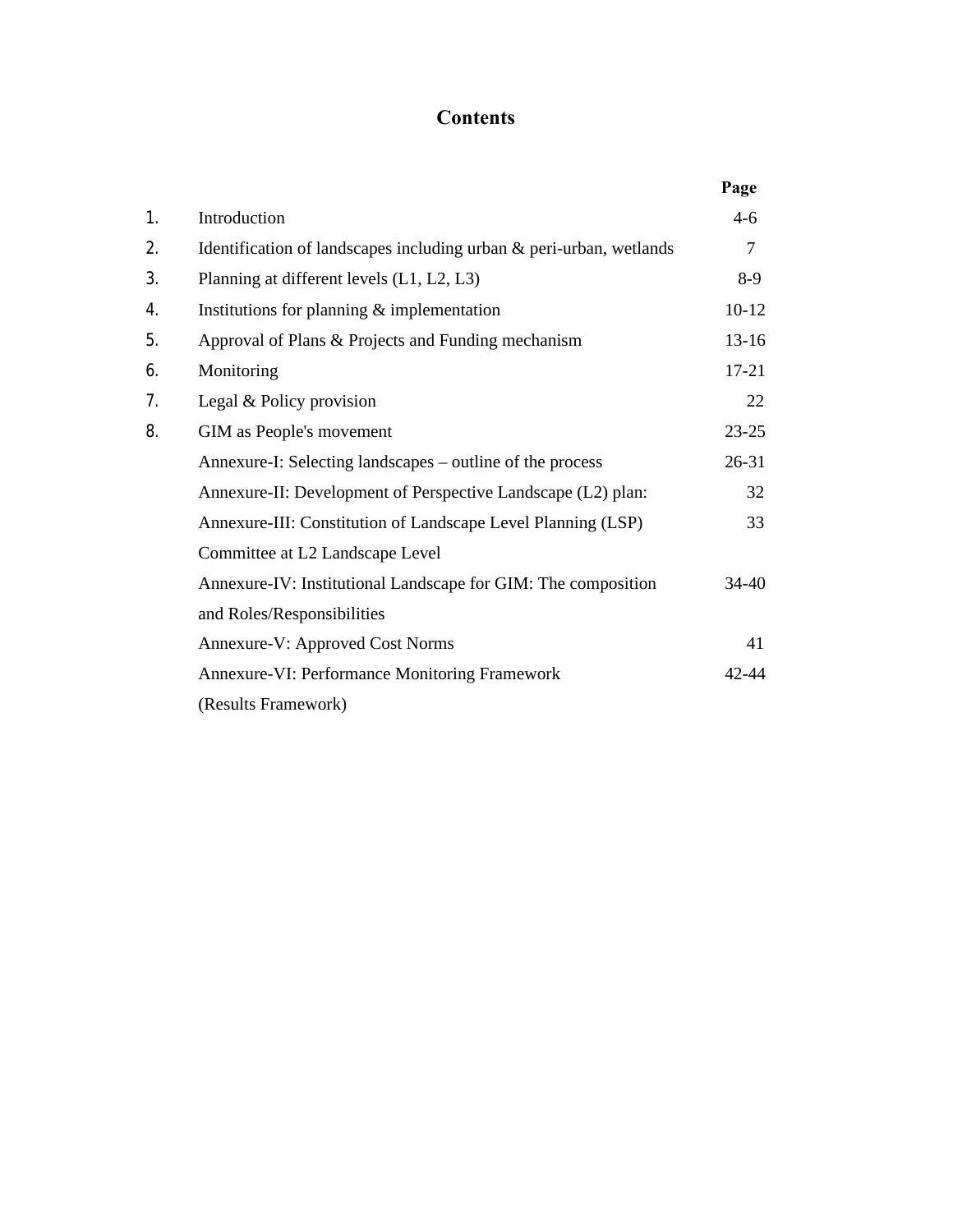#### **1. Introduction**

Climate change phenomena has seriously affected and altered the distribution, type and quality of natural biological resources of the planet. Knowing the facts that the forests have deep influences on environmental amelioration though climate mitigation, food security, water security, biodiversity conservation and livelihood security of forest dependent communities, the need was felt to have a combination of adaptation and mitigation measures which would help in enhancing carbon sinks in sustainably managed forests and other ecosystems.

#### **1.1 Mission Aim and Objectives**

The National Mission for a Green India (GIM) was announced as one of the eight Missions under the National Action Plan on Climate Change (NAPCC). GIM is based on a holistic view of greening and focuses not on carbon sequestration targets alone, but, on multiple ecosystem services, especially, biodiversity, water, biomass etc. along with climate adaptation and mitigation as a co-benefit. It has the following broad objectives to be covered over next 10 years:

- Increased forest/tree cover to the extent of 5 million hectare (mha) and improved quality of forest/tree cover of another 5 mha of forest/non-forest lands
- Improved/enhanced eco-system services like carbon sequestration and storage (in forests and other ecosystems), hydrological services and biodiversity; along with provisioning services like fuel, fodder, and timber and non-timber forest produces (NTFPs)
- Increased forest based livelihood income of about 3 million households

#### **1.2 Salient Features**

The Mission is meant to nearly double the ongoing efforts of greening the country and would seek convergence with related Missions of NAPCC, as well as with other National Missions, programs and schemes including Mahatma Gandhi National Rural Employment Guarantee Scheme (MGNREGS), Compensatory Afforestation Management and Planning Authority (CAMPA), National Afforestation Program (NAP), National Rural Livelihood Mission, Integrated Watershed Management Program, Programs of Ministry of New and Renewable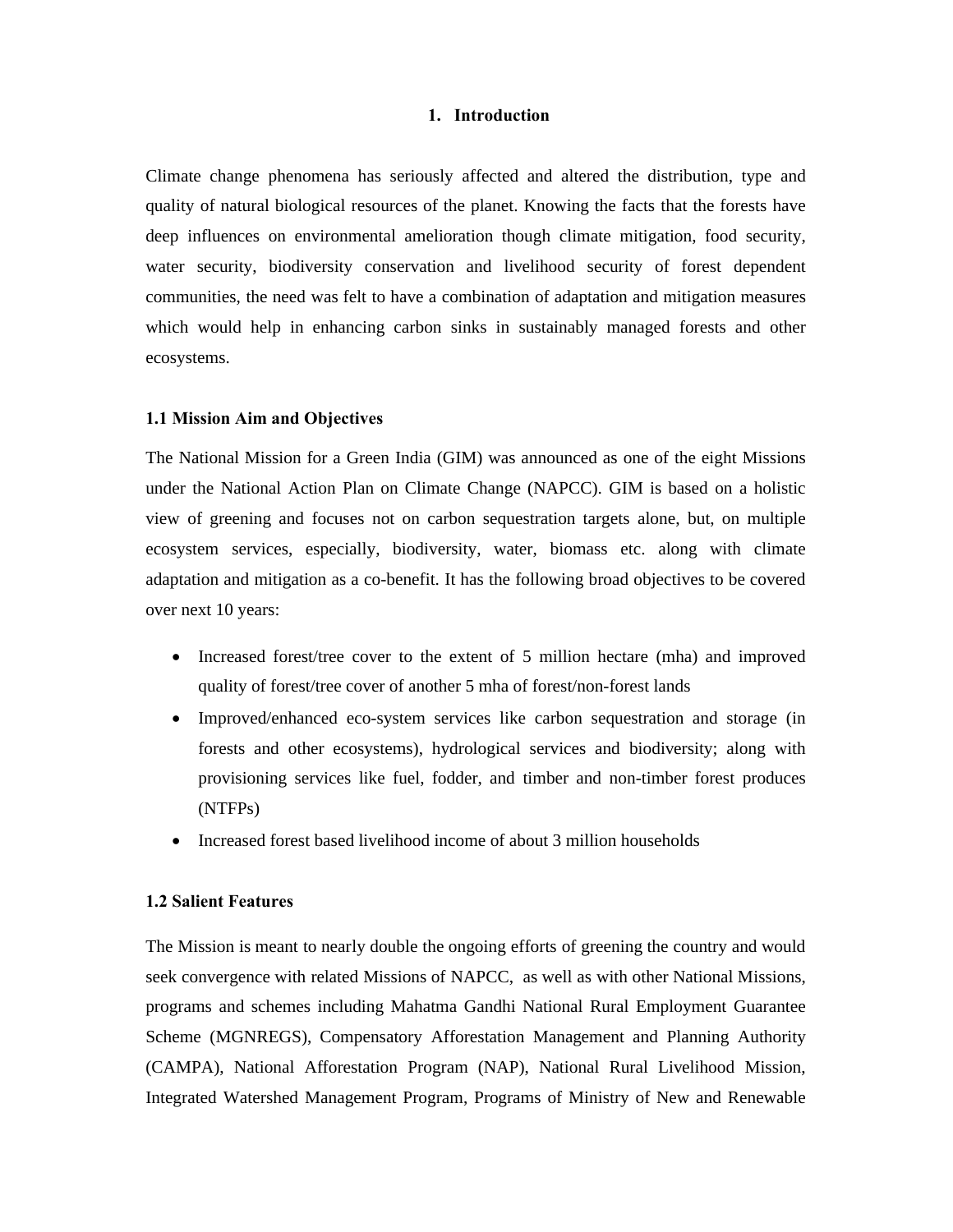Energy, National Rainfed Area Authority etc. The Mission has the potential to develop about one lakh skilled local community youth who would provide support in community based forest conservation, community livelihood enhancement and change monitoring, etc. These youth as Green Volunteers will act as a bridge between the community and the implementing agencies such as Forest Department.

One of the key differences of the Mission with conventional afforestation program relates to Mission's emphasis on the landscape approach. Selection of the landscapes therefore assumes critical significance. Landscapes as large contiguous areas of forest /non forest land, at different scale /levels provide unique opportunity to meet targets for both, National and State Forest policy. While the contiguous area of forests in different density class (e.g. moderately dense and open/ scrub) provide opportunity for improving the quality of the forest cover; the non-forest areas provide opportunity for increasing the forest cover.

## **1.3 Overall Mission Targets Envisaged in Mission Document**

- Enhancing quality of forest cover and improving ecosystem services from 4.9 mha of predominantly forest lands, including 1.5 mha of moderately dense forest cover, 3 mha of open forest cover, 0.4 mha of degraded grass lands.
- Eco-restoration/afforestation to increase forest cover and eco system services from 1.8 m ha forest/non forest lands, including scrub lands, shifting cultivation areas, abandoned mining areas, ravine lands, mangroves and sea-buckthorn areas.
- Enhancing tree cover in 0.2 mha Urban and Peri-Urban areas (including institutional lands)
- Increasing forest cover and eco-system services from Agro-forestry and Social Forestry on 3 mha of non-forest lands
- Restoration of 0.1 mha of wetlands and the eco system services thereof.
- Improving fuel-use efficiency and promoting alternative energy sources in project area households.
- Enhancing Community livelihood of 3 million households.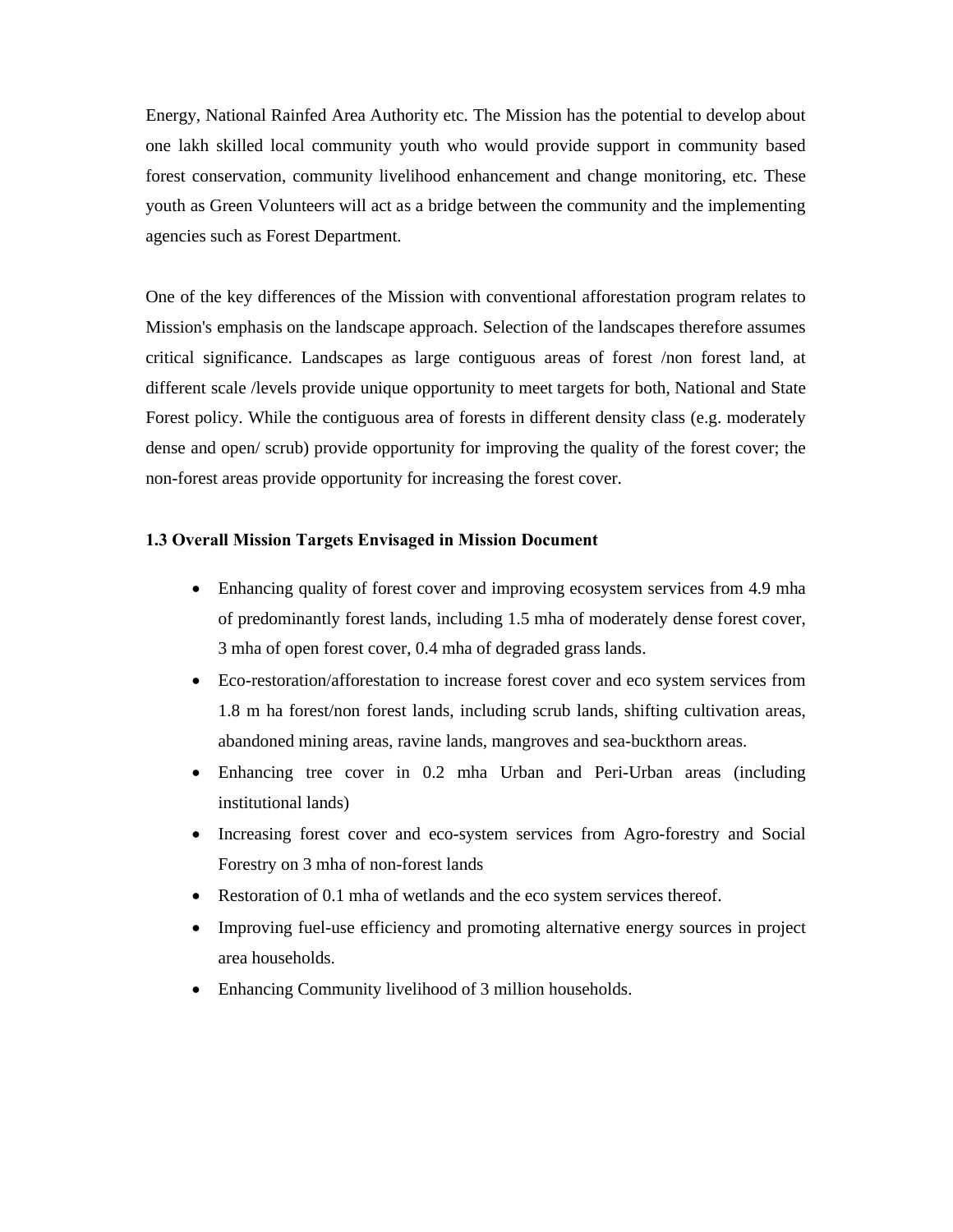# **1.4 The Mission in the 12th Plan Period and the Targets thereof**

GIM has been approved by the Cabinet Committee on Economic Affairs (CCEA**)** in February 2014 with the projected cost of 13,000 crores during the  $12<sup>th</sup>$  Plan period and one year spill over in 13<sup>th</sup> Plan. This includes Rs. 2,000 crores from 12<sup>th</sup> Plan Outlay, 400 crores from 13<sup>th</sup> Finance Commission grant, and convergence with CAMPA to the tune of Rs. 6000 crores and MNREGS to the tune of Rs. 4000 crores.

The objectives of the Mission during  $12<sup>th</sup>$  Plan includes increased forest/tree cover in 1.40 mha of forest/non-forest lands and improved quality of forest cover in another 1.4 mha of forest/non-forest land. It envisages to improved ecosystem services including biodiversity, hydrological services, carbon sequestration from the 2.8 mha of forest/non-forest lands as mentioned above and increased forest-based livelihood income of about 0.85 million households, predominantly from tribal community living in and around the forests. It will also achieve additional enhanced annual  $CO<sub>2</sub>$  sequestration by 14 to 17 million tonnes. It is expected to generate 670.82 million person days of wage employment at a cost of about Rs.6782 crores, and skilled employment for about 28,000 community youth at a cost of Rs. 1352 crores.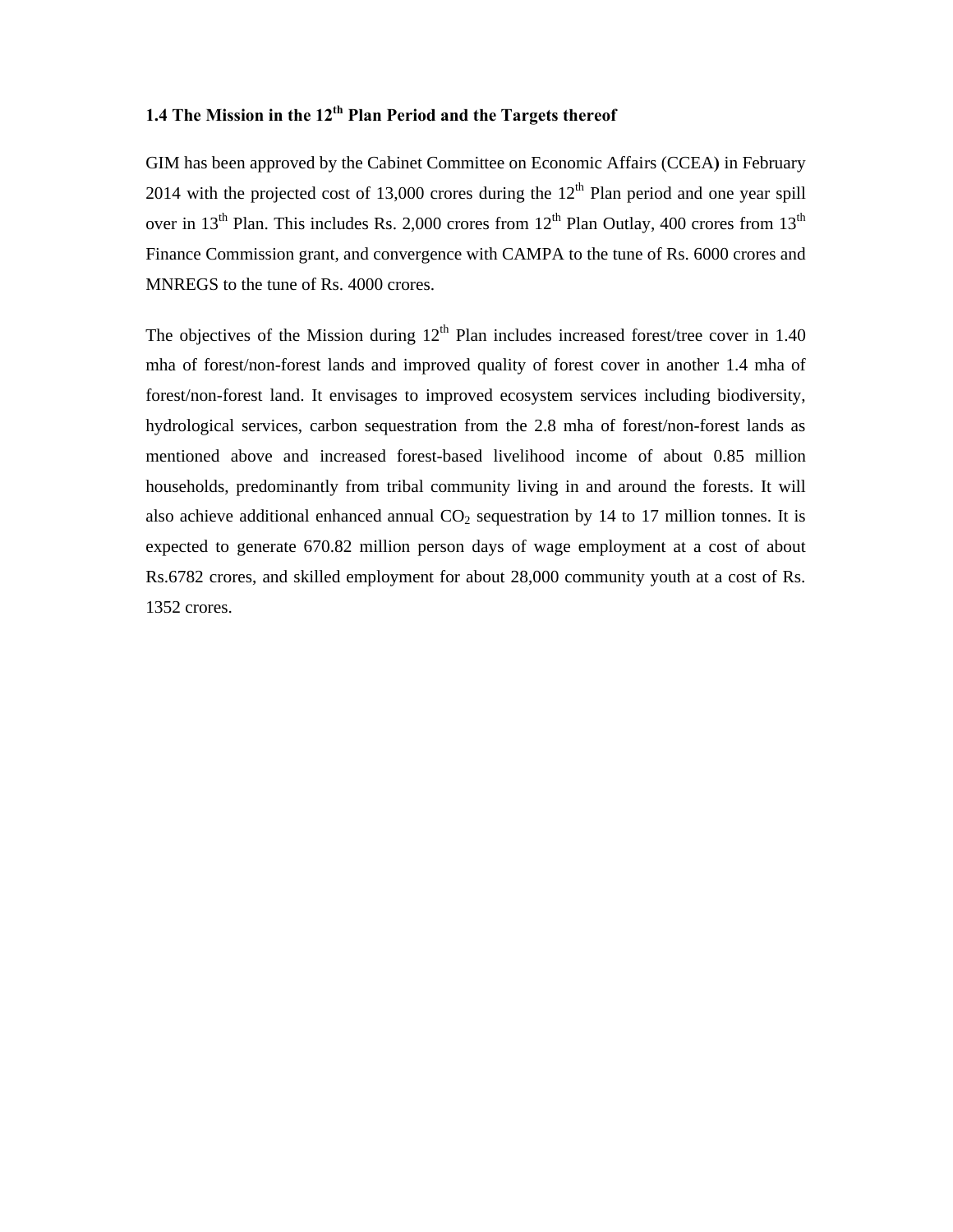#### **2. Identification of Landscapes**

#### **2.1 Criteria for identification**

Landscapes need to be identified on the basis of both biophysical and socio economic parameters, with an operation unit (about 4000-6000 ha) often co-terminus with micro/milli watershed. As contiguous area, the operational units within larger landscapes make sense ecologically as well as socio-economically. The criteria for identification of the landscapes may include projected vulnerability of forests to climate change, status of forest cover, significant biodiversity and other ecosystem values, critical habitats, corridors, and potential of area for carbon sink. Overlays of socio economic criteria like poverty and ethnicity (tribal /non-tribal) will further help prioritization of project areas within the candidate landscapes.

#### **2.2 Landscape Levels**

At the first step; broad landscapes of importance (L1) will be identified as large contiguous areas of forest and non-forests lands in a given landform / catchment and will narrow down to operational units, usually milli-watershed of approximately 4000-6000 ha (L2) and the working units, usually micro watersheds and villages/hamlets within level 2 landscape for actual implementation of the Mission (L3).

While some criterion may be suitable to one level for e.g. landform or catchment could be useful for identifying landscapes at L1 level, there may be certain criterion that may the relevant for multiple levels, like forest and tree cover mapping may be useful at all 3 levels to identify and prioritize the landscapes. Special criteria may be added for specific sub-missions / cross-cutting interventions – e.g. sea-buckthorn areas in the Western Himalayan States, shifting cultivation area in North-East, areas for agro-forestry, urban landscape and catchments supplying drinking water, etc.

Details of landscape identification at different levels, including dataset requirement is put up at Annexure-I.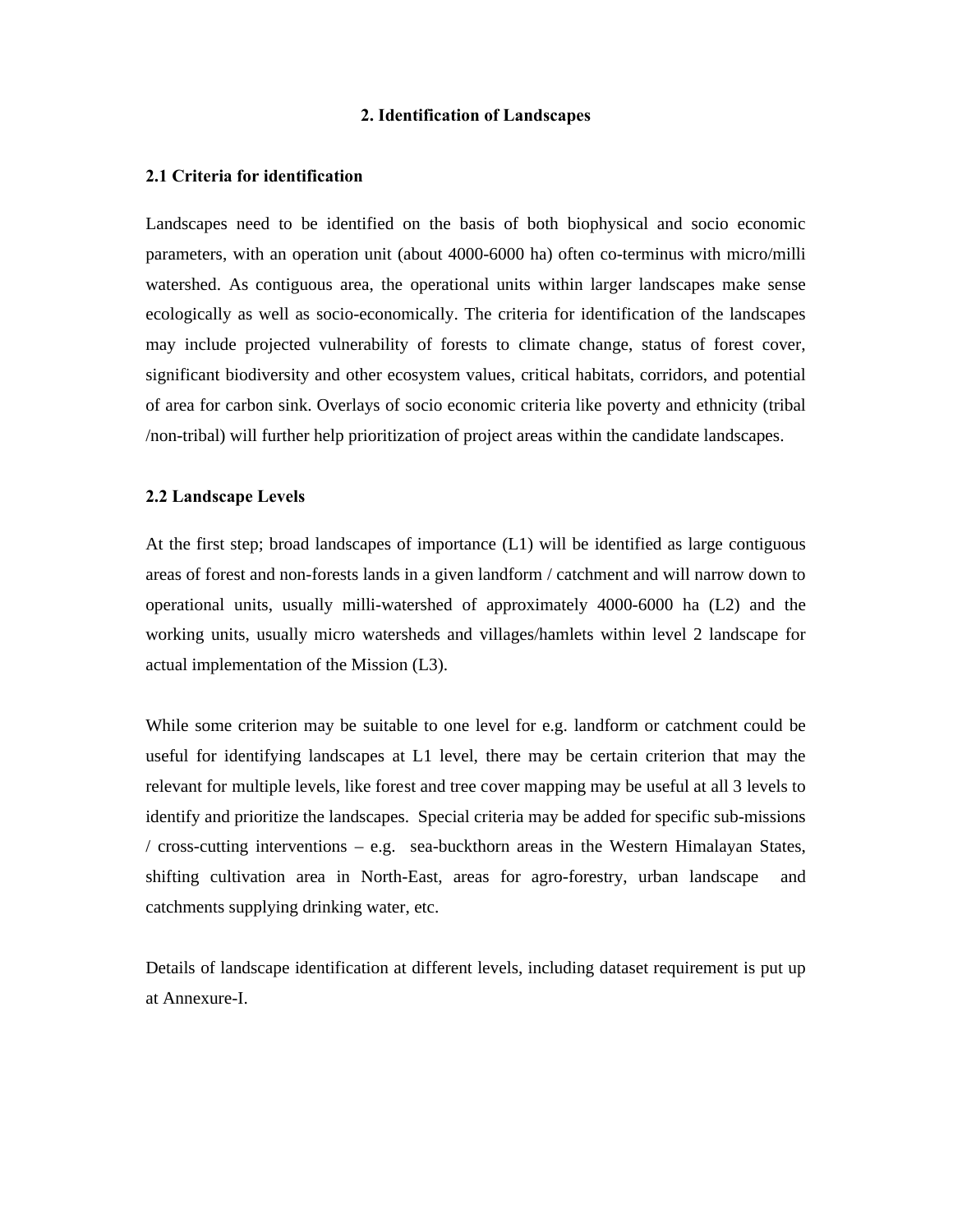#### **3. Planning**

#### **3.1 Planning Imperatives**

The GIM planning relates to landscapes at different levels i.e. L1 landscapes to L3 Landscapes. In the planning process, the L2 level landscapes and L3 level units remain the key focus. The L3 level landscape i.e. micro watershed and village level planning will relate to L2 level landscape i.e. milli watershed /cluster and vice versa. The Planning process will foster key tenets of landscape approach.

Since the Mission is strongly driven by convergence with program and schemes that have similar objectives or can contribute to the Mission objectives, it is imperative that the planning process for the Mission be such that leverages such opportunities.

The planning for Mission has a huge focus on the Results that the Mission aims to achieve over a period of time. Planning for Results, just not for activities and inputs will guide the planning process. It would therefore keep the Result focus at the very core of the planning process.

The bottom up planning process will allow micro plans at individual village level to define their priorities and actions under various sub missions and cross-cutting interventions to achieve the stated outcomes under the Mission. The micro plans with in the operational landscape unit (L2) will also be informed by the perspective planning done at the landscape unit level and vice versa.

#### **3.2 Planning Process at landscape levels**

**The L1 Landscapes:** Once the L1 Landscape/landscapes in the State have been selected, it will require describing the landscape in terms of total Geographical Area, the forest area in different density classes, the areas of interest, total number of L2 level landscapes within the L1 etc. State Level landscape plan will also solicit collation of various L2 level Landscape Plans (L2) within a given L1. The State may begin implementation of the Mission with one L1 or multiple L1.

**The L2 Landscape:** This is the critical level for planning. Each L2 level landscape will bring out situational analysis for the landscape and keeping in view various Sub Missions to which the L2 will relate to. The baselines will need to be set in. The planning for L2 level will also need to map the existing institutions and programs/schemes that are crucial for convergence,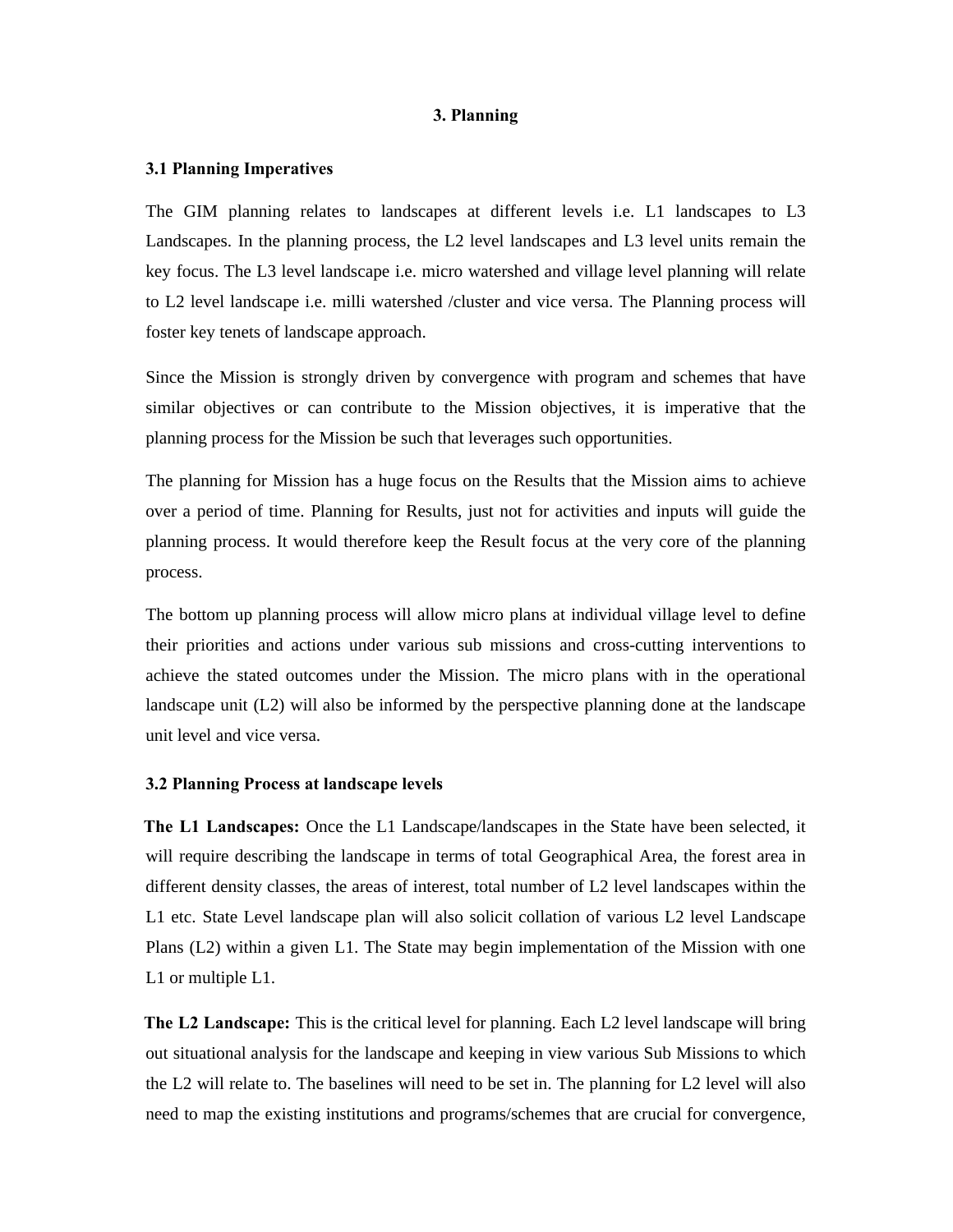and are in conformity with Mission objectives. A detail of information for carrying out the situational analysis, base lines and setting the objectives is put up at Annexure-II.

**The L3 Landscape**: For each constituent unit or village of the L2 level landscape, a Micro Plan needs to be developed in participatory manner. The guideline developed by various States for JFM may be useful in developing village specific micro-plans.

#### **3.3 Landscape Level Committee**

A committee may be set up at the level of landscape (L2) to facilitate planning and monitoring of the landscape level plan. The composition and the functions of the committee are put up at Annexure-III.

#### **3.4 Convergence with programs and schemes**

The Mission would link with other ongoing land-based greening/restoration programs and schemes of different agencies as well as with related programs of MoEF&CC. The key programs for convergence as per the EFC include MGNREGS, CAMPA, NAP and schemes under the  $13<sup>th</sup>$  Finance Commission. Other equally important schemes would include NRLM, IWMP, Bamboo and Horticulture Mission, Programs of Ministry of New and Renewable Energy, Rainfed Authority of India, MoEF&CC programs under EAP, as well as State Govt. program that have potential to contribute to the Mission objectives. The opportunity for seeking convergence with ongoing Mission under NAPCC also needs to be underscored.

The convergence with ongoing program/ schemes will be secured by getting representation of the concerned department/ministry in the organizational structure of the Mission at different levels. Moreover, the State may issue guidelines for convergence linked to various schemes with GIM. Similarly, at national level, convergence guidelines of GIM with other programmes will be shared with the States.

Convergence should be done also at the resource level i.e. for the same planning/ functional unit, all available funding should be pooled in one kitty and planning/implementation should be done. Convergence format prescribed for MGNREGS will be adopted for GIM.

Agro-forestry guidelines issued by Ministry of Agriculture are in sync with these guidelines of GIM. In future, if funds are allocated under Agro-forestry Mission, it will be converged with GIM funds.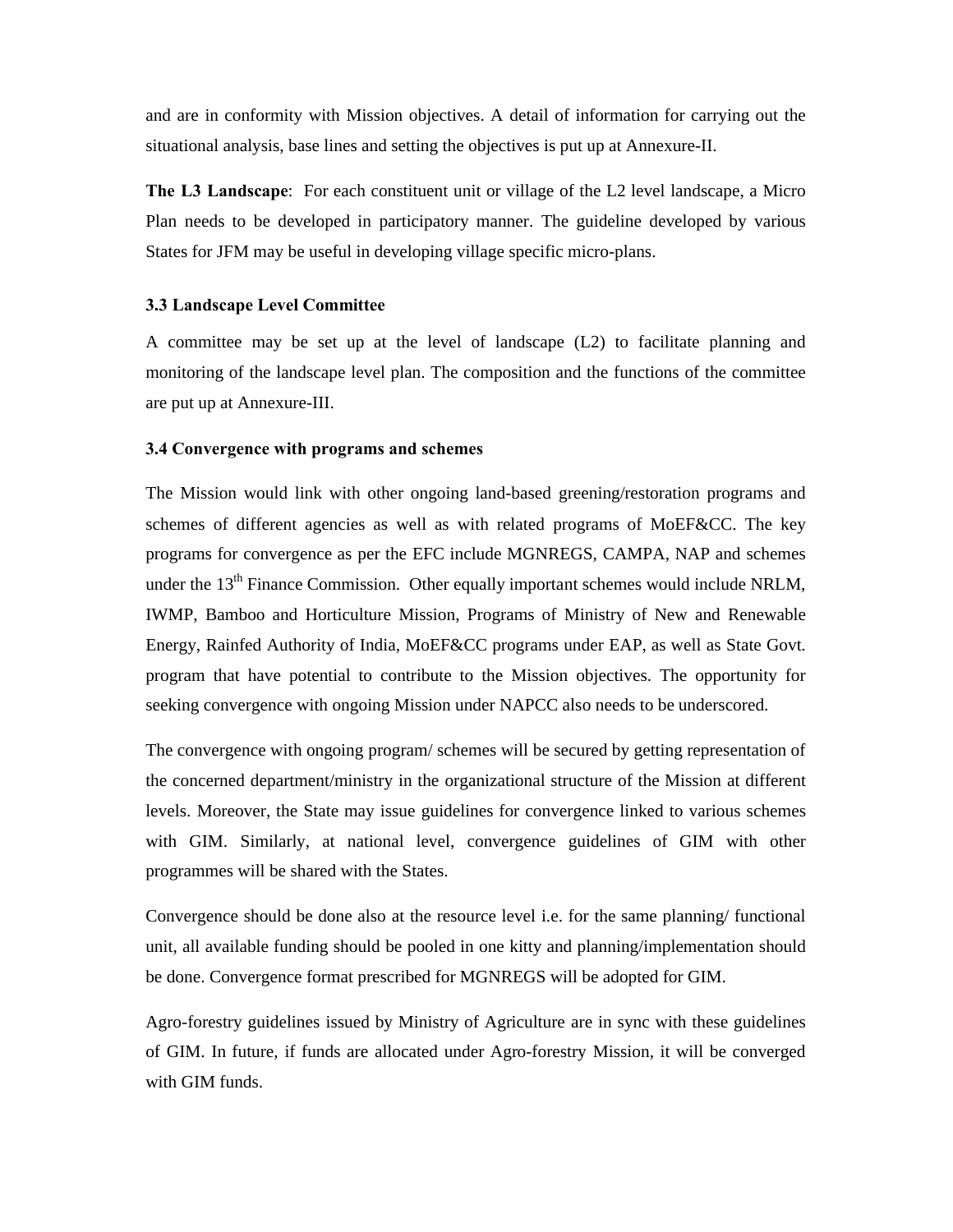#### **4. Institutions for planning & implementation**

The institutional framework proposed for the mission must help it to meet the aims and objectives. In line with the Mission document, the following core principles inform the institutional framework:

- a) Strengthening of decentralized forest governance
- b) Convergence of Mission activities with other existing schemes, programs and Missions
- c) Use of existing institutional spaces, rather than creation of new institutions

The Mission envisages a new approach in forest management i.e. through **Strengthening Institutions for Decentralized Forest Governance.** As the implementation of the Mission would require several cross-sectoral linkages and innovations there is a need for adequate and appropriate institutions with sufficient manpower. The main features of institutional framework are as follows.

#### **4.1 Village level**

It will be the Gram Sabha and the Committees mandated by the Gram Sabha, including revamped JFMCs, which will plan and implement the Mission activities at the village level. The revamping of JFMCs includes setting up of JFMCs by the Gram Sabha following due process as may be specified in State Panchayati Raj Act or in the JFM guidelines. The plans will be approved by the respective Gram Sabha. It will have explicit linkages with Panchayat level planning to ensure maximum convergence. Financial powers may be jointly exercised by the JFMC President and the Member Secretary. States may develop their own mechanism for execution of the works by forming a committee and naming a Member Secretary for each JFMC at local level.

In urban areas, ward level committees/RWAs linked to Municipality/Municipal Corporation will have role in implementation of the Mission activities.

#### **4.2 Landscape/Cluster Level**

In conformity with the Mission objectives, it is imperative to have a cluster level institution to facilitate planning, problem solving and seeking convergence opportunities at the level of cluster (L2 landscape). This will facilitate common approach to different issues arising in the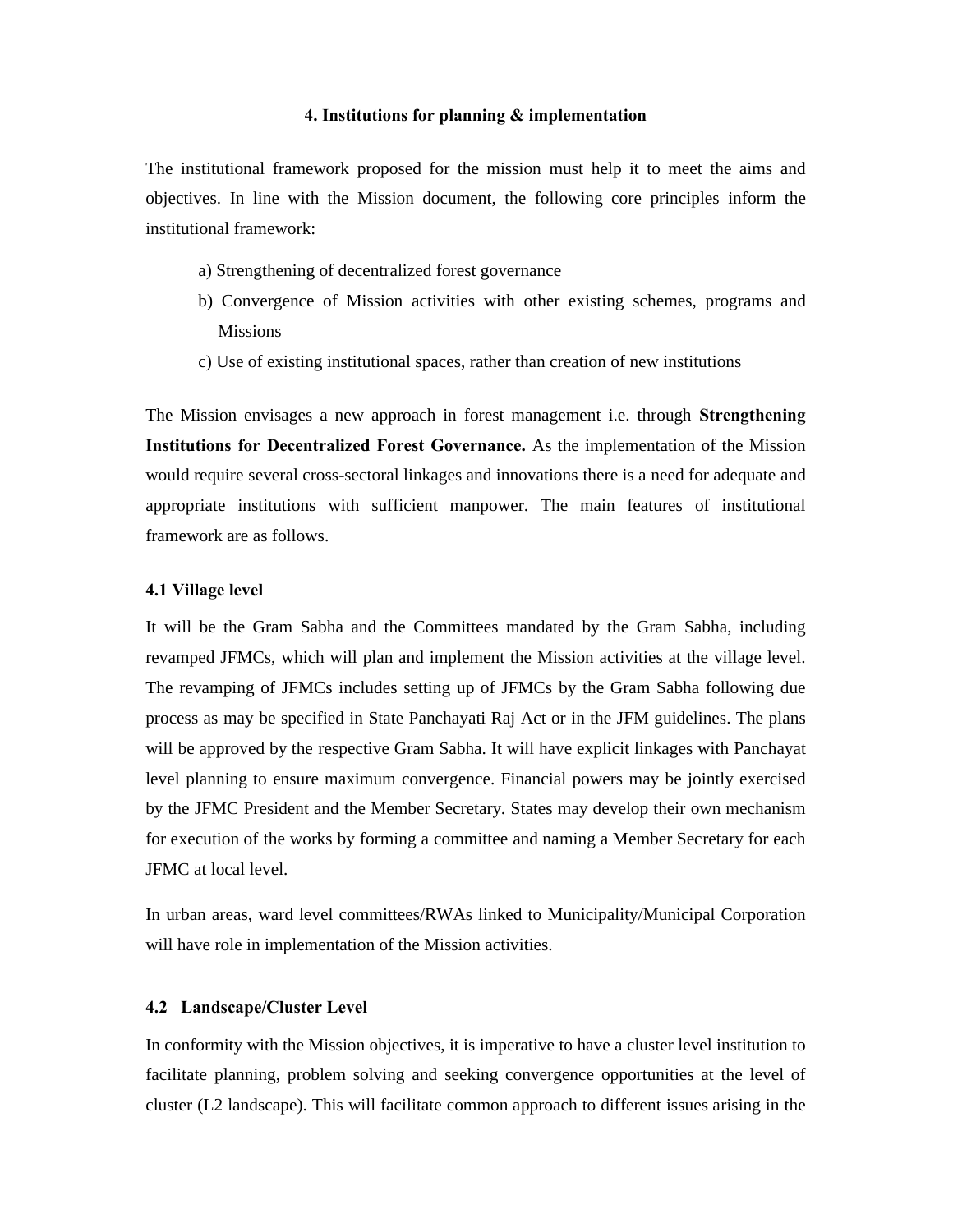villages of that particular cluster. It may be serviced by sub-Range/Range. The revamped JFMCs office bearers will be represented in the Cluster /landscape level committee, along with ex officio members. The Chair of the Committee may be elected by the elected office bearers. Cluster level institution like federation of JFMCs in a given landscape/cluster would therefore be key to oversee and agree upon development of landscape level plan on one hand while planning for those activities that affect them as cluster /sub cluster. For e.g. setting up of Common Facility Centre for NTFP processing that could service the entire cluster.

## **4.3 District level**

It will be revamped Forest Development Agency (FDA), under the Chair of elected representative for General Body of the FDA, that will facilitate the Mission activities at the district level. It will have explicit linkages with District Planning Committee. Each State Government shall appoint a Member Secretary for each District FDA and District level Steering Committee which will ensure convergence of schemes and programs.

## **4.4 State Level**

A revamped State Forest Development Agency, as autonomous society, will facilitate the Mission implementation within the state. To provide for maximum convergence opportunities and strategic direction to the Mission, a steering Committee under the Chairmanship of Chief Secretary shall be setup by each State Government.

## **4.5 National Level**

At National level, the Mission will have an all inclusive Governing Council, Chaired by the Minister, Environment and Forests to provide for overall guidance and synergy of action and the Mission Director as Member Secretary. There shall be a National Executive Council chaired by the Secretary (E&F) which will have overall responsibility for the Mission. There shall be a Mission Directorate at the National level with the Mission Director as its CEO with overall accountability for the Mission deliverables and will be supported by a team of experts and secretarial staff.

**4.6** So overall, the following institutional structure will exist at National, State and District level: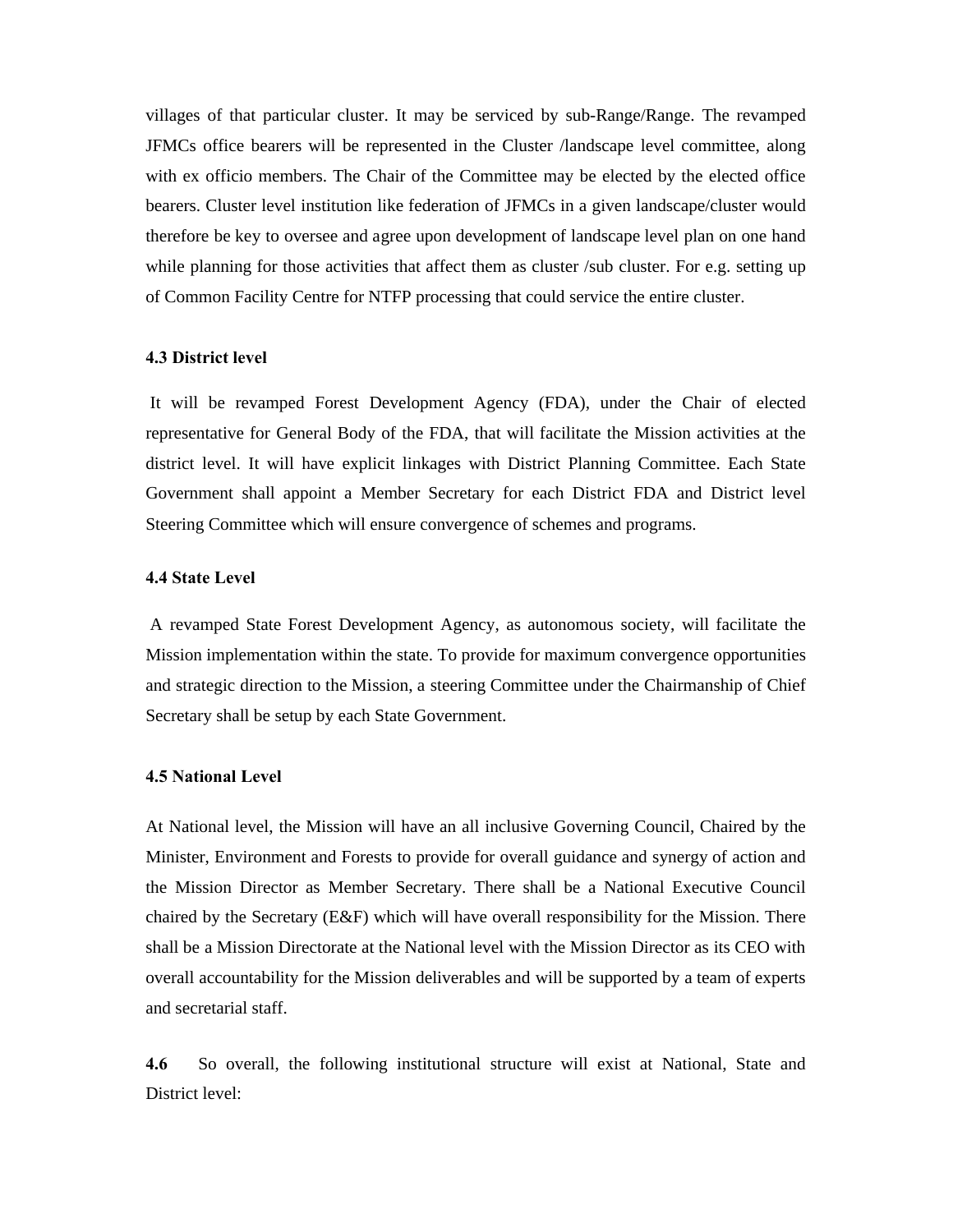| I.    | <b>National Governing Council</b>  |                                    |
|-------|------------------------------------|------------------------------------|
| П.    | <b>National Executive Council</b>  | <b>National Level</b>              |
| Ш.    | <b>Mission Directorate</b>         |                                    |
| IV.   | <b>State Steering Committee</b>    |                                    |
| V.    | <b>Revamped SFDA</b>               | <b>State Level</b>                 |
| VI.   | <b>District Steering Committee</b> |                                    |
| VII.  | Revamped FDA                       | <b>District Level</b>              |
| VIII. | <b>Cluster level Committee</b>     | <b>Sub-District Level</b>          |
| IX.   | Revamped JFMC                      | <b>Gram Sabha/ Panchayat Level</b> |
|       |                                    |                                    |

Indicative composition of institutions at various levels with roles and responsibility is enclosed at Annexure-IV. Each state shall constitute the institutional structure accordingly as per the local conditions and issue orders under intimation to the Government of India. MoEF&CC will issue separate OMs for the national level institutions and inform the states.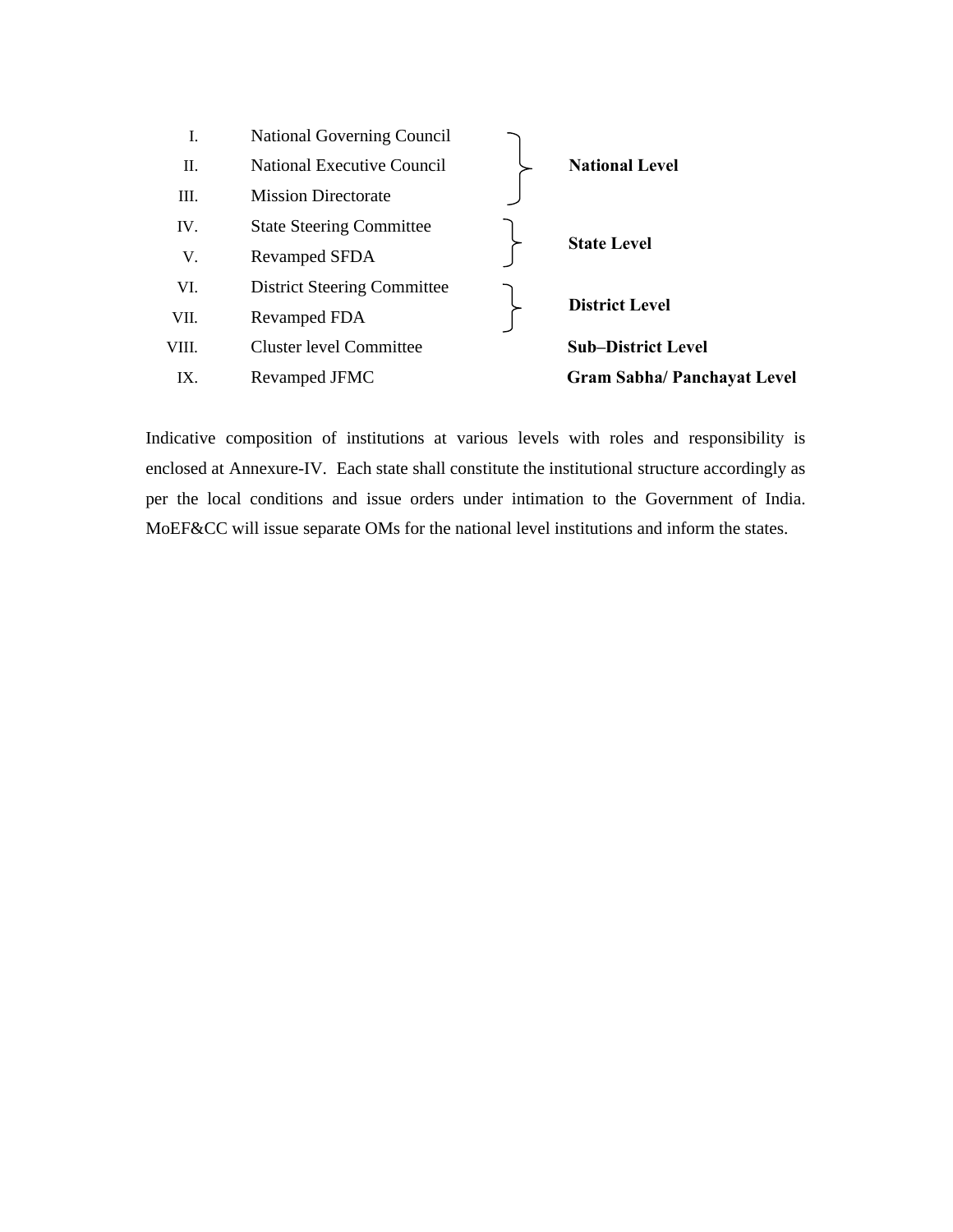#### **5. Approval of Plans & Projects and Funding Mechanism**

#### **5.1 Approval of Plans**

While identification of landscape is Top-down, planning shall be Bottom-up. It will not only allow effective participation of local stakeholders in decision-making and selection of priorities but will achieve better overall results. Operational units of landscape (L2) may be made fully coterminous with milli/micro-watersheds having unique identification numbers to ensure complete account of public funds spent earlier under other programmes.

L3 level micro-plans will be duly approved by the respective Gram Sabhas. L2 level perspective plans for the cluster will be approved by cluster level committee at the first level and then sent to FDA & to District Planning Committee for approval.

The District FDA will submit their perspective L2 plan to the State FDA. The SFDA will scrutinise all the L2 level perspective plans and the APO in conformity with the guidelines, and seek approval of State Steering Committee. Only state level perspective plan (of L1 level) and overall APO shall require National level approval. These perspective plans along with APO will be sent by SFDA to Mission directorate at national level, where it will be reviewed in conformity with the Mission guidelines. The APO will be taken for approval of the National Executive Council. After it gets approved L2 level approvals and release of instalments shall be possible.

The releases will be made to the State Government for onward release to SFDAs and to district FDA and JFMCs in conformity with approved plan. For support activities to be carried out at National, State and district FDA level, the funds will be made available as per the approved annual plan of operations.

The institutional structure for approval of GIM plan is given below: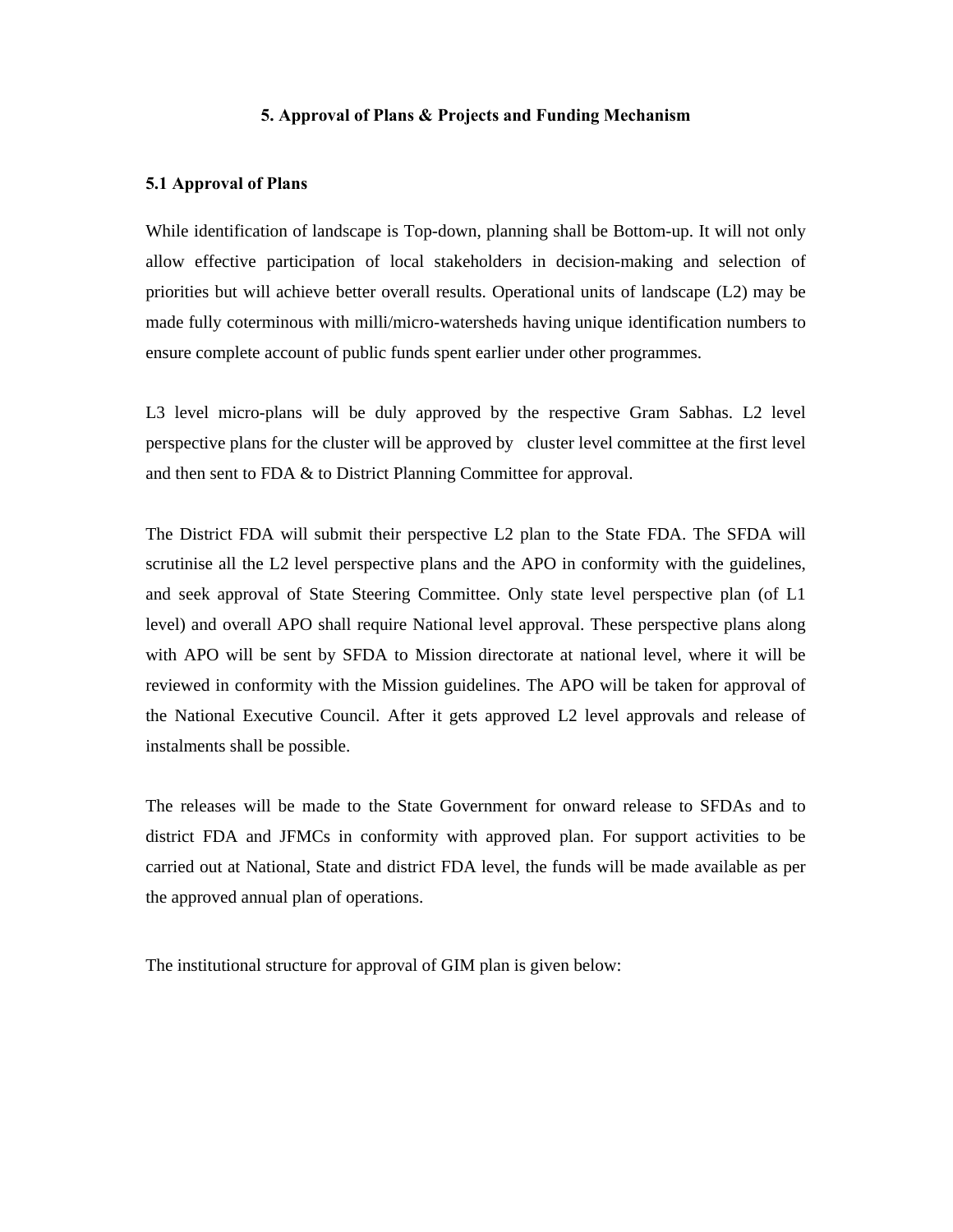

**5.2 Nature of Central Assistance**: The fund flow from Mission Directorate would be routed as Central Assistance to State Plans (CASP) through State Government. This is a Centrally Sponsored Scheme with Central Share of 75% for rest of India and 90% for NE and Special category States. However, 10% of the sanctioned amount would be made available as flexi funds to States for achieving the objectives to meet local needs and requirements within the overall objective of each submission and to pilot innovations and improve efficiency within the overall objective of the scheme and its expected outcomes and to undertake mitigation/restoration activities in case of natural calamities in the sector covered by the CSS.

**5.3 The Mechanism**: As per the guidelines for Flexi-fund within the CSS, 10% of the budget allocation for the respective State/UT will be set aside for Flexi-Funds and the remaining 90% for implementation of the Annual Plan of Operation (APO) in two instalments of 60% and 30%. The funds would be transferred by the PAO of the MoEF&CC to the Treasury of the State/UT Govt. for utilization of 90% for the APO and the remaining 10% as per instructions of the Ministry of Finance.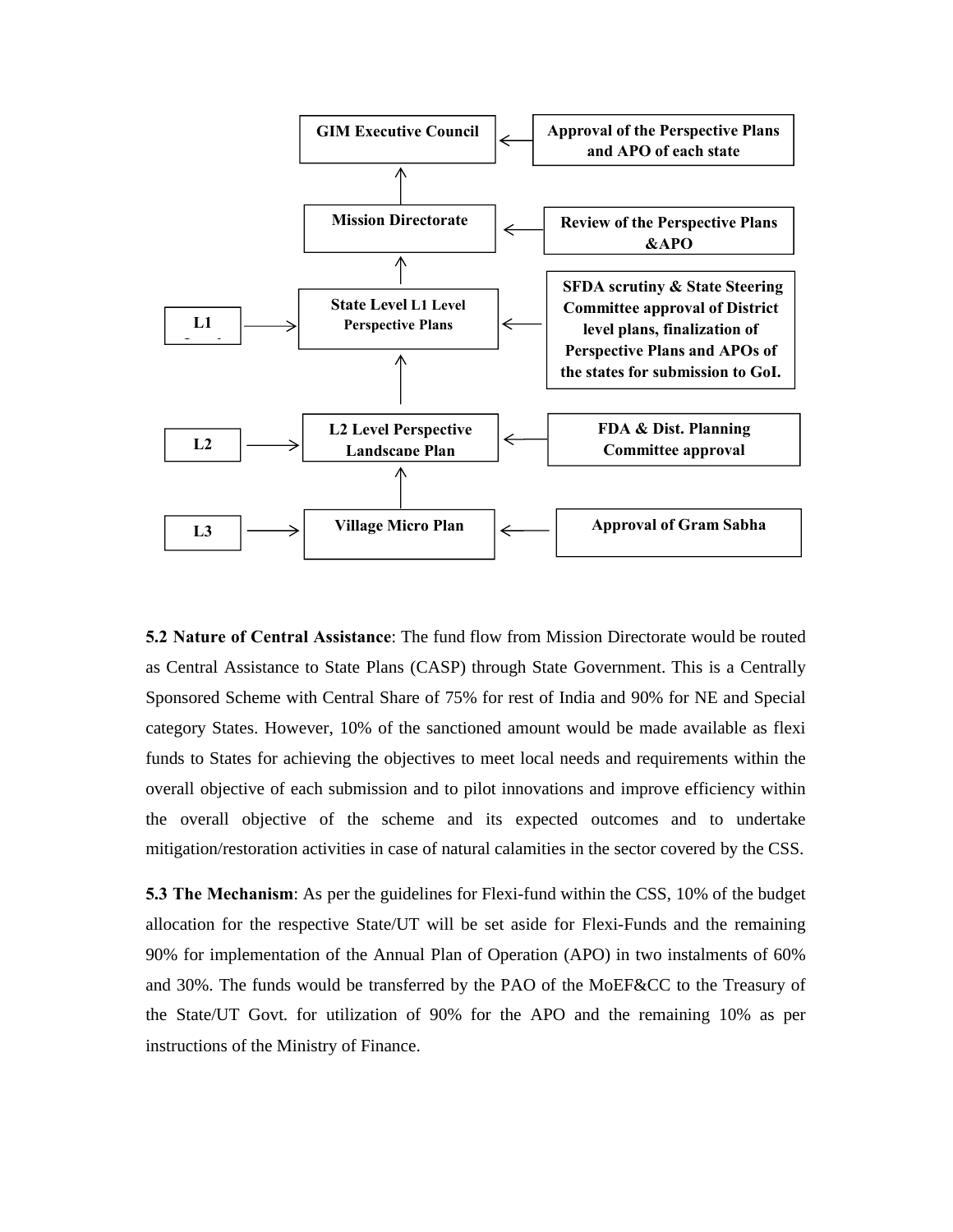The State/UT Govt. would make provisions in their budget and transfer the funds well in time to the accounts of the SFDAs for implementation of the Mission through FDAs. The SFDA will open a separate bank account in any nationalized bank to operate and transact the fund received under GIM. The SFDA will devolve the funds to the concerned FDA in accordance with the approved Annual Plan of Operation (APO). The FDA will transfer the funds to the revamped Joint Forest management Committee (JFMCs) mandated by the Gram Sabha, which will implement the mission activities at the village level in accordance with the guidelines.



#### **5.4 Unit Costs for the Mission Interventions**:

Various components of the scheme and their unit cost proposed in the Mission document have been arrived after extensive consultations with the State Governments & UT Administration and as per similar conclusion of the Cost Norm Committee. The scheme provides for adequate flexibility to suit varied agro-climatic and site-specific conditions.

The cost estimates are firmed up on the basis of past experience, the tasks vis-à-vis actual need and requirement of afforestation and eco-restoration and other components of the Mission. The costs have been arrived at by taking into account wage rate of Rs 100. Sub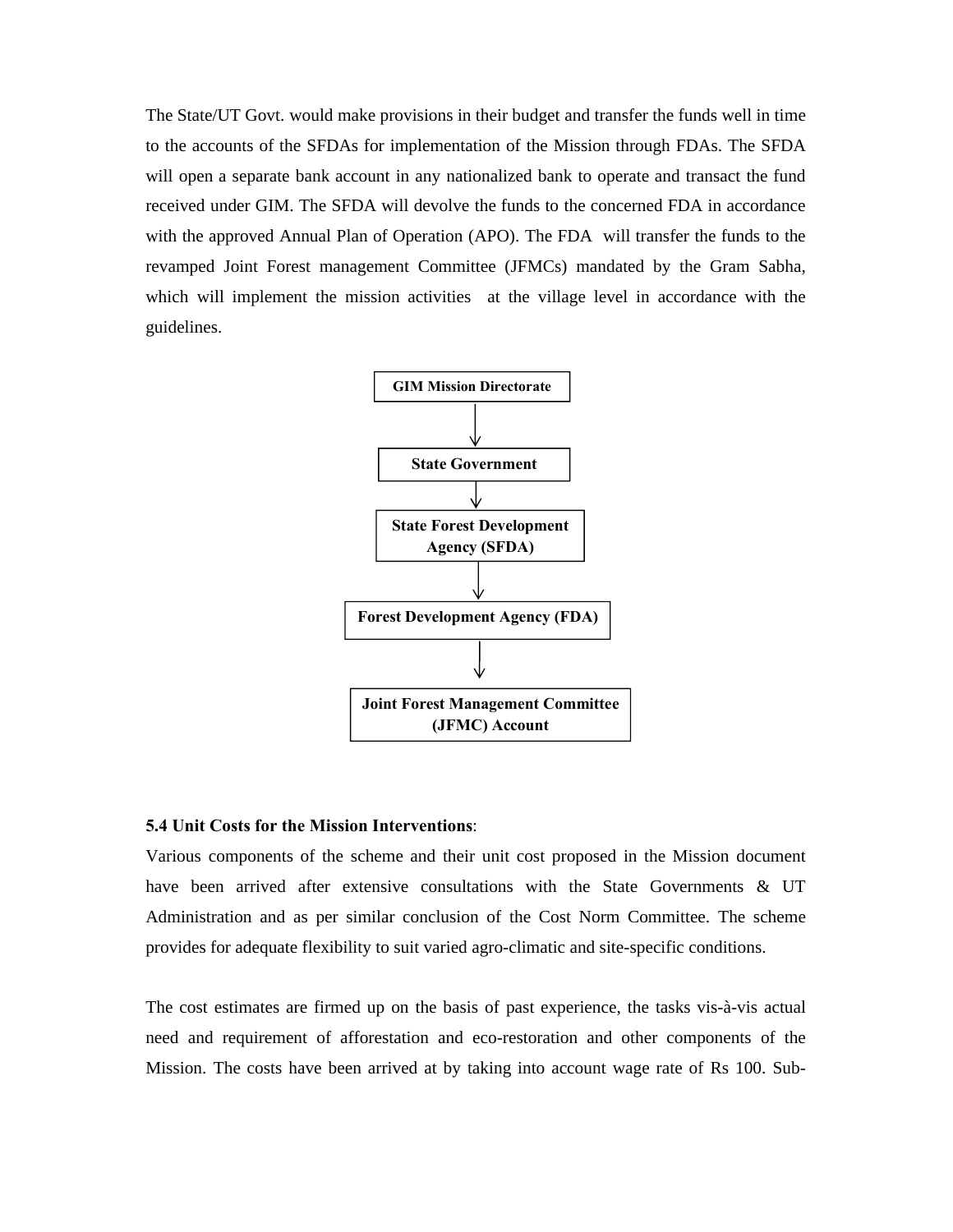Mission wise cost norms, as approved by the Cost Norm Committee, have been given at Annexure-V.

While the assistance under this Mission will be based on these cost norms, States & UTs are free to upscale the rates based on their prevailing and notified wage rates. Any difference in such rates will be borne by the concerned States & UTs and the same will not be reimbursed by the Mission Directorate.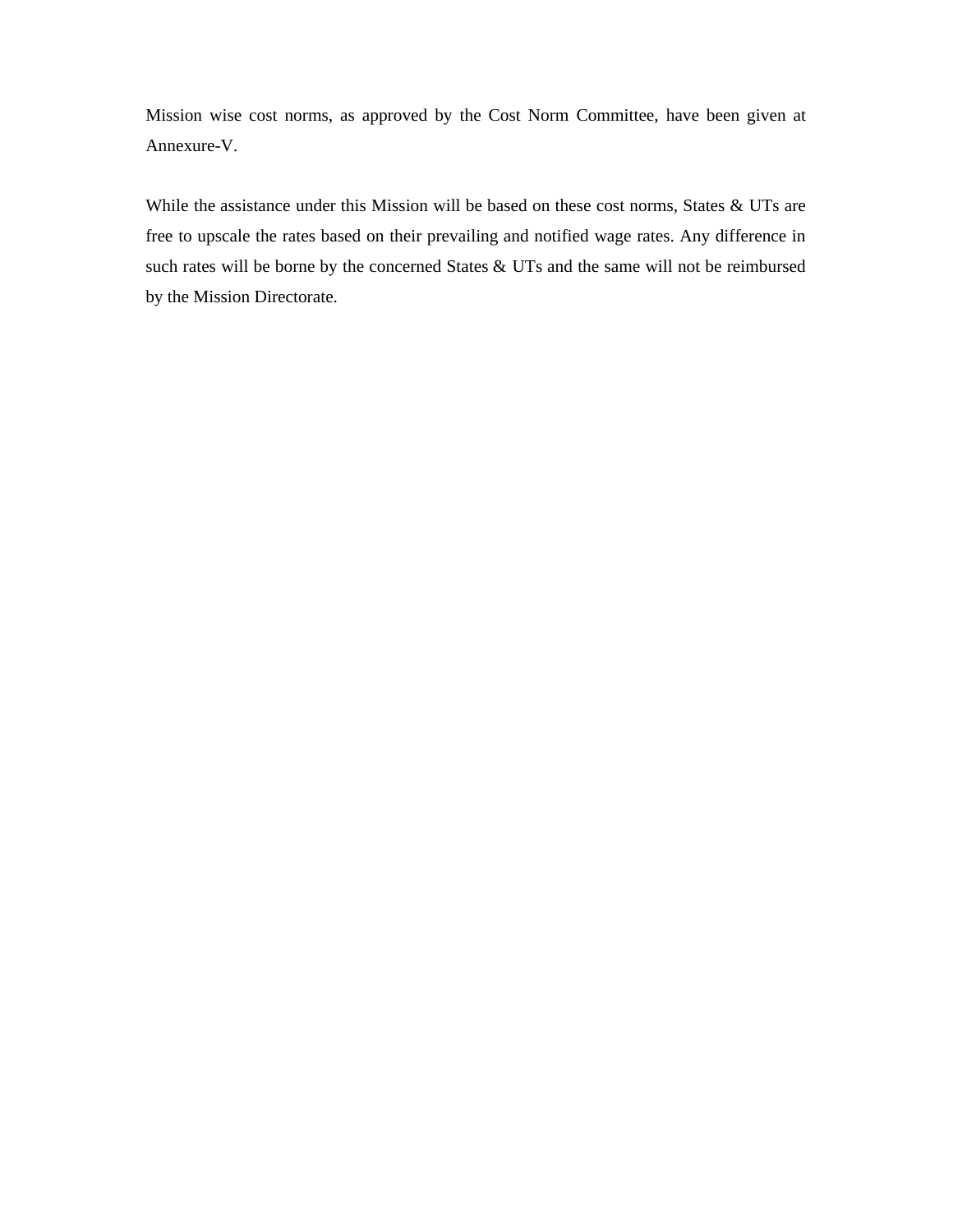#### **6. Monitoring for Results**

Monitoring and Evaluation (M&E) has been acknowledged as a key programme management function with significant bearing on programme efficiency and effectiveness. Acknowledging the role of M&E in programme delivery, monitoring at four different levels has been spelt out in the Mission document.

## **6.1 M&E Objectives**

M&E in the GIM is expected to enable the mission in efficiently deliver the mission outputs and effectively achieve the mission outcomes. In consonance of the same, the objectives/results of M&E in the mission are shown at Annexure-VI.

#### **6.2 Performance measurement**

At the outset**,** the M&E system should enable continuous tracking of Mission performance and therefore should enable continuous measurement of expected results i.e. Outputs and Outcomes. The M&E system therefore would be a Concurrent Monitoring and Evaluation System that would encompass output and outcome levels rather than the conventional monitoring domains of input and activity tracking.

#### **6.3 Planning**

The M&E system would be user focused such that iterations and adaptive management is facilitated. The M&E system along with performance tracking would provide critical inputs to the entire planning process so that the feedback of the system can be factored into the planning process and variances accounted for.

#### **6.4 Accountability**

The system would ensure accountability on part of the implementers at the same time ensure transparency in the process of implementation. The M&E system would thus provide insights into efficiency and effectiveness of results delivered by the Mission.

#### **6.5 Learning**

The M&E system would provide for iterative learning, promotion of best practices and their dissemination. This would facilitate attainment of project objectives in the best possible way as well share the learning's with stakeholders.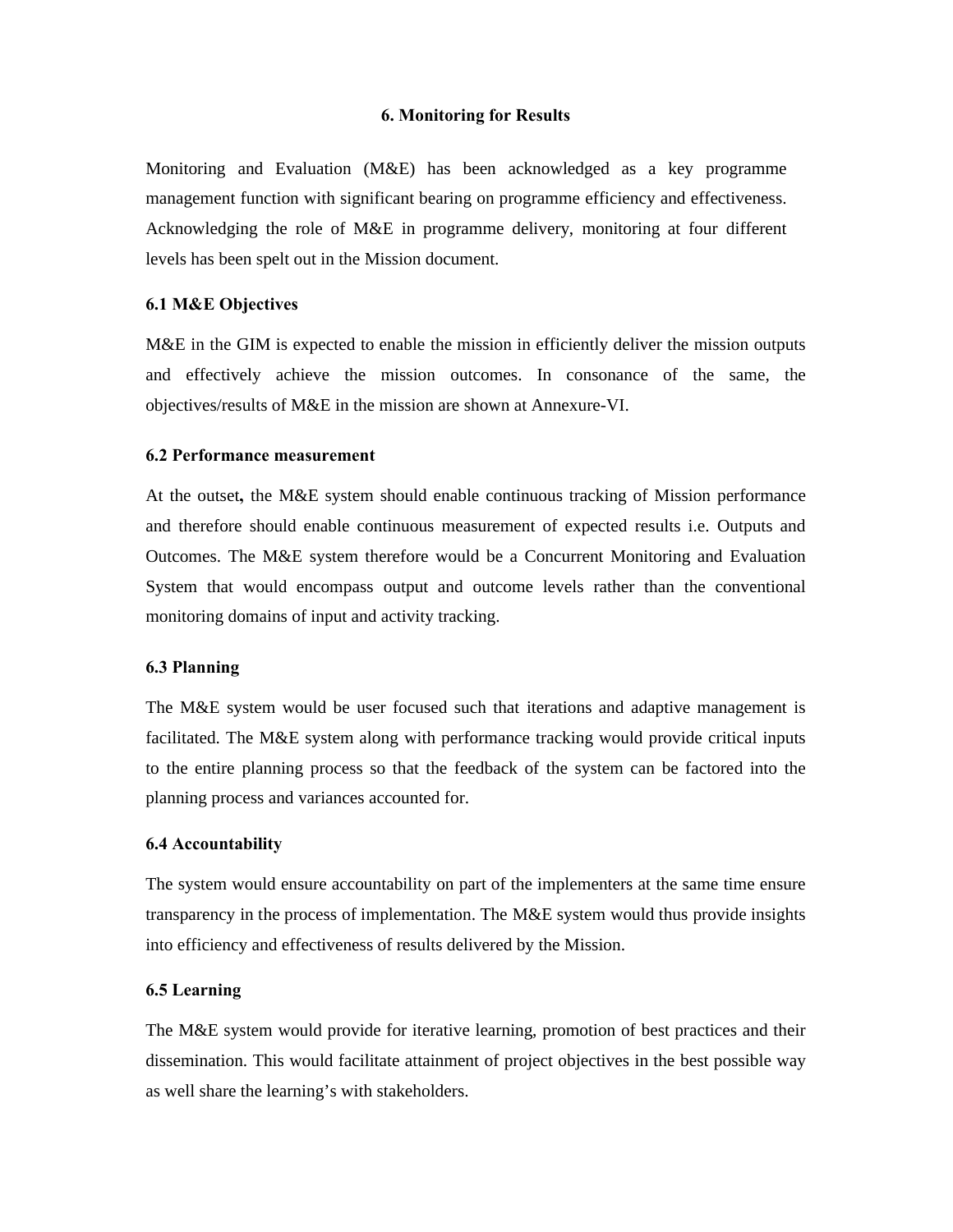#### **6.6 M&E principles**

The following would be the guiding principles shaping various M&E initiatives in the Mission.

#### **6.6.1 Simple and comprehensive**

The design of overall M&E system would be simple yet comprehensive to encompass all the dimensions of the mission. The simplicity of the system makes it easier to operationalize. The comprehensive nature would ensures keeping track of all the necessary parameters at the desired levels i.e. inputs, activities, outputs and results and the mission focus of biophysical resource status and socio-economic status of the dependent communities.

#### **6.6.2 Participatory**

M&E is not the stand alone function of the mission implementers but functional participation of all stakeholders is solicited for M&E. Taking cognizance of the multi-stakeholder environ in which the mission functions, avenues have to be designed that seek participation of other stakeholders at village, district and state level. Thus participation here is not only of the communities, but of other stakeholders impacting and getting impacted by the project.

#### **6.6.3 Analysis and feedback**

Analysis and feedback for the implementation process would be a key feature of a mission M&E system. Along with reporting requirements, the M&E system would facilitate analysis of information at various levels ensuring timely and continuous feedback for implementation. This analysis and feedback would help in timely information for planning and feedback to multiple agencies/ stakeholders.

#### **6.6.4 Use of enabling technologies**

The mission would integrate application of modern technology like Remote Sensing and GIS etc. for M&E purposes. The Mission would support use of Geomatics (remote sensing with GPS mapping of boundaries) for monitoring at the output/ outcome level. This service will be available for both Mission-financed activities as well as those undertaken and financed by other agencies/ stakeholders.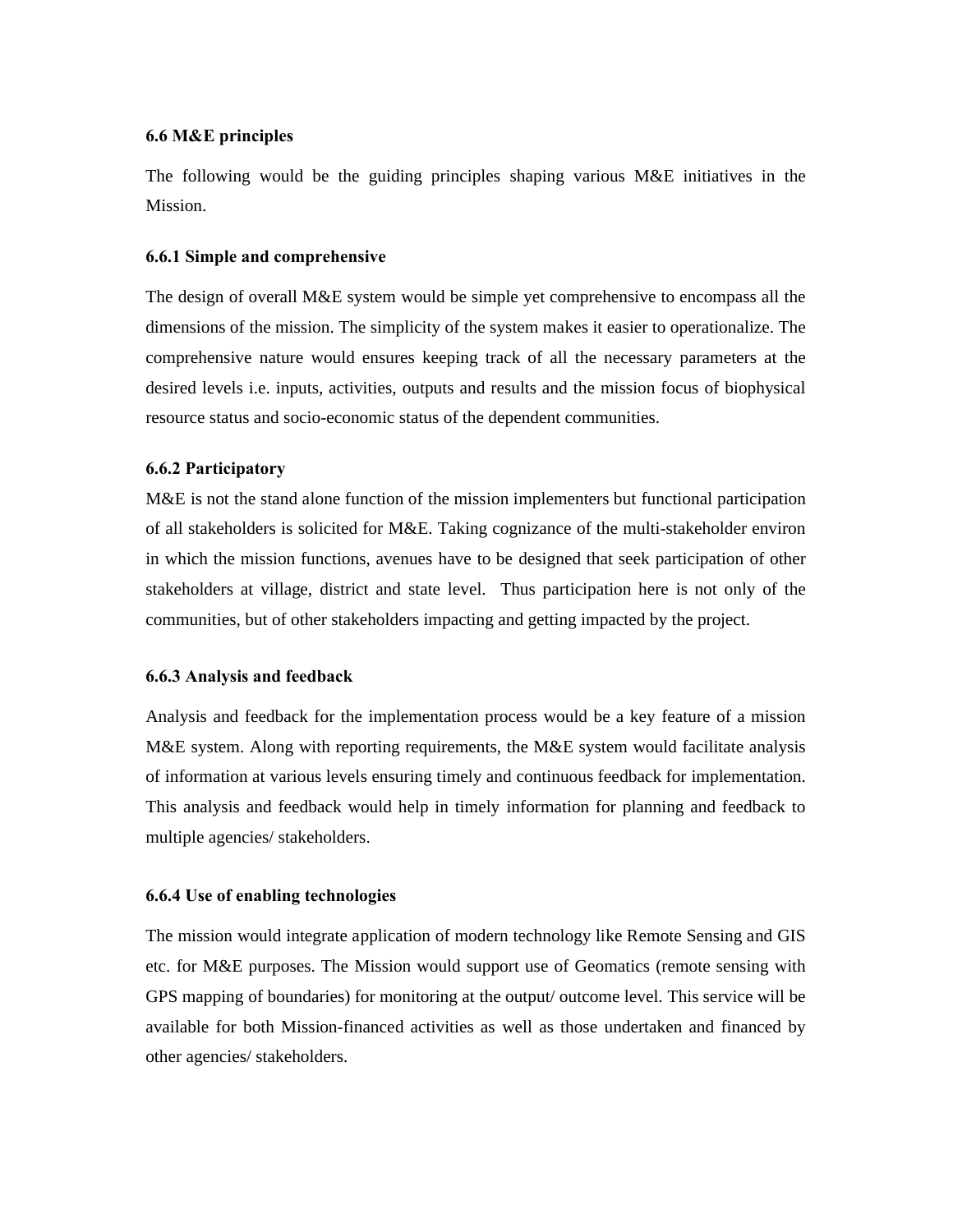#### **6.6.5 Capacities for M&E**

Development of requisite capacities for effective implementation of M&E activities is quintessential for having a functional Decision-Support System. This necessitates adequate investments in creating necessary capacities for M&E. Capacity development for M&E would therefore be integral component of the M&E system encompassing human, physical and financial capabilities.

#### **6.7 Performance monitoring framework (Result Framework)**

In consonance with the Government of India (GoI) directives of adopting Results-Based Management (RBM) for design and implementation of state imperatives, the Performance Monitoring Framework (PMF) or Result Framework (RF) would be at the loci of the M&E system. All the M&E imperatives in the mission needs to be aligned to PMF/RF and should respond to the PMF/RF. An indicative Mission PMF is presented in the matrix at Annexure-VI. The indicators for monitoring shown at Annexure-VI are indicative; the State/implementing partners may evolve other indictors to monitor the progress, towards achieving of outcomes/results. The PMF has been developed synthesizing the outputs and outcomes stated in the mission document however, with simplification considerations, the same have been synthesized as 'expected results' in the PMF. The same would be the backbone of M&E in the mission.

#### **6.8 Monitoring Levels**

Monitoring is proposed at four levels-

**Level 1:** On-ground self-monitoring of the region by the local community, implementing organization and the Forest Department. Building community capacity to monitor Carbon and other services is envisaged using lessons from pilot projects.

Level 2: Field review by an external agency of randomly selected sites and will be primarily for Mission financed activities. Monitoring by third party and long term monitoring of certain eco system services at selected sites has been provided.

Level 3: This will use remote-sensing-based forest cover monitoring by the Forest Survey of India, supplemented by boundaries of areas covered under the Mission. The Mission will work in close collaboration with Forest Survey of India, National Remote Sensing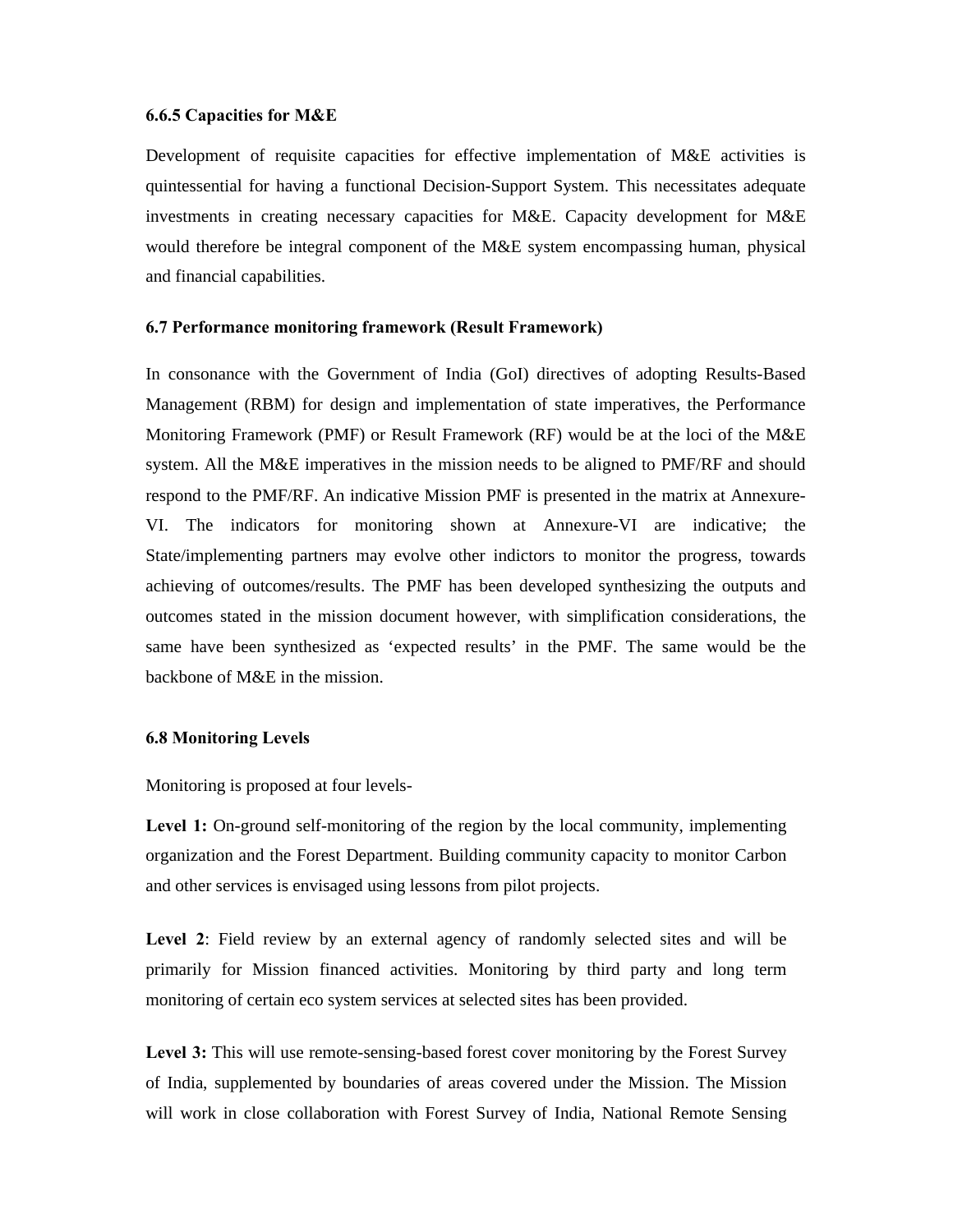Agency and Indian Institute of Remote Sensing for developing a countrywide mosaic of high resolution satellite images (LISS-IV, CARTOSAT) and overlaying polygons of areas taken up for interventions under the Mission to help develop a centralized spatial data base in the GIS domain. Density slicing could be used to gauge migration within density class. This service will be available for both Mission-financed activities as well as those undertaken and financed by other stakeholders. The real-time, web-based monitoring system being developed for CAMPA by National Informatics Centre (NIC) will be taken as the starting point for the system.

**Level 4:** In addition, a few pilot areas will be intensively monitored to assess the impact and efficacy of different old and new practices, in tandem by the implementing agency, the Forest Department, and a support organization. In addition to growing stock and forest cover, other parameters will include monitoring environmental services and associated factors: ground cover, soil condition, erosion and infiltration, run-off, groundwater levels to develop water budgets, as well as the provision of locally relevant fuel wood, fodder, and other NTFPs, and basic biodiversity analysis. This would facilitate review of different regulatory conditions in the future. This analysis would require extensive support for communities and could form the basis for REDD-based monitoring methodologies.

#### **6.9 Social Audit**

In addition to these four levels monitoring, the Gram Sabha will carry out the **social audit** of the Mission activities at the village level. The Mission will learn from best practices on social audit, particularly the one designed for MNREGA. Section 17 of the NREGA Act empowers the Gram Sabha to carry out a social audit of all the works carried out by the Gram Panchayat. It requires that the Gram Panchayat make available all relevant documents, including the muster rolls, bill, vouchers, measurement book, copies of sanction orders and other connected books of account and papers to the Gram Sabha for the purpose. Taking a cue from the MNREGA, the Mission will similarly require that the Gram Sabha carries out a social audit of all expenses incurred by the Committees constituted by the Gram Sabha/revamped JFMCs and these reports would be shared in the public domain.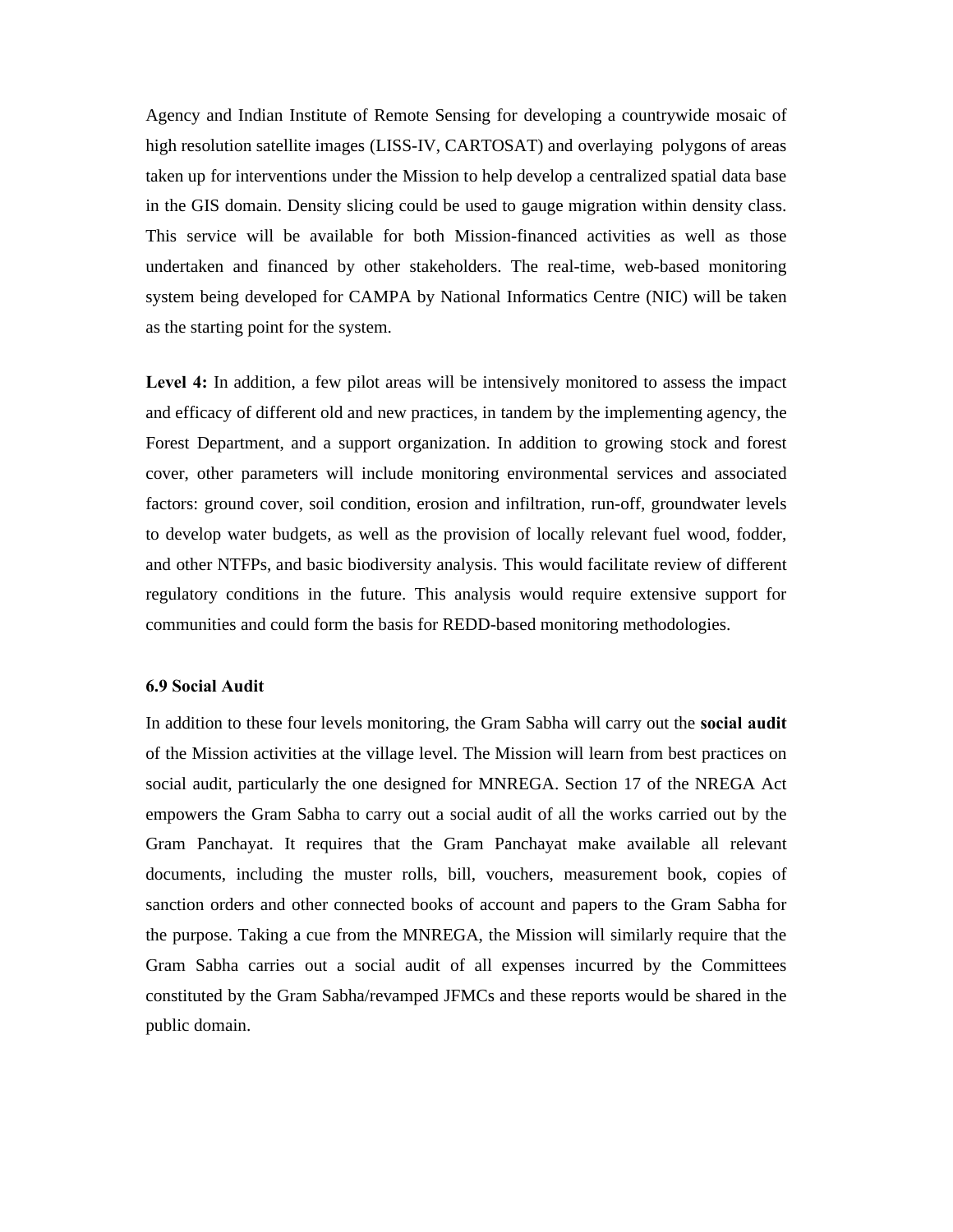## **6.10 Audit by Government bodies**

The Mission accounts will be subjected to audit by Comptroller and Accountant General (CAG) at Centre and by Accountant General (AG) in the States. Achievement of annual targets will be governed by the local conditions/site- specific planning in each State covered under the Mission, and may at times be at variance with the overall Mission targets. The CAG and the AG will need to be taken on board from the very outset to understand such variations.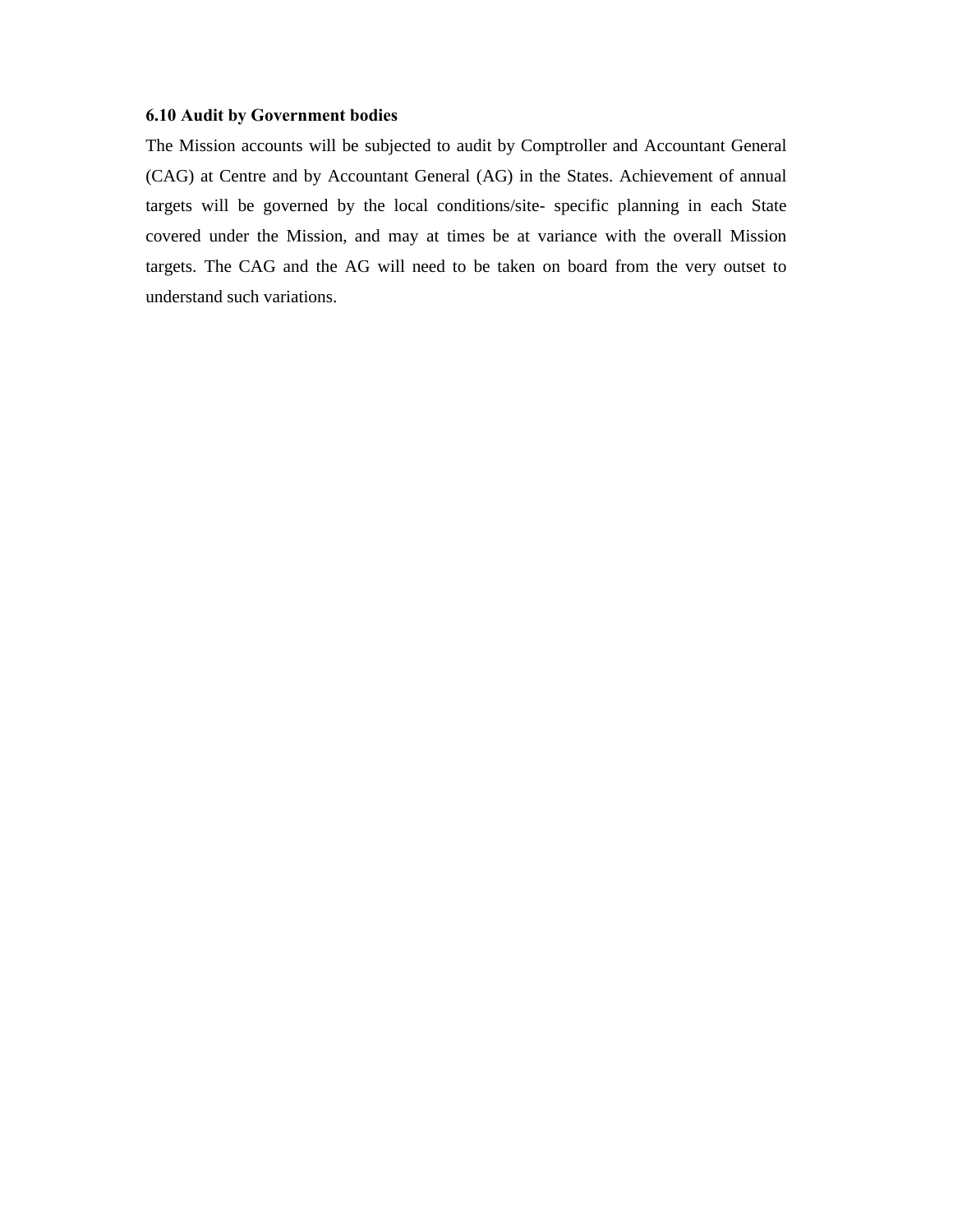#### **7**. **Legal & policy provisions**

# **7.1 Enabling Policy and Legal Regime for the Mission for improving investment climate for farmers**

The Mission has a great deal of emphasis on forest on private /farmers lands. Over the Mission period about 3 million ha of new forest and tree cover is envisaged on the farmers land. Such target is possible; however, the Mission need to ensure their harvesting and transit issues are addressed in a manner that it is not hindered by cumbersome regulatory procedures. When regulations are complex, farmers in need suffer substantial losses by distress selling of their trees to agents. In effect this problem may be considered a regulatory barrier to conducting the business of growing trees, thus reducing the likely returns on investment and acting as a constraint to farmers investing in growing trees. For example, trees on private lands, especially those species that are most suitable to grow in the areas, as it grows in the natural forests in most states are governed by several regulations. Permissions are required for harvest, commercial use, own use, transit of forest produce as well as conversion of land use. In combination, these regulations pose diverse types of controls, multiple points of regulation, and considerable regulatory burden on farmers as well as on the implementing agencies.

The Mission will provide support in assessing the investment climate to help identify good practices, constraints, and regulatory lacunas/ vacuums, and to address the same through appropriate policy and legal frame work. Toward this end, the forest policy division of MoEF&CC has drafted the guidelines to ease out the regulatory regime for harvesting and transit of agro forestry species and the same will be issued separately.

**7.2 Agro Forestry Policy 2014**: Also a comprehensive Agro Forestry Policy is now in place which looks into all the aspects related to promotion of agro forestry in the country. The details can be accessed at Ministry of Agriculture website.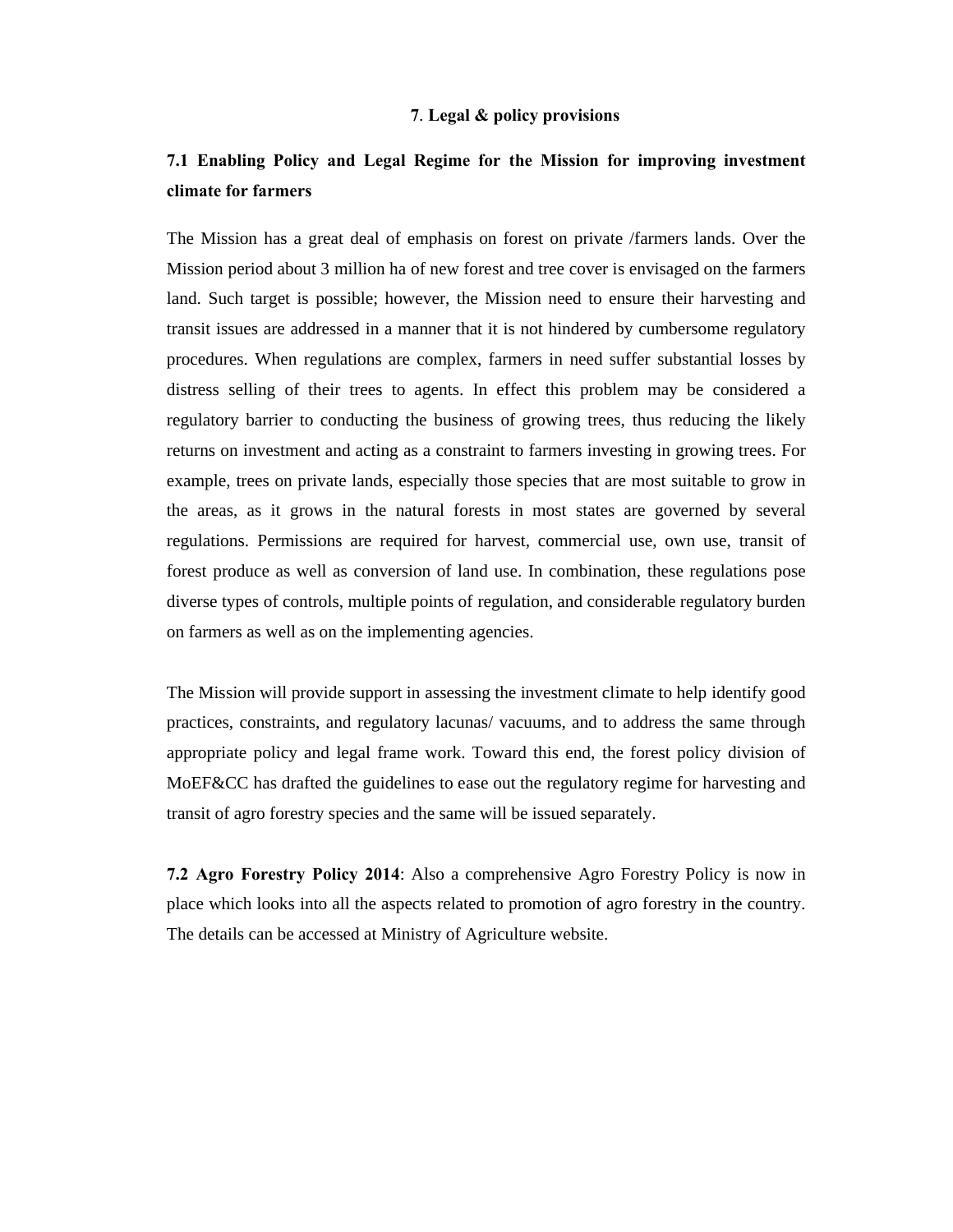#### **8. Making Mission a People's movement**

#### **8.1 Mission Outreach**

The Mission seeks to unlock people's energy and solicit their engagement with the greening program by bringing area, beyond the existing recorded forests i.e. around 23.5% of the total geographical area, under the green cover to achieve the goal of bringing onethird of the area under forest & tree cover as per the National Forest Policy, 1988. It will strive to secure participation of multiple agencies/ organizations/ individuals (community, farmers, Panchayat bodies, Government/Non-Government, Private institutions/agencies, academia, business houses, children especially in rural communities, media, etc.) in greening activities. The Mission's communication strategy must engage an array of stakeholders. It must provide support to various agencies/organizations to undertake Mission interventions through provision of knowledge and knowhow, monitoring support, planting material and financial models for participation, as well as engage in decentralized monitoring. The area, besides the recorded forest area, covered under greening may be termed as Woodland. MoEF&CC may issue further guidelines for managing such woodlands.

# **8.2 Seeking people's engagement through Community Conserved Areas & Sacred grooves**

Community Conserved Areas and Sacred Groves: Community Conserved Areas (CCAs) are defined as "Natural ecosystems (forest/ marine/ wetlands/ grasslands/ others), including those under minimum to substantial human influence, containing significant wildlife and biodiversity value, being conserved by communities for culture, religious, livelihood, or political purposes, using customary laws or other effective means". Examples of CCAs from across the country include many sacred groves. These are scattered all over the country, from scrub forests in the Thar Desert of Rajasthan maintained by the Bishnois, to rain forests in the Kerala Western Ghats, and are referred to by different names in different parts of India. Around 14,000 sacred groves have been documented from all over India; however their total number could be much higher and may run into over a lakh. Sacred groves act as reservoirs of rare fauna, and more often of rare flora, amid rural and even urban settings.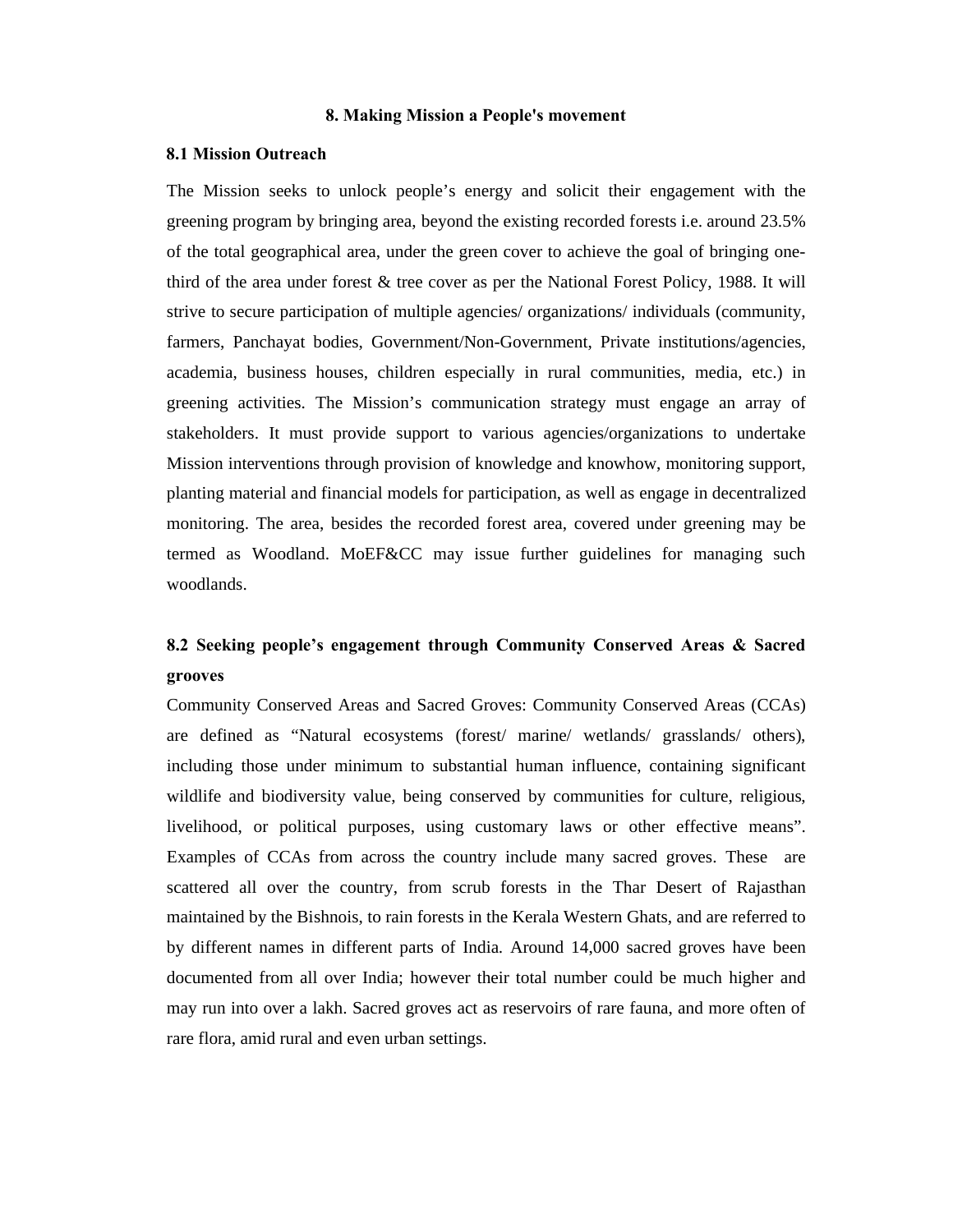The Mission strongly supports using Sacred Grooves as loci to solicit people's engagement in conservation. The States may draw a list of such sacred grooves /CCA and build use them as centres to solicit people's engagement. The Mission will also support CCAs, including sacred groves, through institutional, policy and legal measures. The CCAs, as part of various landscapes/sub-landscapes prioritized under the Mission, would be given support for protection and conservation, using institutional diversity represented by the CCAs.

#### **8.3 Engaging Schools and Colleges**

School-children and college students are a valuable and enthusiastic group to help further the Mission objectives, while in turn receiving real-life learning by their involvement. India has about 1 million recognized schools18 and some 10,000 colleges. Programs such as the National Green Corps (NGC) coordinated by MoEF, NCC and NSS, and many other initiatives taken by State Govts, NGOs have shown a great deal of potential to engage school and college students and teachers in monitoring natural and restored forests and other landscapes as well as in actual "greening" activity. Working in tandem with these programs/initiatives and organisations, the Mission provides a unique opportunity to engage students and teachers in the greening initiatives.

#### **8.4 Engaging NGOs &CSOs**

The Mission envisages the role of NGOs as partners in furthering the Mission mandate especially in community mobilization, strengthening of the Gram Sabha and its myriad bodies, in facilitating community ownership and management of natural resources, developing the cadre of skilled community youths etc. NGOs as Process Support Groups would help in strengthening of institutions at various levels, from village level institutions to the State bodies. The Mission will ensure representation of NGOs in decision making bodies at different levels. The Mission will set the process guidelines for engagement of NGOs with proven track record. The State Mission organization, by using the guidelines, will be able to identify such NGOs and provide them with necessary support to help achieve the Mission objectives.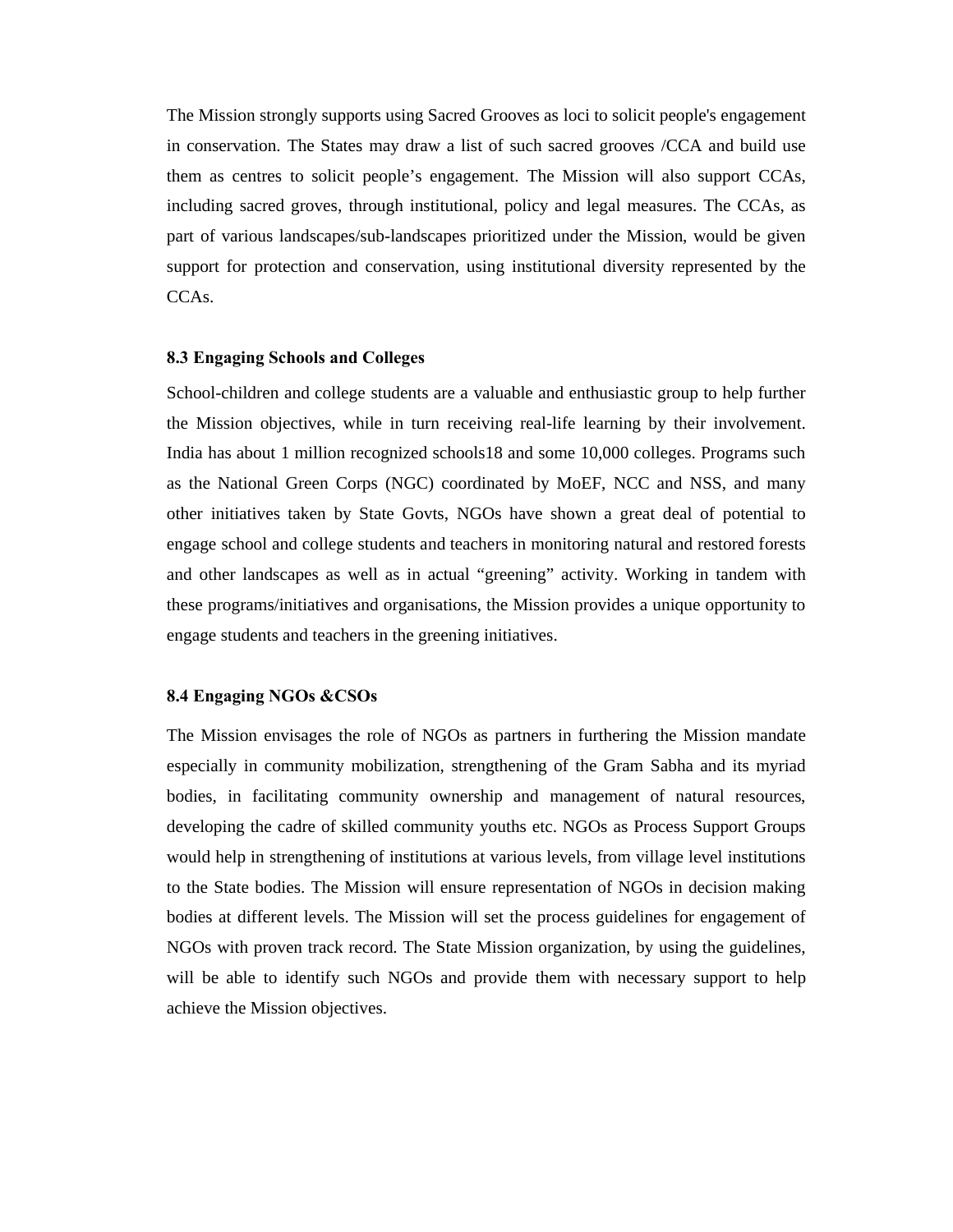#### **8.5 Private Sector Engagement**

The Mission has ambitious target for supporting program of nurseries for raising of "quality seedlings" to meet the demands of farmers, including transportation to villages to provide easy reach and supply in an energy efficient manner. The private sector has a big role in Quality Seedling Production (QSP) and transportation. They may also engage farmers for raising decentralised nursery of quality planting material. The quality seedling so produced would be provided to farmers, the Mission has provisions to incentivising the farmers for planting and successfully raising of quality seedlings. The private sector companies can also enter into buy back agreements with farmers or declare remunerative price, and it should be the choice of farmer to sell the produce wherever he/she gets the best price.

#### **8.6 Landscape Yatra as process tool to engage multiple stakeholders**

To make GIM as People's movement, and to engage multiple stakeholders including government agencies, NGOs/CBOs, community representatives, Academia, media, people's representatives etc. Landscape Yatras may be organized to develop deeper understanding of the issues of the landscape/cluster by the planning teams .These are journeys/transect walks through identified areas of landscape, undertaken with multidisciplinary team(s) including local community representatives, with immediate objective of improved planning and implementation of the program. Landscape Yatra manual will be shortly available on the MoEF&CC website.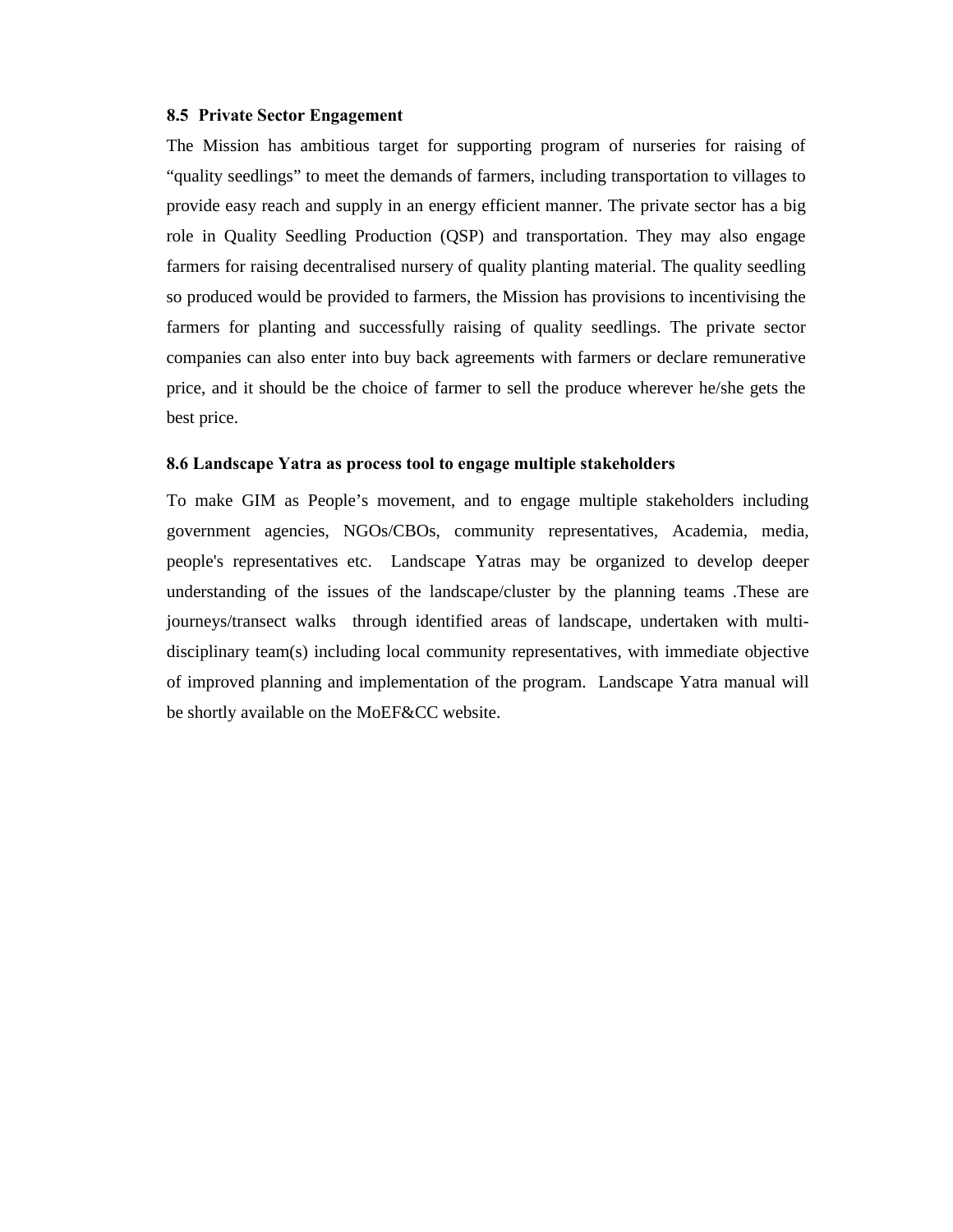#### **Annexure -I**

#### **Selecting landscapes – outline of the process**

This section provides a brief outline of the suggested process for identifying landscapes at multiple scales/levels

- **A. Levels for landscape identification**: The mission aims to identify broad landscapes of importance (L1) as large contiguous areas of forest and non forests lands in a given landform / catchment and narrow down to operational units, usually Milli Watershed of appox 5,000 to 10,000 ha (L2) and the working units, usually micro watersheds and villages/hamlets within Level 2 landscape for actual implementation of the Mission. (L3)
- **B. Criteria for Identification** Landscapes will be identified using a combination of criteria at different levels.

Suggested **criteria** for different landscape levels may include :

- Land forms /catchments /bio-geographic zones etc. ( Data source : SOI /Watershed Atlas / WII )
- Forest and tree cover giving density class wise details including moderately dense forests as well as open/scrub forests ) Data Source : FSI
- Corridors ( wildlife Institute of India)
- Wastelands ( source : Space Application Center)
- Vulnerability to Climate Change impacts, of forests and communities, (Source : IIS data , provided by FSI)
- % population of STs / SCs, (Census data )
- Poverty levels (BPL %) (Census data)

While some criterion may be suitable to one level for e.g. landform or catchment could be useful for identifying landscapes at L1 level, there may be certain criterion that may the relevant for multiple levels, like forest and tree cover mapping may be useful at all 3 levels to identify and prioritize the landscapes. Special criteria may be added for specific sub-missions / cross-cutting interventions  $-$  e.g. sea buckthorn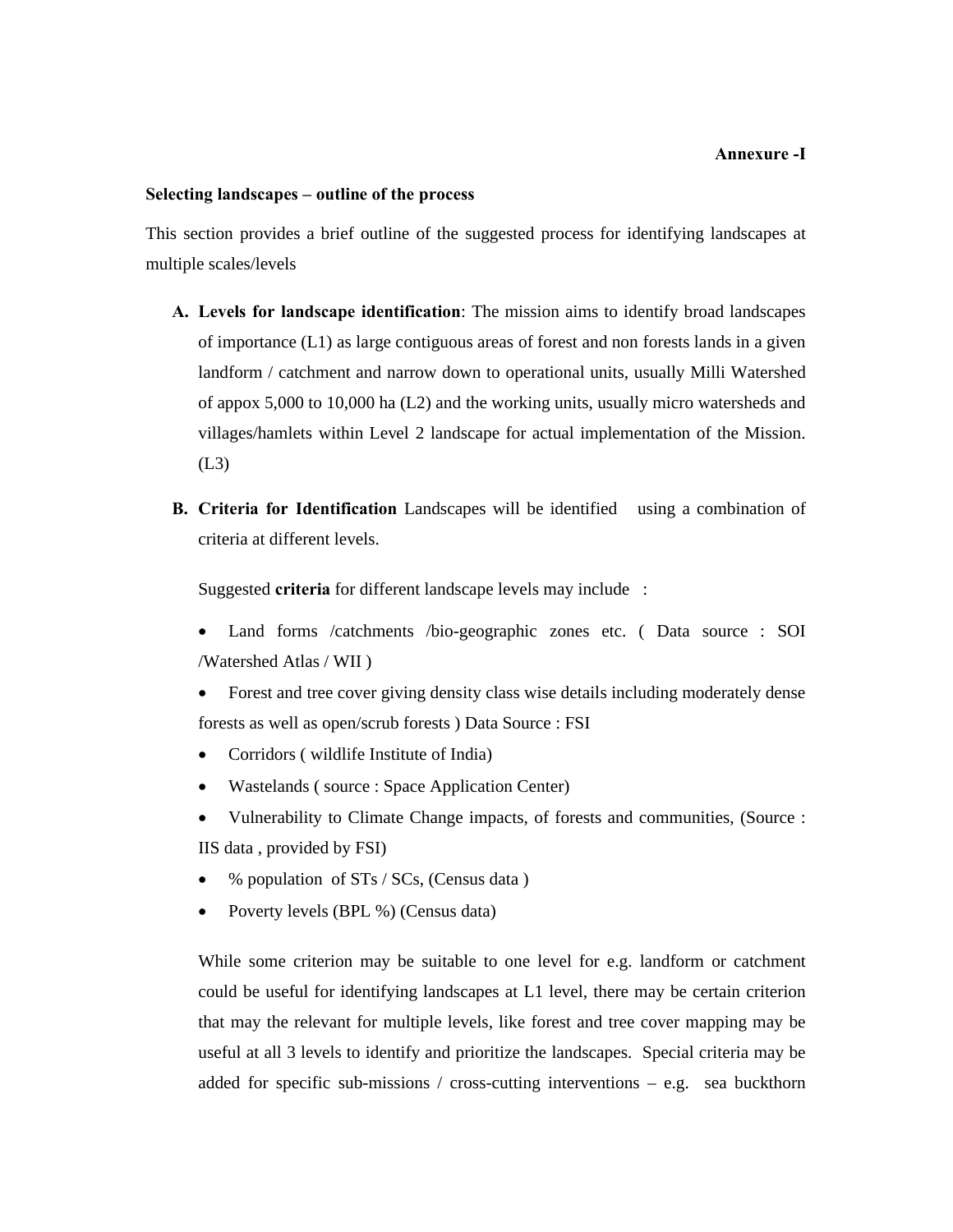areas in the western Himalayan states, shifting cultivation area in north east, areas for agro-forestry, urban landscape and catchments supplying drinking water, etc.

Once the criteria have been listed , various maps and spatial and attribute data sets need to be collected from different sources like FSI, Space Application Centres, IIRS, State Departments, Census of India, Dept. of Rural Developments, etc.

#### **C. Identification of Landscape at different levels:**

**L1-Landscape: At L1 level b**road landscapes of interest/importance can be identified using Land forms or catchments as base layer. For e.g. In MP, Satupra ranges, Vindhayan ranges, Malwa Plateau, Narmada Valley, etc are broad land forms. In Uttarakhand, 8 river catchments cover the state. In Haryana, the state has identified the Shiwaliks, the Aravallis and Plains, as key landform.

Next, forest cover and scrub layer can be overlaid on the base map of landforms/bio geographic units/catchments to identify areas of interest under different density classes. For example, areas with substantial moderately dense forest would be appropriate for the sub-mission on enhancing quality of forest cover and to improve ecosystem services. Areas with open and scrub cover would be appropriate for the eco-restoration of degraded open forest.

Identification at L1 level can be easily made with State Maps with landforms / catchments shown on it, to which latest available forest and tree cover layer from FSI can be overlaid. A simple visualisation process thereof can mark large landscapes of interest to the State in different density classes, in conformity with sub mission s. The state may also decide if they would like to work in all the L1 level landscapes or given the resource kitty, prioritisation of the L1 would be required.

Agro forestry (tree cover outside forest layer), urban /periurban layers may be considered to define the landscape at L1 level that cater to these sub missions.

**L2-landscape:** Once the landscape at L1 have been identified , delineation of L2 level can be done by putting watershed boundaries ( Milli watershed/second hierarchy of stream) on the map , and thereby delineating L2 level landscape or the so called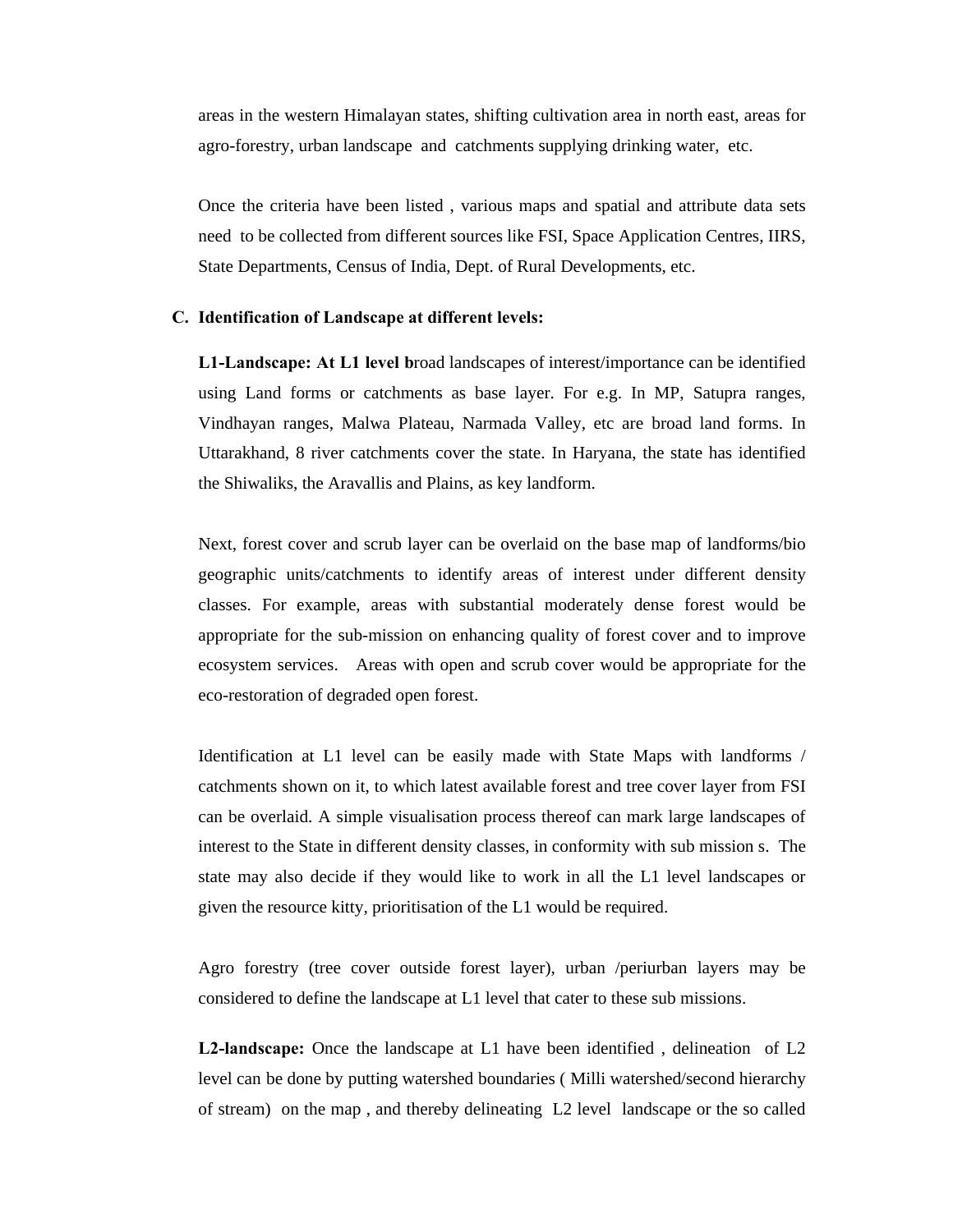operational units. Thus each L1 landscape will have multiple L2 level landscapes with area varying from about 5000 -10,000 ha.

Prioritisation of the L2 landscape is the most important task. The key criteria for prioritization may include forest and tree cover, vulnerability of forests to climate change, bio-diversity richness, wildlife corridors, along with the socio economic criteria like % of tribal population and incidence of poverty. To get clear prioritization of L2 landscapes, once data sets have been obtained for different criteria, they will have to be aggregated and combined in a way to provide a composite picture. Each criterion can be assigned relative weight, based on the specific requirement and priority of the state. For each criterion, the range of value should be normalised to cover a range of 0-1.

Then the normalized and weighted values can be added together to get a total score. In addition, some criteria for representativeness may also be used to ensure broad coverage, so that specific landscapes of interest or importance which may have small or localized coverage do not get left out – e.g. across forest types, agroecological/agro-climatic zones, etc. Similarly particular sub-missions, sub-categories and cross-cutting interventions may also be identified through specific criteria - e.g. for mangroves, urban pockets, drinking water supply catchments.

**L3 level-Working Units:** Once the L2 operational units are identified above, we can then move to identify the L3- actual Working Units. Based on the Microwatershed/village boundaries, all the villages along with forest/non-forest area with a given L2 landscape will need to be taken up for treatment.

#### **D. GIS and manual GIS options for aggregation**

**GIS based analysis:** States are encouraged to collect their data sets and undertake their own GIS analysis on the lines indicated above to choose landscapes, sublandscapes and operational units. Assistance of FSI Dehradun, NRSC, State Remote Sensing Application Centre and academic institutions, NGOs etc with GIS capabilities may be taken as desired.

**Manual GIS analysis**: An alternate option is to get hard copy map printouts of a few key criteria, and along with existing maps and data, use transparency sheets (or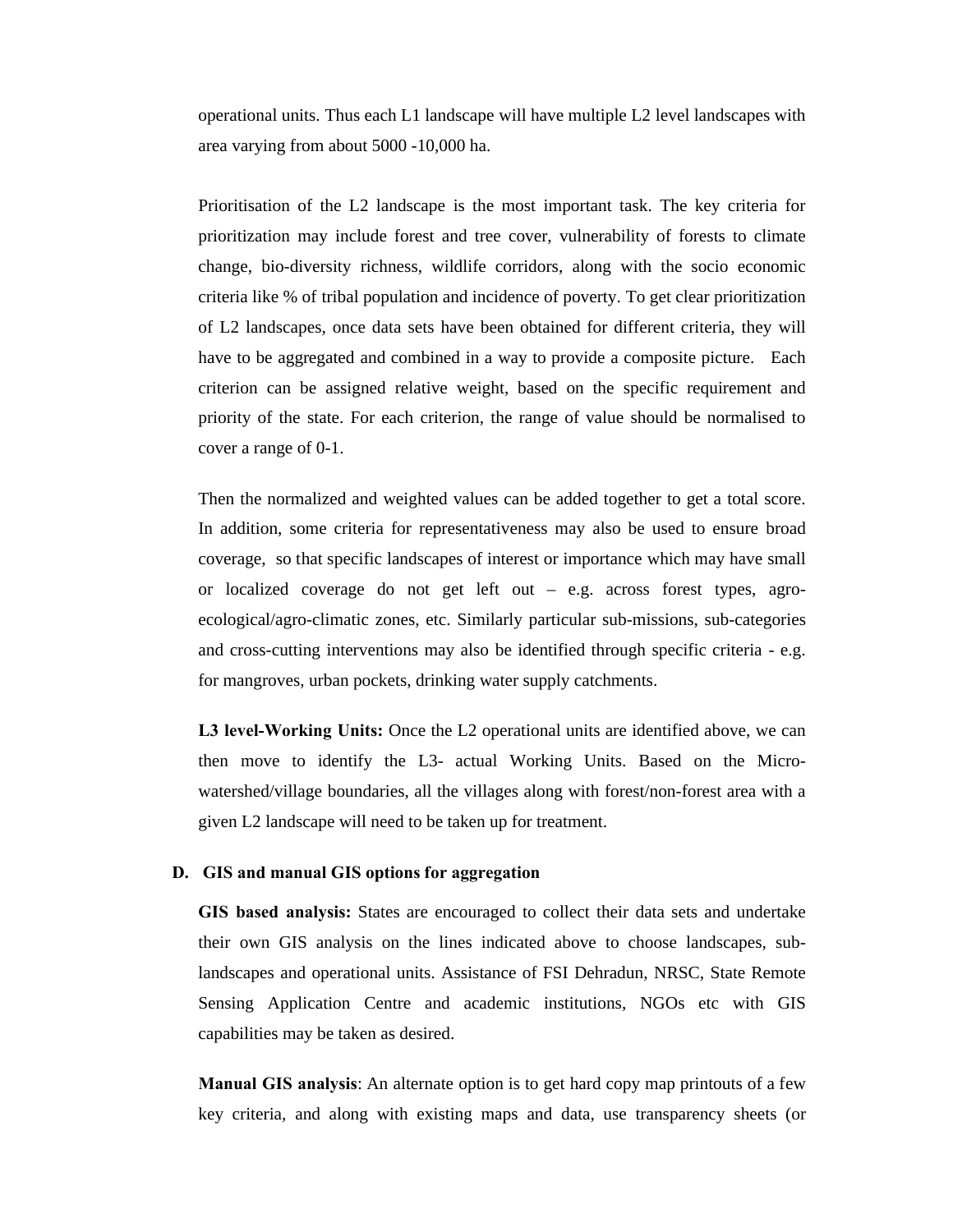acetate sheets) to overlay key parameters in a form of manual GIS and choose the landscapes for early implementation.

**Role of expert opinion**: Either analysis should be supplemented by expert opinion from within the Forest Department and also outside the Forest Department.

Each state will do the exercise using its GIS cell / Regional State Application Centre etc. in consultation with FSI / NRSC/ IIRS as required.

| Criteria         | <b>Layers</b>       | <b>Rationale</b>                      | Appro          | Source&           |
|------------------|---------------------|---------------------------------------|----------------|-------------------|
|                  |                     |                                       | priate         | Date              |
|                  |                     |                                       | level          | <b>Type</b>       |
| Bio-diversity    | Forest bio-         | National level data base that         | L2             | <b>IIRS</b>       |
| richness<br>$\&$ | diversity, patch    | incorporates basic<br>floral          |                |                   |
| habitat          | size, fragmentation | biodiversity as<br>well<br><b>as</b>  |                | (Vector)          |
| Diversity        |                     | habitat characteristics such          |                |                   |
| levels,<br>patch |                     | as patch size, fragmentation,         |                |                   |
| size             |                     | presence of invasive species          |                |                   |
| Poverty          | Attribute data $+$  | Supplement % SC/ST with               | L <sub>2</sub> | <b>States</b>     |
| % of BPL Pop.    | district/block      | % of BPL as per existing              |                | (Attribute        |
| /Total Pop.      | boundaries          | state level data.                     |                |                   |
|                  |                     |                                       |                |                   |
| Forest land      | Forest land         | Representative indicator –            |                | FSI/State         |
|                  | boundary layer      | the ratio of Forest land to $ L2$ and |                | FD                |
|                  |                     | overall<br>in<br>area                 | L <sub>3</sub> | $(\text{vector})$ |
|                  |                     | landscape/range<br>helps              |                |                   |
|                  |                     | identify areas of low, med,           |                |                   |
|                  |                     | high forest levels                    |                |                   |
| Forest Type      | Forest Type         | Representative indicator.             | L1/L2          | <b>FSI</b>        |
|                  | boundary layer      | Will help ensure different            |                | Rastor            |
|                  |                     | forest types and sub-types            |                | and               |
|                  |                     | are well represented in the           |                | vector            |
|                  |                     | <b>GIM</b>                            |                |                   |

**Table 1: Criteria for identification of landscapes at different levels** 

Use of these criteria can help identify the L2 Operational Units at block/range level within the L1 landscapes that are good candidates for implementing the various submissions under the GIM. Situation or problem analysis may be started at L2 level and crystallize as concrete interventions at L3 level (see next para)

The datasets in addition to the ones identified above are likely to include the following: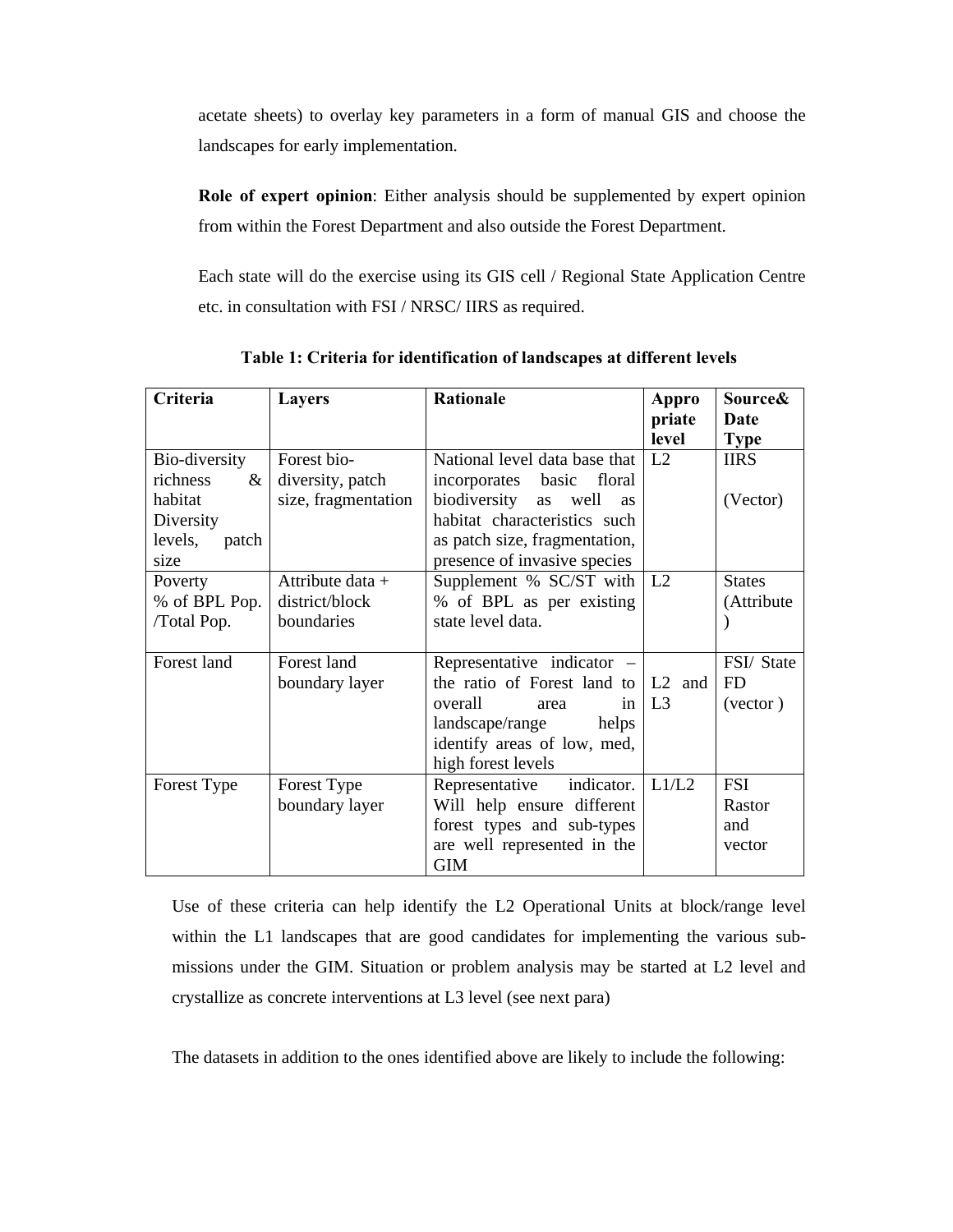| S.No.          | Layer                            | Data        | Criteria                                                                                                                                                                                                          | <b>Source</b>            |
|----------------|----------------------------------|-------------|-------------------------------------------------------------------------------------------------------------------------------------------------------------------------------------------------------------------|--------------------------|
|                |                                  | <b>Type</b> |                                                                                                                                                                                                                   |                          |
|                | High<br>resolution<br>imagery    | Raster      | hi-resolution<br>To<br>develop<br>landuse/land cover map as a baseline                                                                                                                                            |                          |
| 2              | Topography<br>- contours         | $V/$ Image  | Will help correlate topography with<br>forest cover and identify forests that<br>are under-represented in topographic<br>terms. If available in vector format,<br>could also be used to create 3-D<br><b>DEMs</b> | SOI                      |
| 3              | Village,<br>forest<br>boundaries | V           | village/hamlet<br>All<br>forest<br>and<br>boundaries should be digitized on a<br>priority basis                                                                                                                   | Revenue<br>/Forest. Dept |
| $\overline{4}$ |                                  |             |                                                                                                                                                                                                                   |                          |
| 5              |                                  |             |                                                                                                                                                                                                                   |                          |

# **Table 2: Indicators for consideration**

# Table 3 **- Additional optional indicators for consideration**

| <b>S.N.</b> | Layer                                                                          | Data        | Criteria                                                                                                                                                                                                           | <b>Source</b>          |
|-------------|--------------------------------------------------------------------------------|-------------|--------------------------------------------------------------------------------------------------------------------------------------------------------------------------------------------------------------------|------------------------|
|             |                                                                                | <b>Type</b> |                                                                                                                                                                                                                    |                        |
| 1.          | Wetlands                                                                       | Vector      | Location or Boundary of water                                                                                                                                                                                      | <b>State</b>           |
|             | tanks                                                                          |             | bodies                                                                                                                                                                                                             |                        |
| 2.          | <b>Springs</b>                                                                 | Point       | Location of springs (if available)                                                                                                                                                                                 | <b>State</b>           |
| 3.          | Drinking<br>water supply<br>intake points                                      | Point       | Shows points of intake for drinking<br>water schemes - from springs,<br>streams, rivers, wells, handpumps<br>etc. Areas upstream of these will be<br>drinking water catchments<br>(if                              | Water supply<br>depts. |
| 4.          | Forest land                                                                    | Vector      | available)<br>Show extent of landscape within and   FSI/ State FD                                                                                                                                                  |                        |
|             | boundaries                                                                     |             | outside 'FD' forest land.                                                                                                                                                                                          |                        |
| 5.          | JFM, Van<br>Panchayats,<br>KFCS, CFR<br>$(FRA)$ ,<br><b>CCAs</b><br>boundaries | Vector      | Areas under local protection and<br>management – likely to have higher<br>chances of success in GIM. Can<br>correlate forest condition within and<br>adjacent<br>patches<br>to<br>managed/protected by communities | State FDs              |
| 6.          | Forest cover<br>change map<br>- over the<br>5/10<br>last<br>years              | Raster      | This will show recent trajectory of<br>change for forest cover and help<br>identify areas under threat, establish<br>the previous rate of deforestation and<br>help guesstimate future threats of<br>deforestation | <b>FSI</b>             |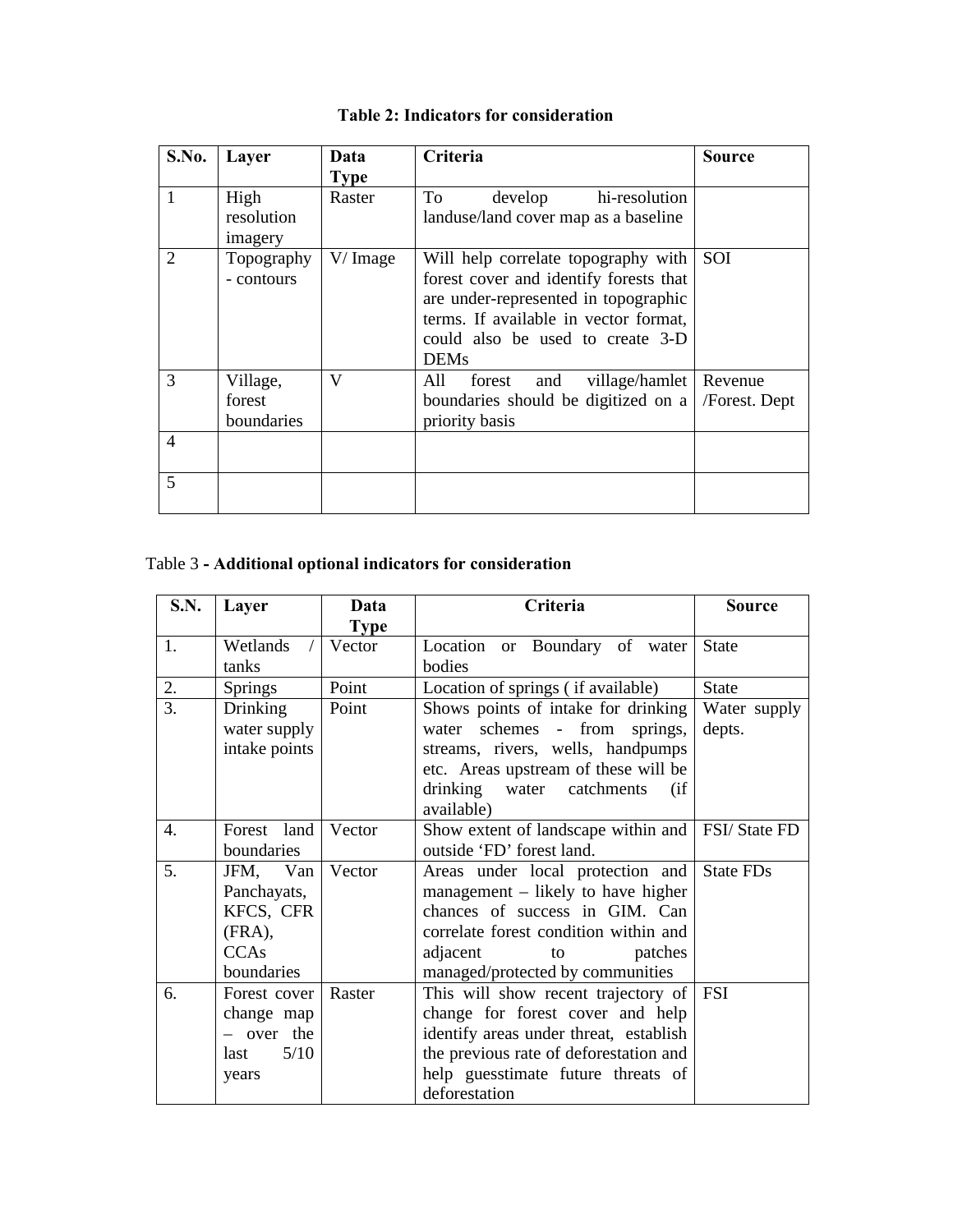| 7.  | Urban<br>peri-urban<br>areas                                 | Vector             | Boundary of urban areas, to help<br>urban/peri-urban<br>identify<br>forest<br>patches – current and potential | <b>State</b> |
|-----|--------------------------------------------------------------|--------------------|---------------------------------------------------------------------------------------------------------------|--------------|
| 8.  | Community<br>conserved<br>areas                              | Vector             | A cross-cutting intervention in the<br><b>GIM</b>                                                             | <b>State</b> |
| 9.  | Areas<br>already<br>treated                                  | Vector             | Help identify extent of investments<br>made in the past $(1/5$ year)                                          | <b>State</b> |
| 10. | Attribute<br>data<br>$+$<br>district/<br>block<br>boundaries | Distance<br>of LPG | Identify areas with high and low<br>LPG penetration                                                           | <b>State</b> |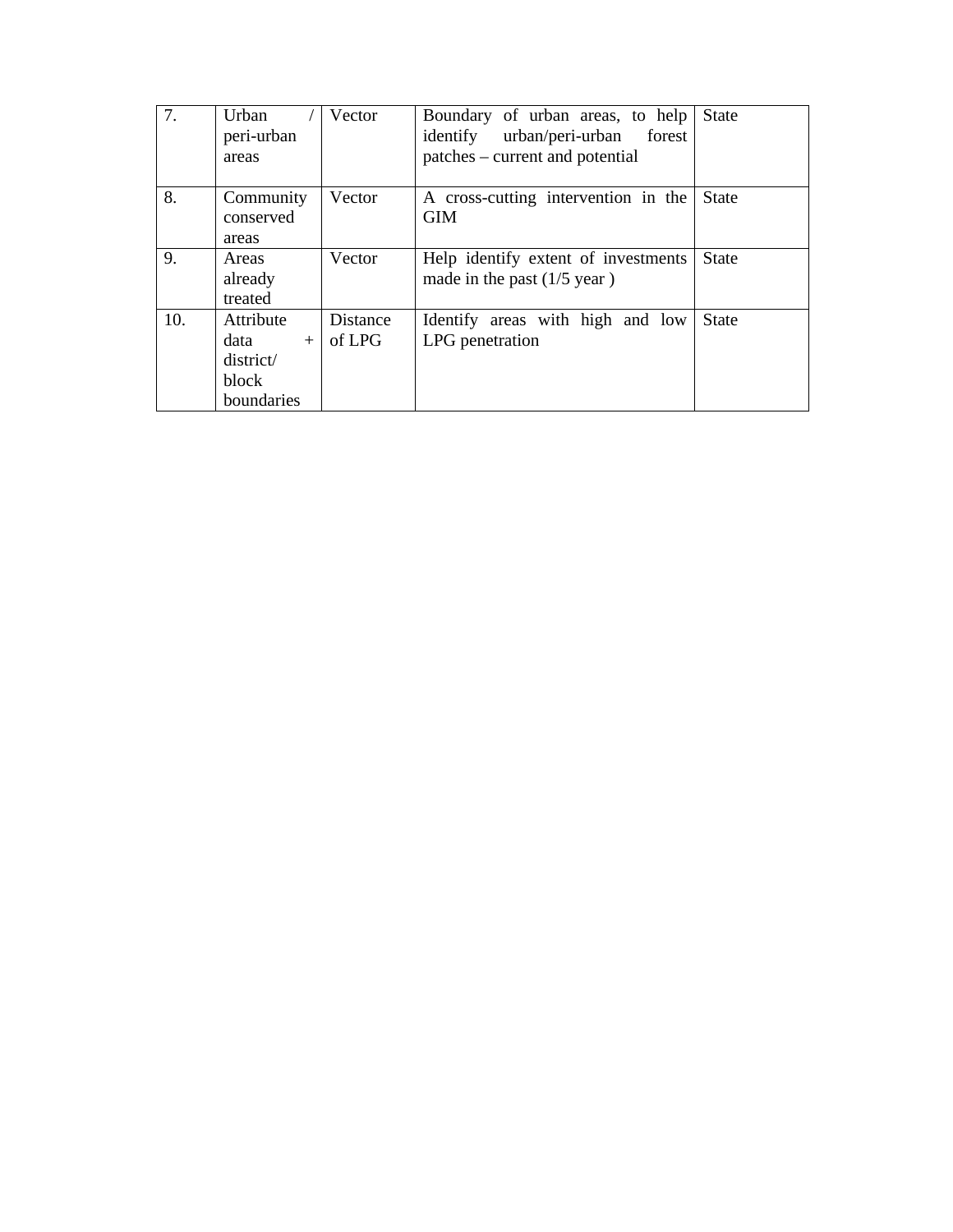## **Development of Perspective Landscape (L2) plan:**

The various data/information required for perspective planning is given below. The committee may also decide on other factors on which the information would be needed considering the special requirements of the landscape/sub-landscape.

- **1. Bio-physical Information (i)** Land use **(ii)** Area of forest/non-forest **(iii)** Vegetation & fauna **(iv)** Biodiversity **(v)** Watershed classification and catchment area **(vi)**Types of forests & regeneration status **(vii)** NTFP resources **(viii)** Surface water and ground water resources **(ix)** Biomass and Carbon stock **(x)** Degraded forest and waste lands **(xi)** Areas needing special attention **(xii)** Fire/erosion prone areas/incidences
- **2. Bio-cultural Information**: Areas of incomparable values, indigenous ecological knowledge
- **3. Socio-economic information (i)** Administrative **(ii)** Population **(iii)** Landholding pattern **(iv)** Cropping pattern **(v)** Livestock **(vi)** Drinking water **(vii)** Domestic Energy **(viii)** Occupation **(ix)** Infrastructure **(x)** Sources of income **(xi)** Forestbased livelihood enterprises **(xii)** Recreation/eco-tourism
- **4. Dependency on forests (i)** Food **(ii)** Firewood **(iii)** Fodder and grazing **(iv)** NTFP for consumption and trade **(v)** Timber/small timber **(vi)** Drinking water/irrigation **(vii**) Other forest-based Livelihoods
- **5. Institutions (i)** JFMC **(ii)** Other forest-related institutions **(iii)** Watershed Committees **(iv)** FRA committees **(v)** NGOs/CBOs **(vi)** Forest Deptt**. (vii)** Other Govt. Depts. **(viii)** Research/scientific institutions

Note: (*This may be done in a more interesting manner. First describe the attributes of the landscape in totality including bio physical socio cultural and economic; (it like a pen picture of L2) highlighting key values and attributes that the landscape houses (some of such values could include eco system service like water, carbon, biomass, NTFP, biodiversity etc.), the institutional diversity, ethnic/demographic dimension Key challenges /threats that the landscape has vis-à-vis the values/attributes (there could be time series data for different elements like forest degradation etc. to corroborate this). The schemes and programs of multiple agencies have to address the key challenges and the strength and gaps thereof).*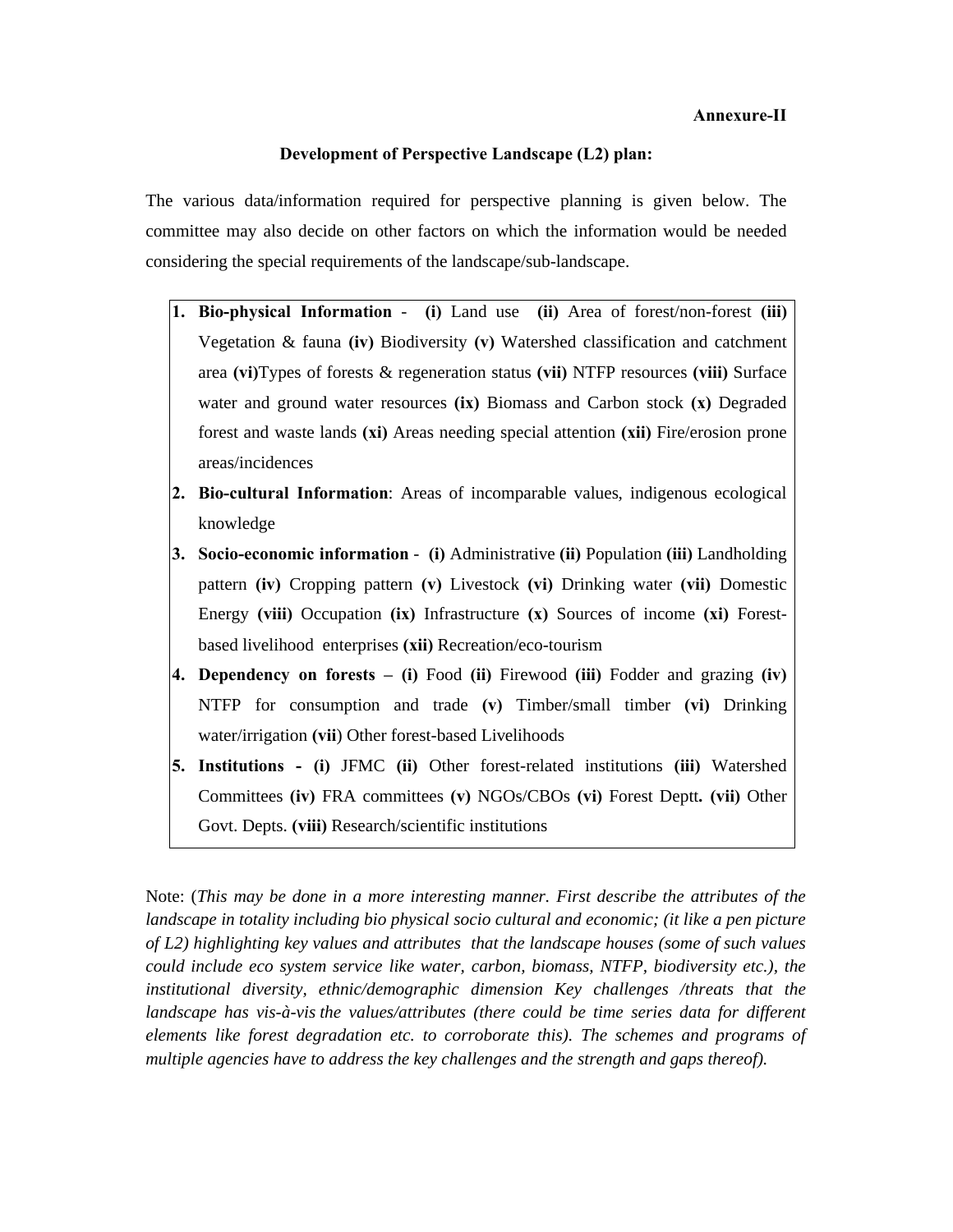## **Constitution of Landscape Level Planning (LSP) Committee at L2 Landscape Level**

- a) A Landscape Level Committee will be formed to oversee formulation of the perspective plan and monitor its implementation.
- b) The Committee may be headed by CF/DFO of the Circle.
- c) Will include representatives of the civil society, NGOs, scientific institutions, key lines agency representatives & presidents of JFMCs in the given landscape.
- d) This committee will be setup by the SFDA and may be a sub-committee of the revamped FDA.

#### **Functions of the LSP Committee**

- 1. Oversee, guide and monitor the preparation of the Landscape Plan and microplans in the landscape.
- 2. Consider the adequacy of the data/information available for formulation of the perspective plan and decide on the strategy to address information gaps.
- 3. Commission Landscape yatras, rapid surveys/studies and appoint appropriate facilitators /NGOs/ experts to be engaged for the purpose.
- 4. Provide mechanism to put basic spatial and attribute data collected in a GIS platform and generate sets of thematic maps for the landscape.
- 5. Broadly analyze the landscape and devise strategies to address the drivers of degradation, improve/increase forest cover, enhance livelihood options, & ecological services and other desired outcomes.
- 6. Identify the entities to be involved in formulating micro-plan in every village/administrative unit and provide the guiding principles for the preparation of the micro-plan.
- 7. Formulation of the perspective plan of the sub landscape and approval from the district planning committee especially in case of convergence issues.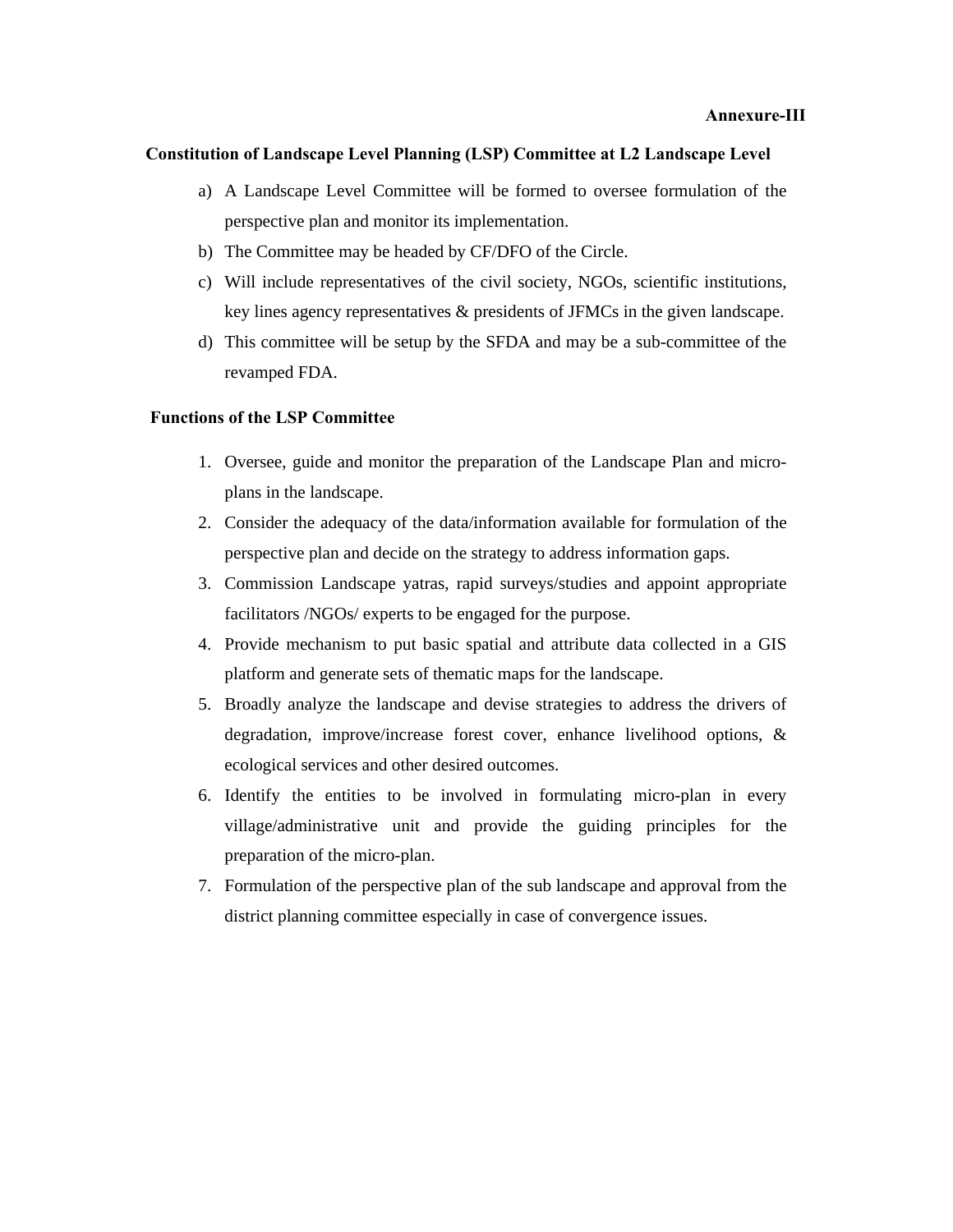## **Institutional Landscape for GIM: The composition and Roles/Responsibilities**

The Mission will have following institutions for planning, implementation and monitoring of various sub-missions and intervention at national, state and local levels.

# **A. Institutions at National Level**

- **I. National Governing Council:** A National Governing Council under the chairmanship of the Minister, Environment, Forests and Climate Change and with the following members shall be constituted. Functions of this Council shall, *inter-alia,* include:
	- To provide overall guidance and synergy with other programme;
	- To approve the Implementation Guidelines of GIM and make changes as and when necessary; and
	- To approve the Annual Report of the Mission.

This committee shall consist of the following members:

| (i)                | Minister of Environment, Forests & Climate Change                           | Chairperson             |
|--------------------|-----------------------------------------------------------------------------|-------------------------|
| (ii)               | Secretary, Ministry of Environment, Forests & Climate Change                | Member                  |
| (iii)              | Finance Secretary, Ministry of Finance                                      | Member                  |
| (iv)               | Secretary, Ministry of Science and Technology                               | Member                  |
| (v)                | Secretary, Ministry of Rural Development                                    | Member                  |
| (vi)               | Secretary, Ministry of Panchayati Raj                                       | Member                  |
| (vii)              | Secretary, Planning Commission                                              | Member                  |
| (viii)             | Secretary, Ministry of Agriculture                                          | Member                  |
| (ix)               | DGF&SS, MoEF&CC, Government of India                                        | Member                  |
| (x)                | ADG (Forest Conservation), MoEF&CC, Government of India                     | Member                  |
| $(x_i)$            | ADG (Wild Life) MoEF&CC, Government of India                                | Member                  |
| (xii)              | Additional Secretary, MoEF&CC, Climate Change                               | Member                  |
| (xiii)             | Financial Advisor, MoEF&CC, Government of India                             | Member                  |
| (xiv)              | Three PCCF, one from six regions, to be nominated every year by MoEF&CC     |                         |
|                    | on rotation basis                                                           | Member                  |
| $\left( xy\right)$ | IG (Forest Conservation), MoEF&CC, Government of India                      | Member                  |
| (xvi)              | Three eminent NGO experts, one each in the field of forestry, wildlife and  |                         |
|                    | ecology, for a period of two years subject to not more than two consecutive |                         |
|                    | terms                                                                       | Member                  |
| (xvii)             | Mission Director, Green India Mission                                       | <b>Member Secretary</b> |

It shall meet at least once a year.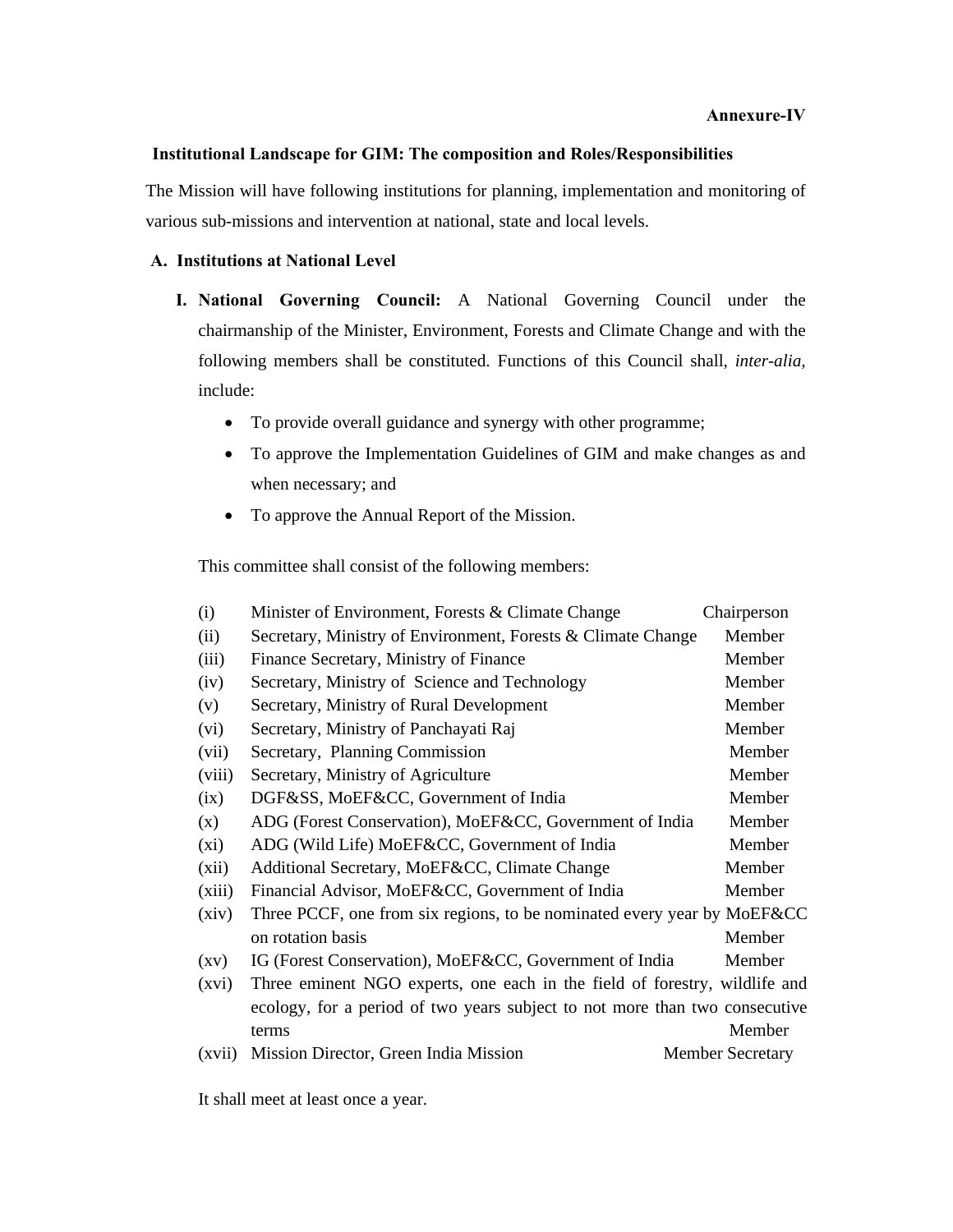- **II. National Executive Council:** The Executive Council chaired by the Secretary (EF&CC) will be vested with following functions:
	- To lay down and / or approve rules and procedures for the functioning of the body, subject to the overarching objectives and core principles of GIM;
	- To provide Operational Guidelines for the implementation of the Scheme;
	- To approve the Perspective Plan for each state;
	- To approve the Annual Plan of Operation (APO);
	- To monitor the progress of the utilization of funds released by the State GIM; and
	- To ensure inter-departmental coordination and convergence.

This committee shall consist of the following members:

| (i)   | Secretary, MoEF&CC                              | Chairperson |
|-------|-------------------------------------------------|-------------|
| (ii)  | DGF&SS, MoEF&CC, Government of India            | Member      |
| (iii) | Director General, ICFRE                         | Member      |
| (iv)  | Director, IIFM                                  | Member      |
| (v)   | Financial Advisor, MoEF&CC, Government of India | Member      |
| (vi)  | Director General, Forests Survey of India       | Member      |

- (vii) A representative not below the rank of Joint Secretary level, from each of the Ministries of Finance, (Department of Expenditure); Science and Technology; Rural Development including NRLM, Agriculture, Tribal Affairs, Land Resources and Panchayati Raj, Government of India Members
- (viii) Chairman, National Bank for Agriculture and Rural Development Member
- (ix) Three non-Government Experts, one each from the field of forestry, Livelihood and wildlife Members (x) Advisor, Planning Commission Member (xi) Member, National Rainfed Area Authority Member
- (xii) IG (NAEB)/ IG (EAP)/ IG (FC) Member
- (xiii) Mission Director, GIM Member Secretary

It will meet at least twice a year.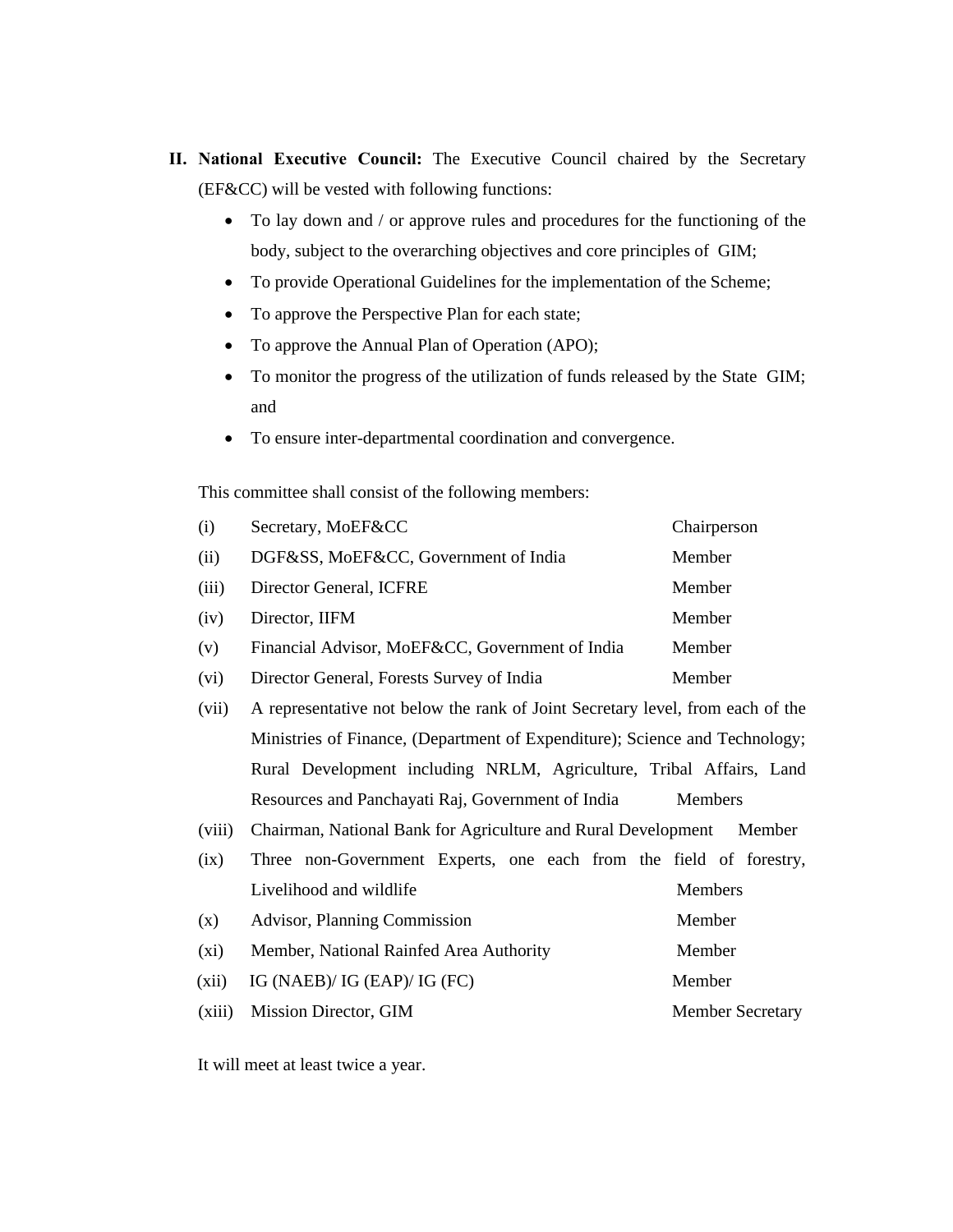III. **Mission Directorate:** The Mission Director will have the overall responsibility for the Mission deliverables and will be supported by a team of experts and secretarial staff. The Mission Directorate will also provide overall guidelines for implementation of the Mission, scrutiny and sanction of projects and will carry out the monitoring and evaluation. It will also coordinate pilot research projects related to activities envisaged in the Green India Mission and will document and disseminate such results for further improvement.

# **B. Institutions at State Level**

 At State level, the following new and revamped committees will oversee planning and implementation of the Mission.

## **I. Revamped SFDA**

A revamped State Forest Development Agency will act as the highest body at the state level to guide the State Mission Directorate and will be chaired by the Chief Minister or a Minister to be nominated by the Chief Minister. It will solicit cross-sectoral representation and will guide all the Mission activities at the State level. It will consist of General body and Executive body to enforce decentralized governance in implementation of the Mission.

#### **(a) General body:** The functions of General Body shall *inter-alia*, *include:*

- To provide for overall guidance for the Mission in achieving Mission goals and objectives.
- To oversee implementation of the broad policy framework in achieving Mission goals and objectives.

This committee shall consist of the following members:

| (i) Chief Minister or a Minister nominated by him     | Chairperson |
|-------------------------------------------------------|-------------|
| (ii) Principal Secretary (Forests)                    | Member      |
| (iii) PCCF                                            | Member      |
| (iv) Chief Wildlife Warden                            | Member      |
| (v) Nodal Officer (Forest Conservation)               | Member      |
| (vi) Chairman, Executive Committee, all FDAs          | Member      |
| (vii) Member Secretary, Executive Committee, all FDAs | Member      |
| (viii) Nodal Officer (State CAMPA)                    | Member      |
| (ix)Representative of three eminent NGOs of the State | Member      |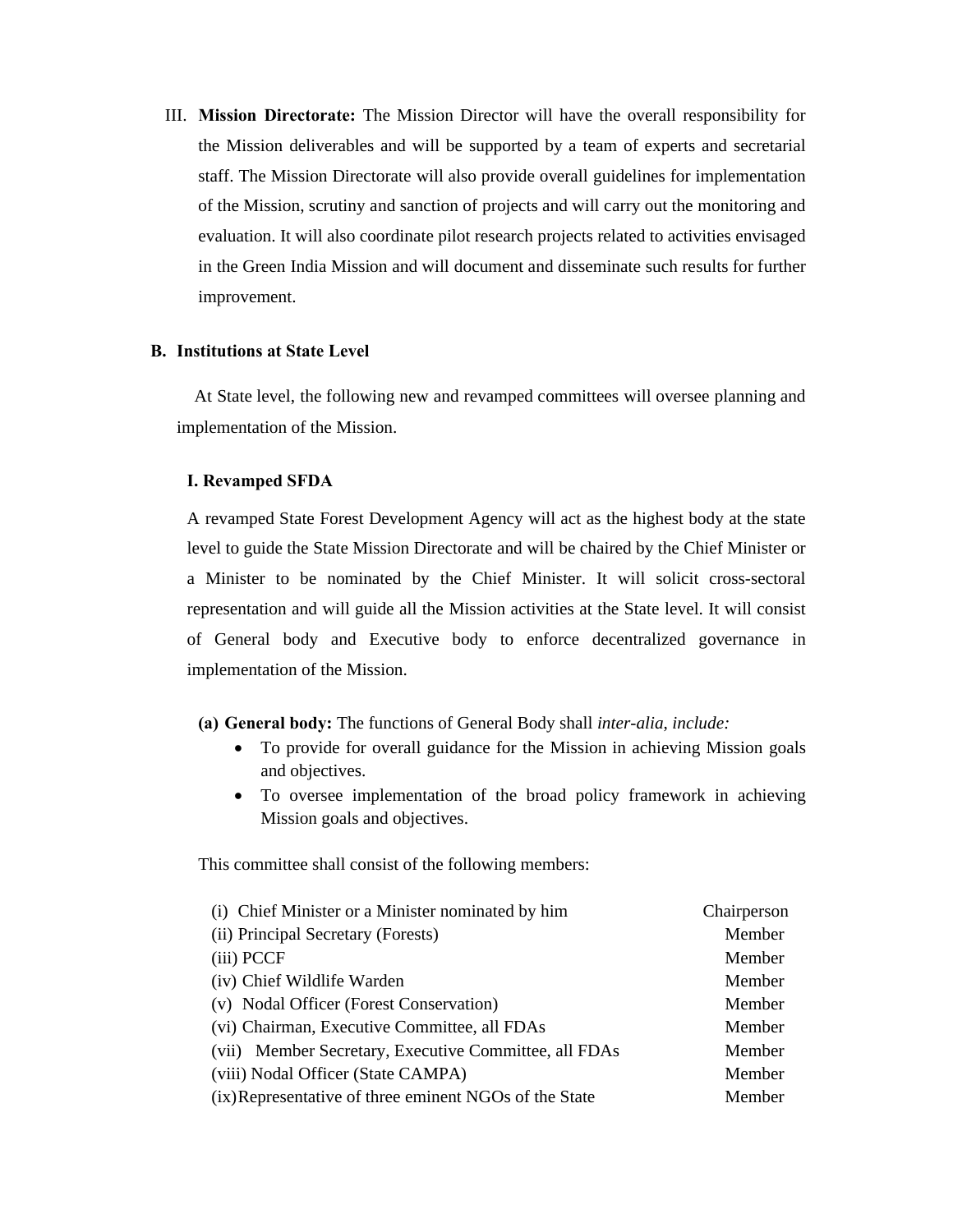It will meet at least once a year.

**(b) State Level Executive Committee:** The functions of the Executive Committee will be as follows:

- Preparation of State APO and its submission to State Screening Committee for finalization;
- Technical approval of District level APOs;
- Preparation of the annual reports of the State GIM;
- Ensuring programmatic convergence at the L1 landscape level
- Providing technical guidance for implementation of GIM

This committee shall consist of the following members:

| (i) Principal Secretary (Forests)                                           | Chairperson             |
|-----------------------------------------------------------------------------|-------------------------|
| (ii) PCCF                                                                   | Member                  |
| (iii) Chief Wildlife Warden                                                 | Member                  |
| (iv) Nodal Officer (Forest Conservation)                                    | Member                  |
| (v) Chairman, Executive Committee of 3 FDAs                                 | Member                  |
| (vi) Member Secretary, Executive Committee of 3 FDAs                        | Member                  |
| (vii) Nodal Officer (State CAMPA)                                           | Member                  |
| (viii) Director, State Forest Research Institute                            | Member                  |
| (ix) Two representative of Scientific Institutions and Universities Member  |                         |
| (x) Representative of two eminent NGOs of the State                         | Member                  |
| (xi)A representative from each of the Ministries of Finance, (Department of |                         |
| Expenditure); Science & Technology; Rural Development including NRLM,       |                         |
| Agriculture, Tribal Affairs and Panchayati Raj of State Government          |                         |
|                                                                             | <b>Members</b>          |
| (xii) Nodal Officer, GIM                                                    | <b>Member Secretary</b> |

It will meet at a frequency to be decided by the State Government but at least twice in a year.

**II. State Steering Committee:** The State Steering Committee chaired by the Chief Secretary will be vested with the overall management of the State Green India Mission. The functions of State Steering Committee shall *inter-alia*, include:

- To provide for overall guidance and synergy with other programmes so that inter-dependent coordination and convergence can be ensured;
- To finalize the Perspective Plan for each L1 landscape in the state and forward it to Govt. of India;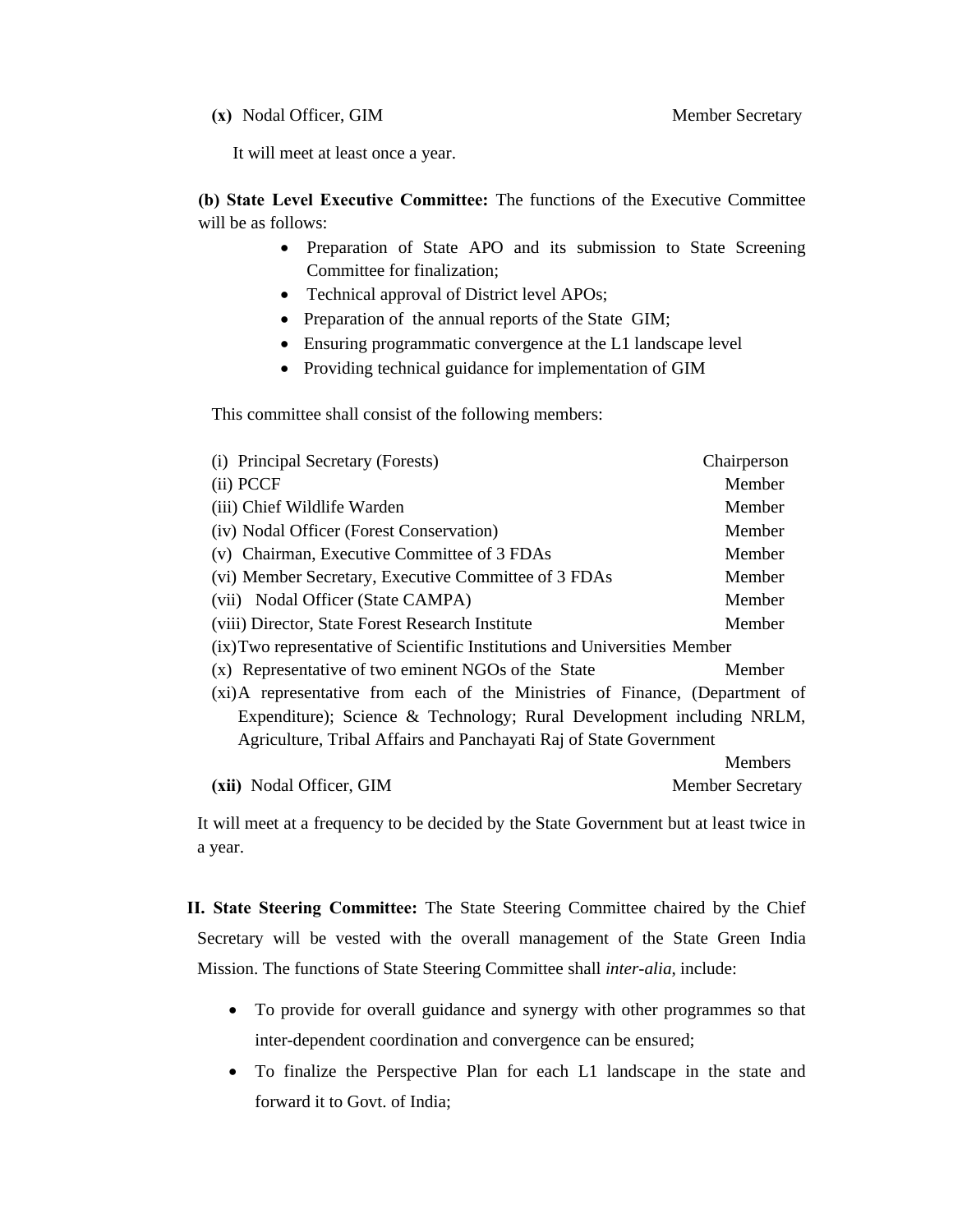- To finalize the APO of the State Mission and forward it to Govt. of India for approval;
- To monitor the progress of the utilization of funds released by the State GIM;
- To work as Empowered Committee for financial sanctions and approvals at the state level in accordance with guidelines issued by MoEF&CC from time to time.

This committee shall consist of the following members:

| (i)   | <b>Chief Secretary</b>                                                        | Chairperson             |
|-------|-------------------------------------------------------------------------------|-------------------------|
| (ii)  | Principal Secretary (Forests)                                                 | Member                  |
| (iii) | Principal Secretary (Finance)                                                 | Member                  |
| (iv)  | Principal Secretary (Planning)                                                | Member                  |
| (v)   | Principal Secretary (Rural Development)                                       | Member                  |
| (vi)  | Principal Secretary (Agriculture)                                             | Member                  |
|       | (vii) Principal Secretary (Water Resources)                                   | Member                  |
|       | (viii) Principal Secretary (Tribal affairs)                                   | Member                  |
| (ix)  | Principal Secretary (Panchayati Raj Institutions)                             | Member                  |
| (x)   | <b>PCCF</b>                                                                   | Member                  |
| (xi)  | Chief Wildlife Warden                                                         | Member                  |
|       | (xii) Nodal Officer (SAPCC)                                                   | Member                  |
|       | (xiii) Nodal Officer (Forest Conservation)                                    | Member                  |
|       | (xiv) A representative of the Ministry of Environment and Forests             | Member                  |
|       | (xv) Two eminent NGO's working in the field of Forest Conservation and        |                         |
|       | livelihood to be nominated by the State Government for a period of 2 years at |                         |
|       | a time who shall be eligible for re-nomination                                | <b>Members</b>          |
|       | (xvi) Nodal Officer, Green India Mission                                      | <b>Member Secretary</b> |

It will meet at least once in six months.

#### **III. Revamped FDA**

The Mission implementation will be facilitated by revamped Forest Development Agencies (FDAs) at the District level and will link with District Planning Committee. Like SFDA, it will also consist of General body and Executive body to make decentralized governance in preparation, implementation and convergence of Mission activities with other schemes.

**(a) General Body of FDA:** The General Body of FDA will be chaired by elected representative/Chairperson of Zilla Panchayat for democratization of the institutions. The Committee's basic functions will be to deal with policy issues pertaining to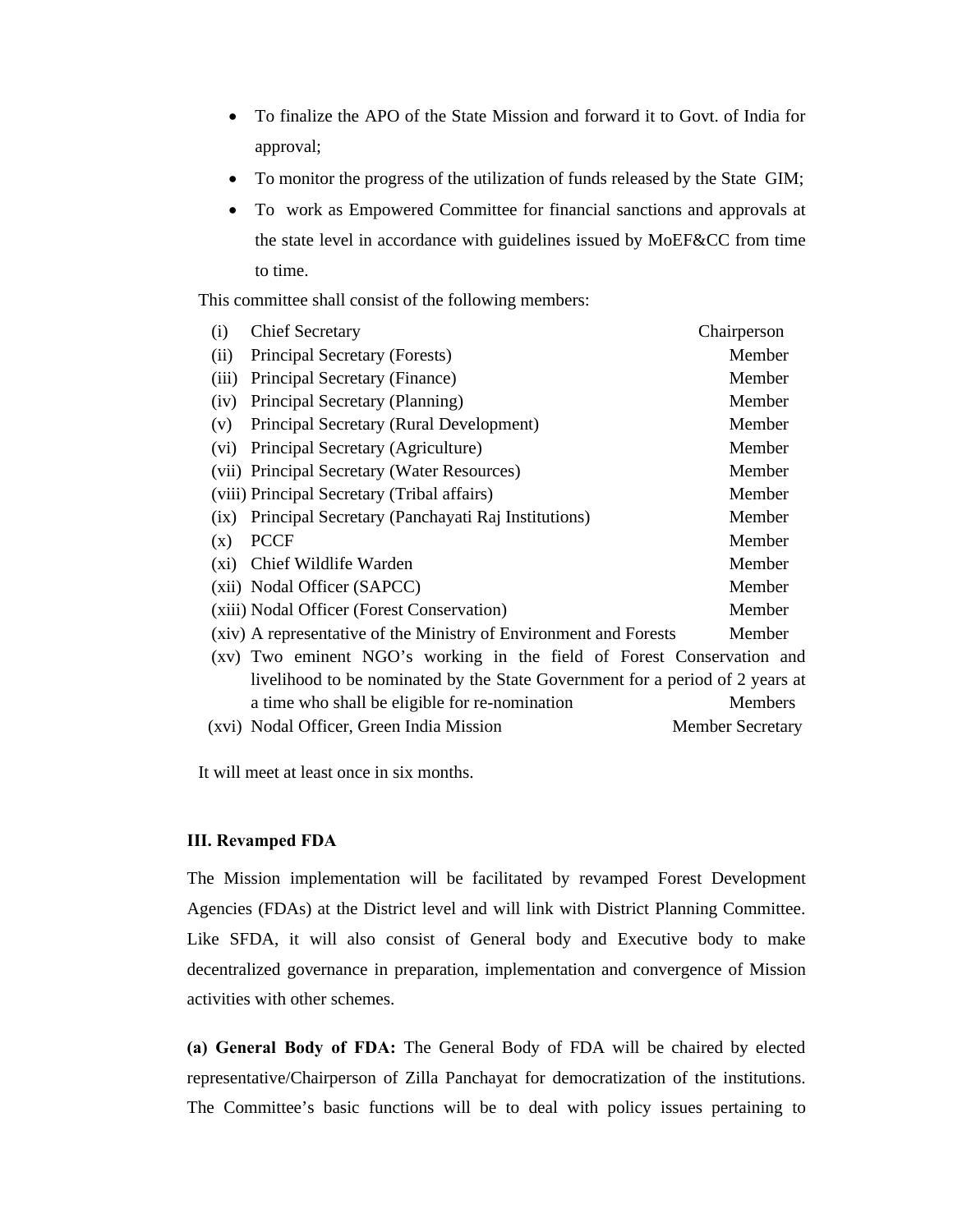cohesion and convergence of different programme at Panchayat level for better efficiency of the Programme. Nominees from cluster level will be part of the General Body.

This committee shall consist of the following members:

- (i) Chairperson (Zilla Panchayat)/ Elected Representative Chairperson
- (ii) Conservator of Forests in whose jurisdiction the FDA falls Member
- (iii) DFO (Social Forestry) Member
- (iv) Range Forest Officers, ACFs/ SDFOs Members
- (v) Presidents of JFMC General Bodies, not more than 50 at any time, to be nominated by Chairperson on rotational basis for a period of one year , of which 20 would be women representatives In the event adequate number of women chairpersons are not available, the women representatives will be drawn from the members of the General Bodies of JFMCs (at least one member from each cluster) Members
- (vi) Three non-official representatives to be nominated by the apex institutional framework of Panchayats. Members
- (vii) DFO (Territorial) Member Secretary

It will meet at least twice a year.

(a) **Executive Committee of FDA:** The Executive Committee of FDA of a District will be chaired by the Conservator of Forests in whose jurisdiction the district falls. The Committee's basic functions will be to deal with preparation of annual plans for the districts and convergence therein for coordination on other general issues as per guidelines circulated in this regard. This committee will be fully responsible at the district level of proper implementation of GIM in the district. Any problems/issues related with implementation/convergence will be brought to the notice of District Steering Committee and State Level Executive Committee for resolution.

This committee shall consist of the following members:

|      | Conservator of Forests in whose jurisdiction the FDA falls | Chairperson |
|------|------------------------------------------------------------|-------------|
| ii.  | DFO (Social Forestry)                                      | Member      |
| iii. | District Development Officer                               | Member      |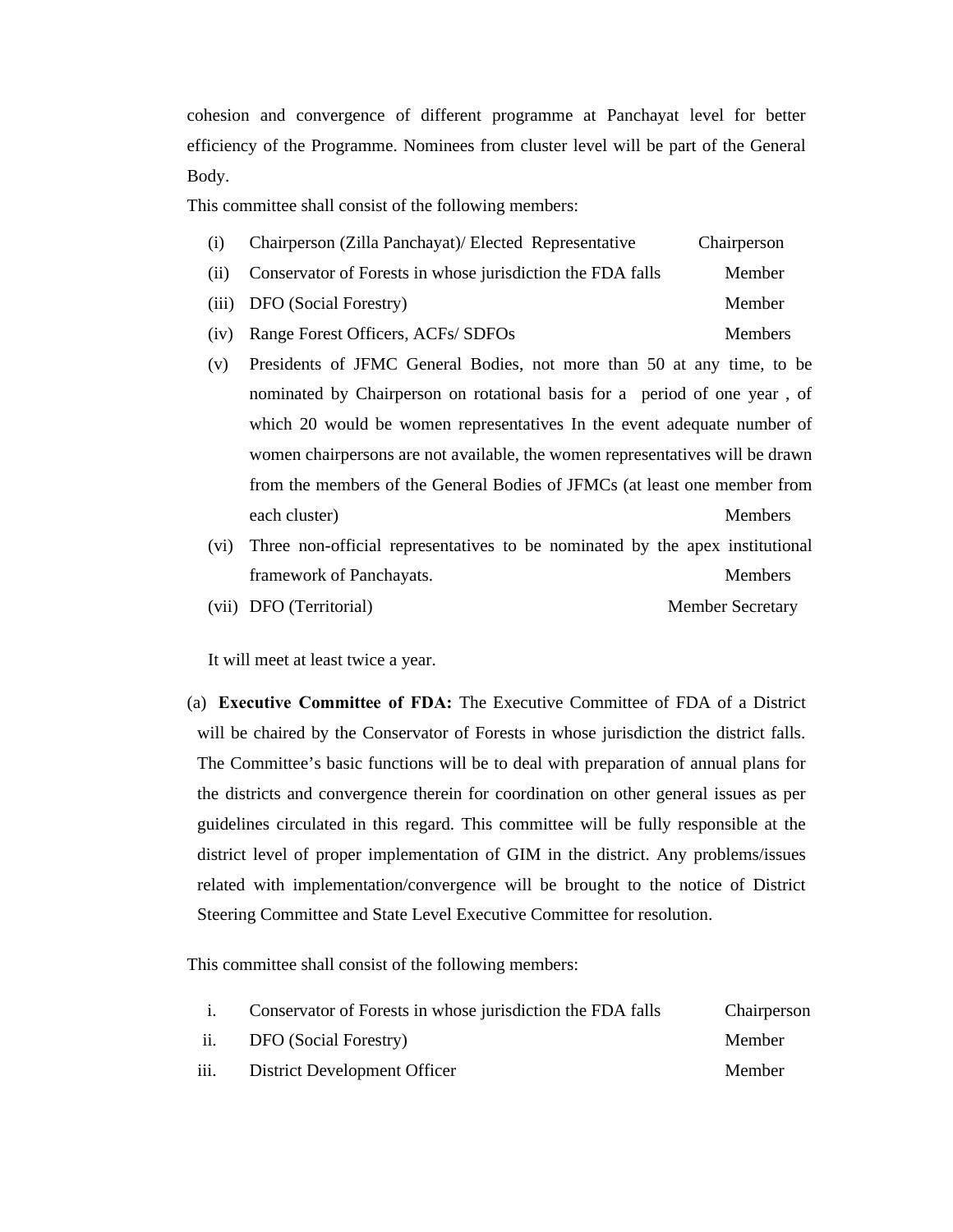- iv. District level Officers of Agriculture, Rural Development, Animal husbandry, Soil Conservation, Tribal Welfare, Industries, Public Health & Engineering, Welfare, Horticulture, Minor Irrigation, Small Scale Industries/ KVIC, Education Departments and the Lead Bank Officer ADM/AC to be nominated by DC/DM. Members
- v. Three non-official representatives to be nominated by the apex institutional framework of Panchayats. Members
- vi. Fifteen nominees from the JFMCs, to include minimum of 7 women
- vii. DFO (Territorial)-cum-Chief Executive Officer Member Secretary

It will meet at least every quarter in a year.

#### IV. **District Steering Committee**

To provide for proper coordination and cohesion between implementation structures of like IWMP, NRLM MGNREGs and GIM, a District steering Committee under the Chairmanship of District Collector will be setup. It will have District Collector as Chairman and DFO (Territorial) as Member Secretary.

This committee shall consist of the following members:

- i. District Collector Chairperson
- ii. Conservator of Forests in whose jurisdiction the FDA falls Member
- iii. District level officers of Science and Technology; Rural Development including NRLM, Agriculture, Tribal Affairs and Panchayati Raj, Non-conventional energy dealing with, expenditure in the District and to be nominated by the DC/DM

Members

iv. Member Secretary, FDA Member Secretary

#### V. **Other Committees**

Gram Panchayat/ Gram Sabha, and the various Committees set up by it, will be the key institution for planning and implementation of the GIM at the village level as per procedure followed made under MGNREGS guidelines. A federation of these Committees along with a federation of self-help groups (SHGs)/ User Groups (UGs) at the cluster level will be represented in the revamped FDA at the district level. In urban areas, the ward level committees /RWAs linked to Municipality/Municipal Corporations will facilitate planning and implementation under the Mission.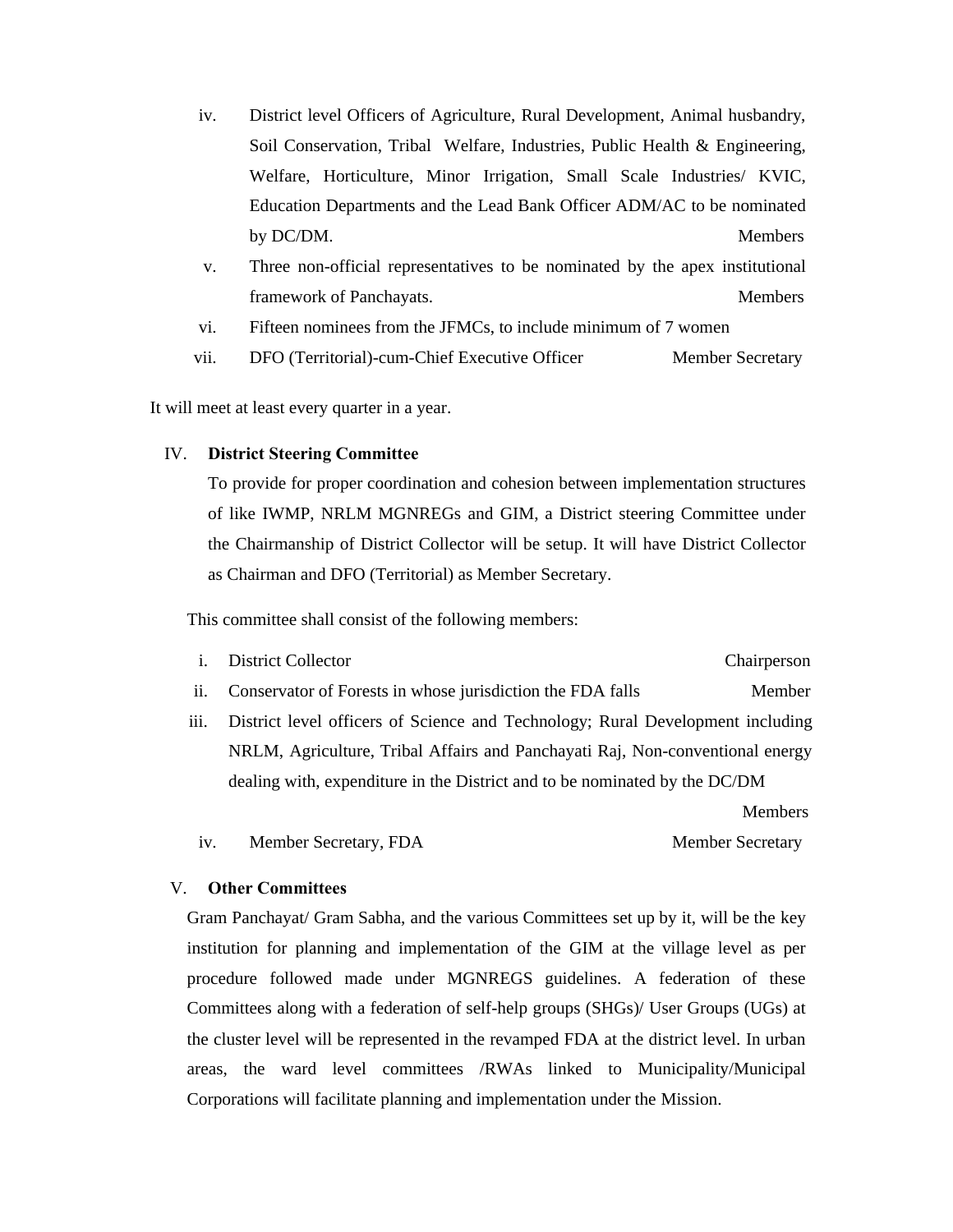# **Annexure-V**

# **Approved Cost Norms**

| S.<br>No.                                       | Submission/Intervention                                                                                           | Category                                                                 | <b>Type</b> | Cost<br>(Rs./ha)           |  |  |  |  |  |  |
|-------------------------------------------------|-------------------------------------------------------------------------------------------------------------------|--------------------------------------------------------------------------|-------------|----------------------------|--|--|--|--|--|--|
| A. Cost norms for Sub Missions and Intervention |                                                                                                                   |                                                                          |             |                            |  |  |  |  |  |  |
|                                                 | Sub Mission 1: Enhancing<br>quality of forest cover and                                                           | a) Moderately dense forest cover,<br>but showing degradation             |             | 15000                      |  |  |  |  |  |  |
|                                                 |                                                                                                                   |                                                                          | Type A      | 16000                      |  |  |  |  |  |  |
| 1.                                              | improving ecosystem services                                                                                      | b) Eco-restoration of degraded<br>open forests                           | Type B      | 30000                      |  |  |  |  |  |  |
|                                                 | $(4.9 \text{ m} \text{ ha})$                                                                                      |                                                                          | Type C      | 50000                      |  |  |  |  |  |  |
|                                                 |                                                                                                                   | c) Restoration of grasslands                                             |             | 35000                      |  |  |  |  |  |  |
|                                                 |                                                                                                                   | a) Rehabilitation of Shifting<br><b>Cultivation Areas</b>                |             | 30000                      |  |  |  |  |  |  |
|                                                 |                                                                                                                   | b) Restoring Scrublands                                                  |             | 50000                      |  |  |  |  |  |  |
| 2.                                              | Sub Mission 2: Ecosystem<br>restoration and increase in                                                           | c) Restoring/ planting Sea-<br>buckthorn                                 |             | 100000                     |  |  |  |  |  |  |
|                                                 | forest cover (1.8 mha)                                                                                            | d) Restoration of Mangroves                                              |             | 70000                      |  |  |  |  |  |  |
|                                                 |                                                                                                                   | e) Ravine reclamation                                                    |             | 70000                      |  |  |  |  |  |  |
|                                                 |                                                                                                                   | f) Restoration of adandoned<br>mining area                               |             | 100000                     |  |  |  |  |  |  |
| 3.                                              | Sub Mission 3: Enhancing<br>tree cover in Urban & Peri-<br>urban areas (including<br>institutional lands): 0.2mha |                                                                          |             | 100000                     |  |  |  |  |  |  |
|                                                 | Sub Mission 4: Agro-Forestry                                                                                      | a) Farmer's land including current<br>fallows                            |             | 20000                      |  |  |  |  |  |  |
| 4.                                              | and Social Forestry<br>(increasing biomass &                                                                      | b) Shelterbelt plantations                                               |             | 80000                      |  |  |  |  |  |  |
|                                                 | creating carbon sink): 3 mha                                                                                      | c) Highways/Rural roads/Canals/<br><b>Tank Bunds</b>                     |             | 70000                      |  |  |  |  |  |  |
| 5.                                              | Sub Mission 5: Restoration of<br>Wetlands: 0.1 mha                                                                |                                                                          |             | 60000                      |  |  |  |  |  |  |
| 6.                                              | Promoting alternative fuel<br>energy                                                                              | Biogas, solar devices, LPG,<br>Biomass-based systems, improved<br>stoves |             | 3300 per<br>house-<br>hold |  |  |  |  |  |  |
|                                                 | <b>B. For Support Activities</b>                                                                                  |                                                                          |             |                            |  |  |  |  |  |  |
|                                                 | <b>Activities Cost</b>                                                                                            |                                                                          |             |                            |  |  |  |  |  |  |
| 7.                                              | Research (2% of A)                                                                                                |                                                                          |             |                            |  |  |  |  |  |  |
| 8.                                              | Publicity/Media/outreach activities (1% of A)                                                                     |                                                                          |             |                            |  |  |  |  |  |  |
| 9.                                              | Monitoring and Evaluation (1% of A)                                                                               |                                                                          |             |                            |  |  |  |  |  |  |
| 10.                                             | Livelihood improvement activities, (17% of A)                                                                     |                                                                          |             |                            |  |  |  |  |  |  |
| 11.                                             | Strengthening local-level institutions (5 %)                                                                      |                                                                          |             |                            |  |  |  |  |  |  |
| 12.                                             | Strengthening FDs (5%)                                                                                            |                                                                          |             |                            |  |  |  |  |  |  |
| 13.                                             | Mission Organisation, operation and maintenance, contingencies and overheads (4%)                                 |                                                                          |             |                            |  |  |  |  |  |  |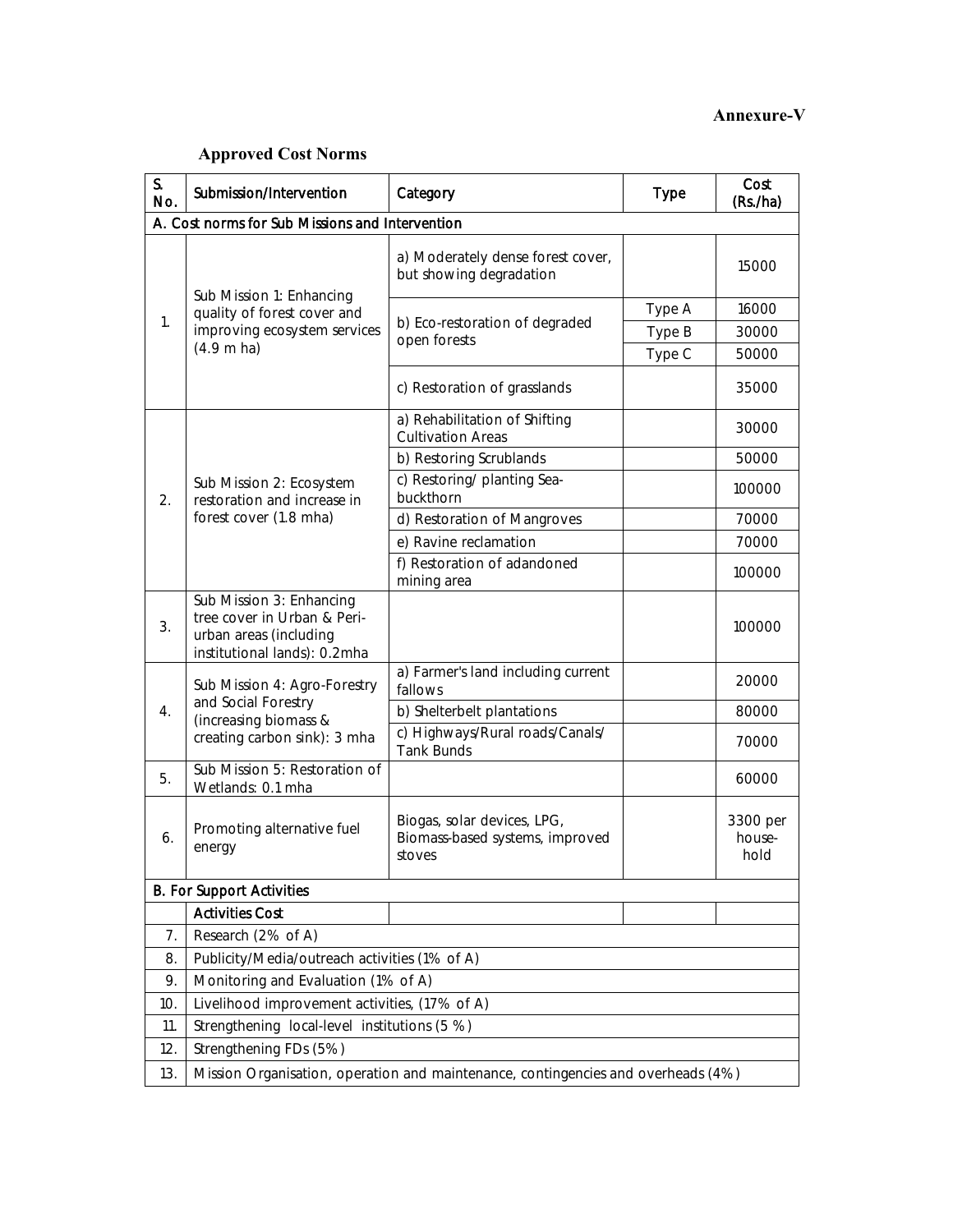# Annexure-VI

# **Performance Monitoring Framework (Results Framework)**

| <b>Expected Results</b>             | <b>Indicator</b>                   | <b>Periodicity</b> | Data                  | <b>Responsibility</b> | <b>Baselin</b> | <b>Milestones</b> |     |                  | Targ             |            |
|-------------------------------------|------------------------------------|--------------------|-----------------------|-----------------------|----------------|-------------------|-----|------------------|------------------|------------|
|                                     |                                    |                    | Source/Method         |                       | e              |                   |     |                  | <b>et</b>        |            |
|                                     |                                    |                    |                       |                       | Y <sub>0</sub> | Y3                | Y   | Y                | $\mathbf Y$      | <b>Y10</b> |
|                                     |                                    |                    |                       |                       |                |                   | 5   | $\overline{7}$   | 9                |            |
|                                     |                                    |                    |                       |                       |                |                   |     |                  |                  |            |
| 1. Forest/tree cover on             | • % area with forest cover         | Biennial           | Forest Survey-        | FSI, NRSA             | $X\%$          | $X+$              | X   | $\mathbf X$      | $\mathbf X$      | 28%        |
| forest/non-forest lands             |                                    |                    | <b>Remote Sensing</b> |                       |                | a                 | $+$ | $+$              | $+d$             |            |
| is enhanced in the                  |                                    |                    | and ground            |                       |                |                   | b   | $\mathbf{C}$     |                  |            |
| <b>Mission Target Area</b>          |                                    |                    | truthing              |                       |                |                   |     |                  |                  |            |
| $(MTA)^1$                           |                                    |                    |                       |                       |                |                   |     |                  |                  |            |
|                                     | • % area in various forest density | Biennial           | Forest Survey-        | FSI, NRSA             | X% in          | $X+$              | X   | $\boldsymbol{X}$ | $\boldsymbol{X}$ | $X + e$    |
|                                     | classes                            |                    | <b>Remote Sensing</b> |                       | dense          | a                 | $+$ | $+$              | $+d$             |            |
|                                     |                                    |                    | and ground            |                       |                |                   | b   | $\mathbf{C}$     |                  |            |
|                                     |                                    |                    | truthing              |                       |                |                   |     |                  |                  |            |
| 2. Quality of forest cover          | a.1. % of forest area naturally    | Annual             | Data from             | Local FD/local        |                |                   |     |                  |                  |            |
| & ecosystem services of             | regenerating                       |                    | permanent plots       | communities           |                |                   |     |                  |                  |            |
| forest /non-forests is              |                                    |                    |                       |                       |                |                   |     |                  |                  |            |
| improved in                         | a.2 Shannon Weiner Index           |                    |                       |                       |                |                   |     |                  |                  |            |
| a. Moderately dense (1.5)           | a.3 Carbon sequestered             |                    |                       |                       |                |                   |     |                  |                  |            |
| mha),                               |                                    |                    |                       |                       |                |                   |     |                  |                  |            |
| b. Open forests $(3.0 \text{ mha})$ | a.4 Above ground biomass           |                    |                       |                       |                |                   |     |                  |                  |            |
|                                     |                                    |                    |                       |                       |                |                   |     |                  |                  |            |

 $^1$  The total area with its inclusions (scrubs, grasslands etc) needs to be defined here

l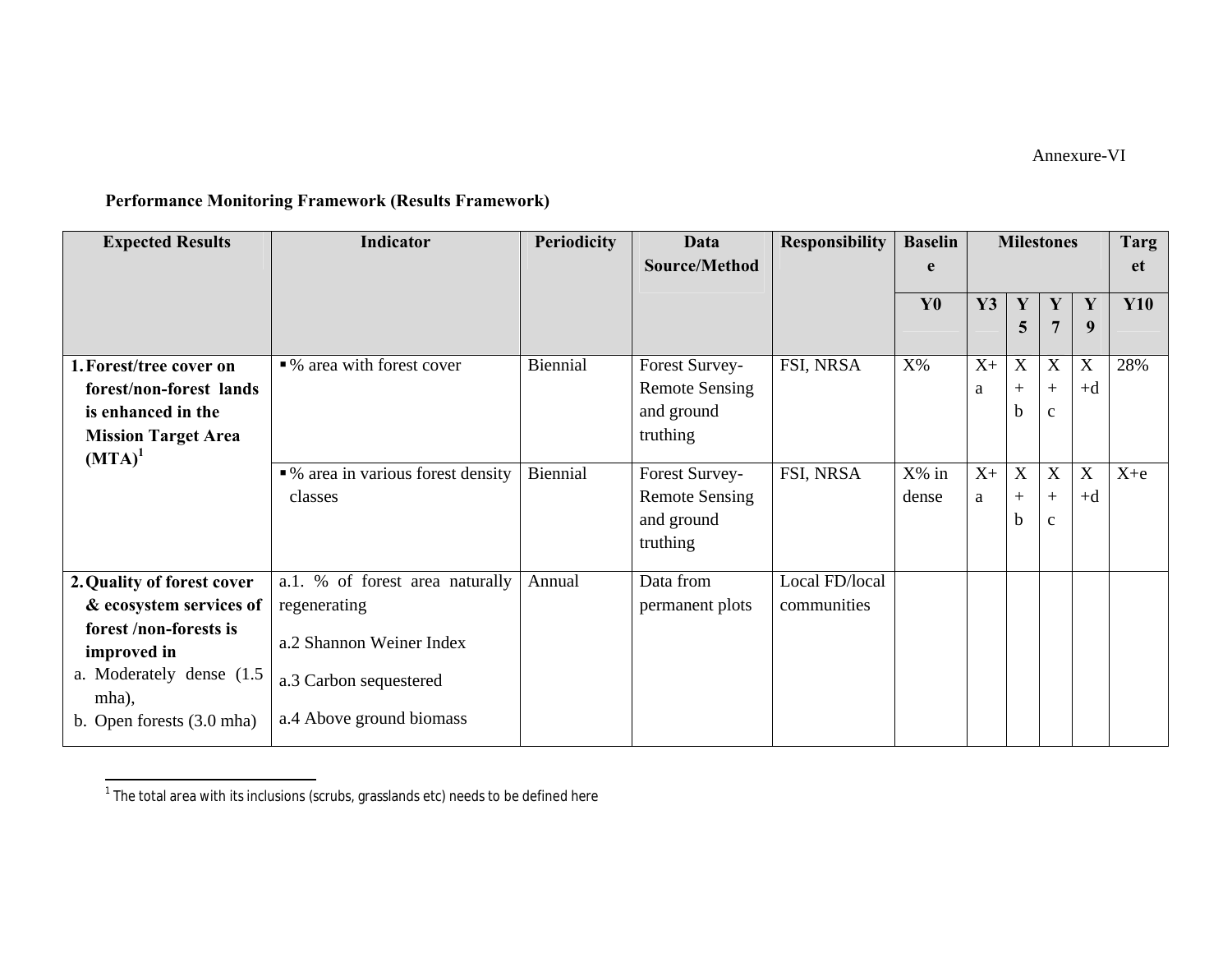| <b>Expected Results</b>                                              | <b>Indicator</b>                                                                                                                  | <b>Periodicity</b> | Data<br>Source/Method        | <b>Responsibility</b>         | <b>Baselin</b><br>e | <b>Milestones</b> |                  |                               | <b>Targ</b><br><b>et</b> |            |
|----------------------------------------------------------------------|-----------------------------------------------------------------------------------------------------------------------------------|--------------------|------------------------------|-------------------------------|---------------------|-------------------|------------------|-------------------------------|--------------------------|------------|
|                                                                      |                                                                                                                                   |                    |                              |                               | Y <sub>0</sub>      | Y3                | $\mathbf Y$<br>5 | $\mathbf Y$<br>$\overline{7}$ | Y<br>9                   | <b>Y10</b> |
| c. Degraded<br>grassland<br>$(0.40$ mha)<br>d. Wetlands $(0.10)$     | b.1. % of forest area naturally<br>regenerating<br>b.2 Shannon Weiner Index<br>b.3 Carbon sequestered<br>b.4 Above ground biomass | Annual             | Data from<br>permanent plots | Local FD/local<br>communities |                     |                   |                  |                               |                          |            |
|                                                                      | c. Biomass                                                                                                                        | Annual             | Data from<br>permanent plots | Local FD/local<br>communities |                     |                   |                  |                               |                          |            |
|                                                                      | d.% Wetland area achieved                                                                                                         | Annual             | Data from<br>permanent plots | Local FD/local<br>communities |                     |                   |                  |                               |                          |            |
| 3. Ecosystems<br>are<br>restored and forest<br>cover is increased in | a. % of area that is adequately<br>stocked/productivity                                                                           | Annual             | Data from<br>permanent plots | Local FD/local<br>communities |                     |                   |                  |                               |                          |            |
| a. Scrub $(0.8 \text{ mha})$<br>b. Shifting<br>cultivation           | b. Regeneration<br>of<br>native<br>forestry species                                                                               |                    |                              |                               |                     |                   |                  |                               |                          |            |
| areas (0.6mha)<br>c. Cold<br>(0.10)<br>deserts<br>mha),              | c. Regeneration<br>indicator<br>of<br>species                                                                                     |                    |                              |                               |                     |                   |                  |                               |                          |            |
| d. Mangroves (0.10mha)                                               | d. Regeneration<br>of<br>native                                                                                                   |                    |                              |                               |                     |                   |                  |                               |                          |            |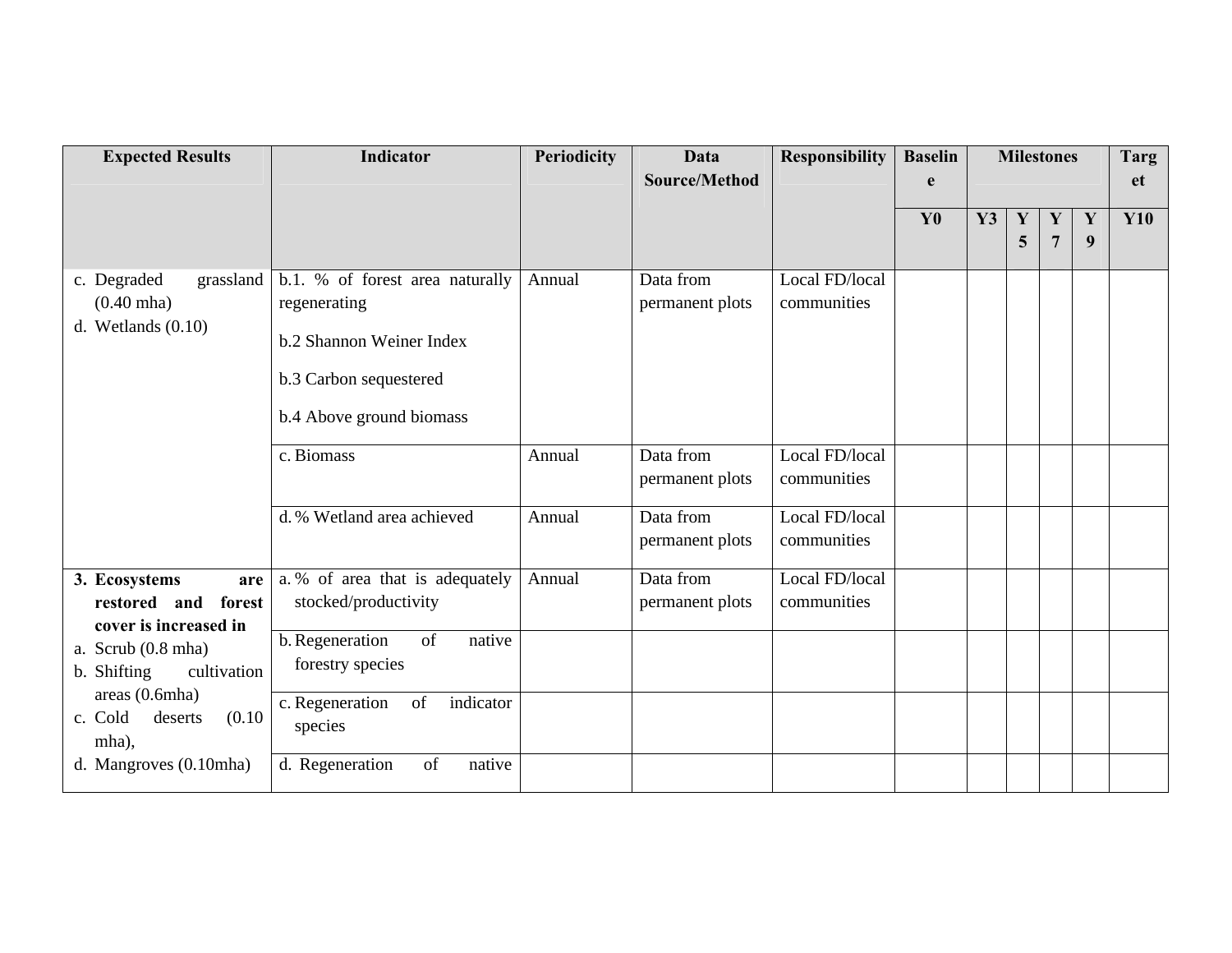| <b>Expected Results</b>                         | <b>Indicator</b>               | <b>Periodicity</b> | Data             | <b>Responsibility</b> | <b>Baselin</b> | <b>Milestones</b> |              |                | <b>Targ</b> |            |
|-------------------------------------------------|--------------------------------|--------------------|------------------|-----------------------|----------------|-------------------|--------------|----------------|-------------|------------|
|                                                 |                                |                    | Source/Method    |                       | e              |                   |              | <b>et</b>      |             |            |
|                                                 |                                |                    |                  |                       | Y <sub>0</sub> | Y3                | $\mathbf{Y}$ | Y              | $\mathbf Y$ | <b>Y10</b> |
|                                                 |                                |                    |                  |                       |                |                   | 5            | $\overline{7}$ | 9           |            |
|                                                 |                                |                    |                  |                       |                |                   |              |                |             |            |
| e. Ravines (0.10 mha)<br>f. Abandoned<br>mining | species                        |                    |                  |                       |                |                   |              |                |             |            |
| areas $(0.10 \text{ mha})$                      | e. % of area reclaimed         |                    |                  |                       |                |                   |              |                |             |            |
|                                                 | f. % of area reclaimed         |                    |                  |                       |                |                   |              |                |             |            |
| 4. Public<br>forest/<br>non-                    | •% of area under management    | Annual             | Village          | Local FD/local        | $\overline{0}$ |                   |              |                |             | 50%        |
| forests areas (taken up                         | of community institutions      |                    | survey/survey of | communities/F         |                |                   |              |                |             |            |
| under the Mission) are                          |                                |                    | the forest area  | acilitating           |                |                   |              |                |             |            |
| by<br>managed<br>the                            |                                |                    | (PRA/RRA)        | <b>NGO</b>            |                |                   |              |                |             |            |
| community                                       |                                |                    |                  |                       |                |                   |              |                |             |            |
| institutions. <sup>2</sup>                      |                                |                    |                  |                       |                |                   |              |                |             |            |
| 5. Improved fuelwood-use                        | • % of HH reporting use of     |                    | Sample HH        | Local FD/local        |                |                   |              |                |             | $X+20$     |
| efficiency<br>and                               | alternative energy devices     |                    | Survey           | communities/F         |                |                   |              |                |             | $\%$       |
| alternative<br>energy                           |                                |                    |                  | acilitating           |                |                   |              |                |             |            |
| devices by adopted by                           |                                |                    |                  | <b>NGO</b>            |                |                   |              |                |             |            |
| households<br>the<br>in                         |                                |                    |                  |                       |                |                   |              |                |             |            |
| <b>Mission Target Area.</b>                     | • % of HH using fuel efficient | Annual             | Sample HH        |                       | $X\%$          |                   |              |                |             |            |
|                                                 | devices                        |                    | Survey           |                       |                |                   |              |                |             |            |
| 6. Forest/non forest based                      | No. of targeted households     | Biennial           | Sample HH        | External              | $\overline{0}$ |                   |              |                |             | 3          |
| livelihoods income for                          | (HH) reporting atleast 25%     |                    | Survey in the    | agency                |                |                   |              |                |             | millio     |

 $^2$  Community institutions refer to institutions mandated by Gram Sabha at the village level (see section/para 5.4.1 for details)

 $\mathbb{Z}$ 

l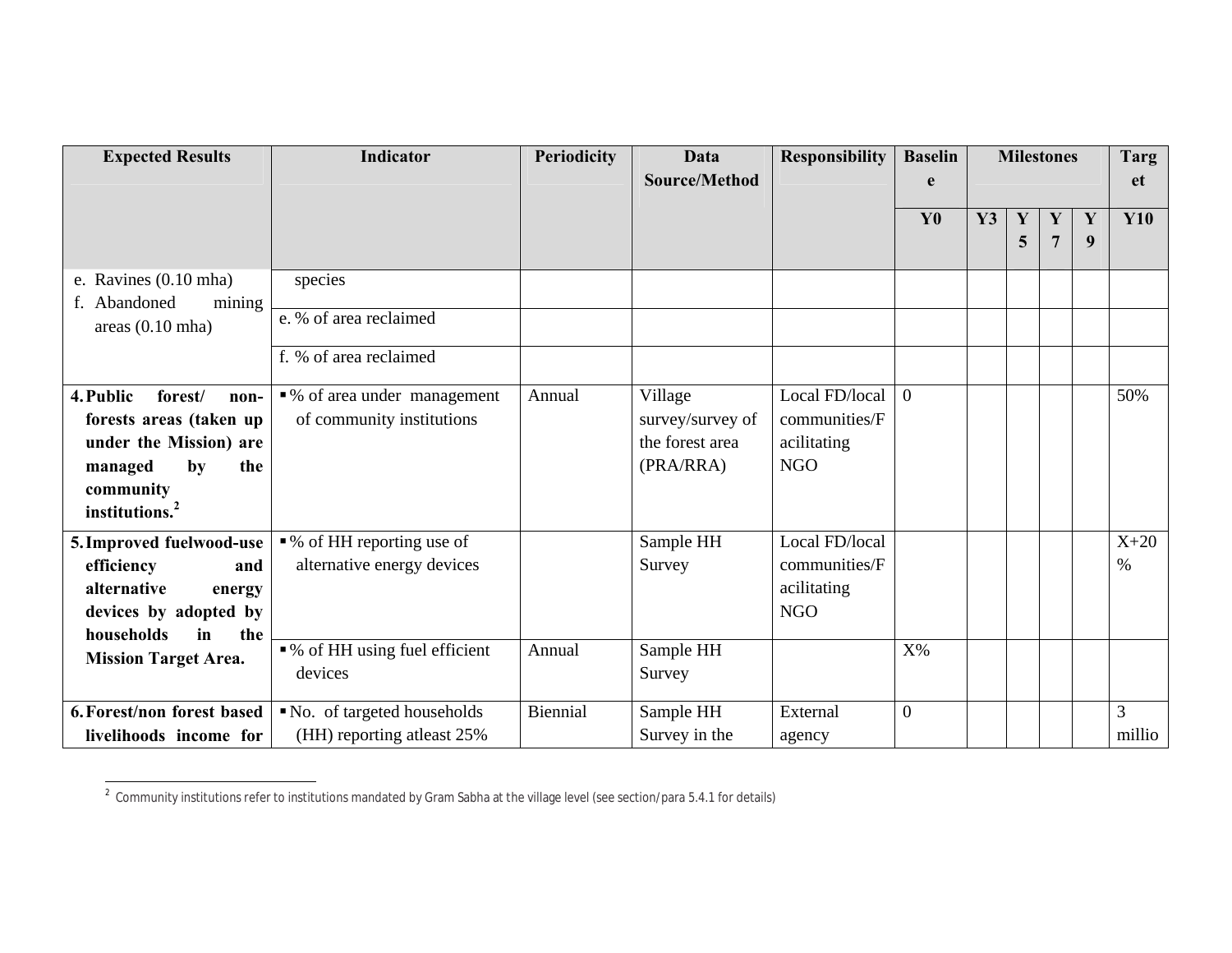| <b>Expected Results</b>      | Indicator                       | <b>Periodicity</b> | Data            | <b>Responsibility</b> | <b>Baselin</b> | <b>Milestones</b> | Targ           |                |           |            |
|------------------------------|---------------------------------|--------------------|-----------------|-----------------------|----------------|-------------------|----------------|----------------|-----------|------------|
|                              |                                 |                    | Source/Method   |                       | e              |                   |                |                | <b>et</b> |            |
|                              |                                 |                    |                 |                       | YO             | Y3                | Y              | Y              | Y         | <b>Y10</b> |
|                              |                                 |                    |                 |                       |                |                   | 5 <sup>5</sup> | $\overline{7}$ | 9         |            |
|                              |                                 |                    |                 |                       |                |                   |                |                |           |            |
| million<br>3<br>forest       | increase in real income         |                    | target area and | contracted for        |                |                   |                |                |           | n          |
| dependent households         |                                 |                    | estimation      | household             |                |                   |                |                |           |            |
| enhanced in the<br><i>is</i> |                                 |                    |                 | survey                |                |                   |                |                |           |            |
| <b>MTA</b>                   |                                 |                    |                 |                       |                |                   |                |                |           |            |
| 7. Forest/non forest based   | • % of HH reporting             | Annual             | Sample HH       | Local FD/local        | 0%             |                   |                |                |           | 3          |
| livelihoods of about 3       | diversification of income       |                    | Survey          | communities/F         |                |                   |                |                |           | millio     |
| million<br>households        | sources                         |                    |                 | acilitating           |                |                   |                |                |           | n          |
| living in and around         |                                 |                    |                 | <b>NGO</b>            |                |                   |                |                |           |            |
| forests are diversified      |                                 |                    |                 |                       |                |                   |                |                |           |            |
|                              | • % of HH reporting increase in | Annual             | Sample HH       | Local FD/local        | 0%             |                   |                |                |           | 3          |
|                              | number of days of               |                    | Survey          | communities/F         |                |                   |                |                |           | millio     |
|                              | employment in primary           |                    |                 | acilitating           |                |                   |                |                |           | n          |
|                              | occupation                      |                    |                 | <b>NGO</b>            |                |                   |                |                |           |            |
|                              |                                 |                    |                 |                       |                |                   |                |                |           |            |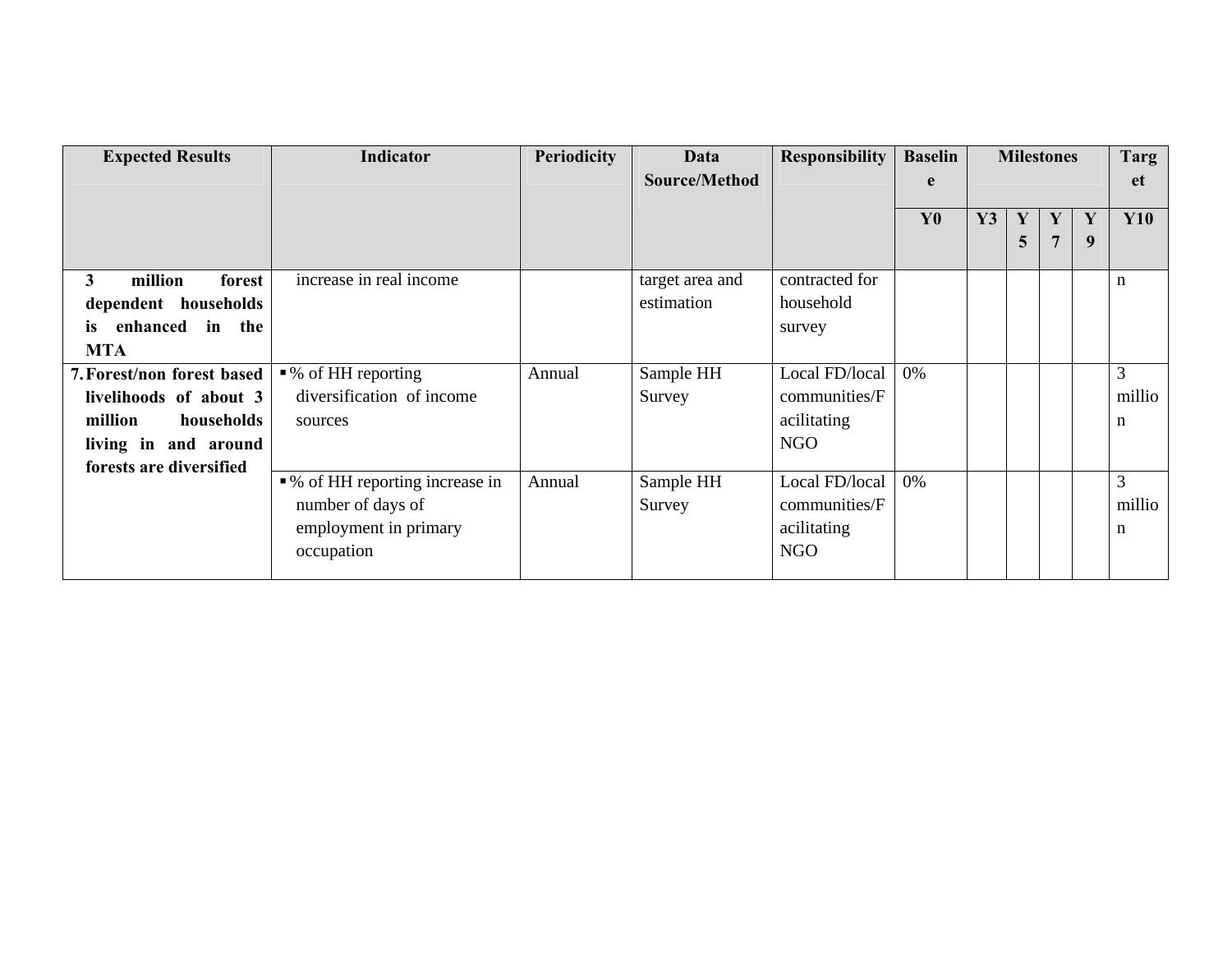#### **Acronyms and Abbreviations**

- ADG: Additional Director General
- AG: Accountant General
- APO: Annual Plan of Operation
- CAG: Comptroller and Accountant General
- CASP: Central Assistance to State Plans
- CBO: Community Based Organizations
- CCA: Community Conserved Area
- CCEA: Cabinet Committee on Economic Affairs
- CFM: Community Forest Management
- CAMPA: Compensatory Afforestation Management and Planning Authority
- DGF&SS: Director General Forests & Special Secretary
- EAP: Externally Aided Project
- EFC: Expenditure Finance Committee
- FDA: Forest Development Agency
- GIM: Greening India Mission
- GPS: Global Positioning System
- GS: Gram Sabha
- GIS: Geographic Information System
- ICFRE: Indian Council of Forestry Research & Education
- IFMS: Intensification of Forest Management
- IG: Inspector General
- IIFM: Indian Institute of Forest Management
- IWMP: Integrated Watershed Management Program JFM: Joint Forest Management
- JFMC: Joint Forest Management Committee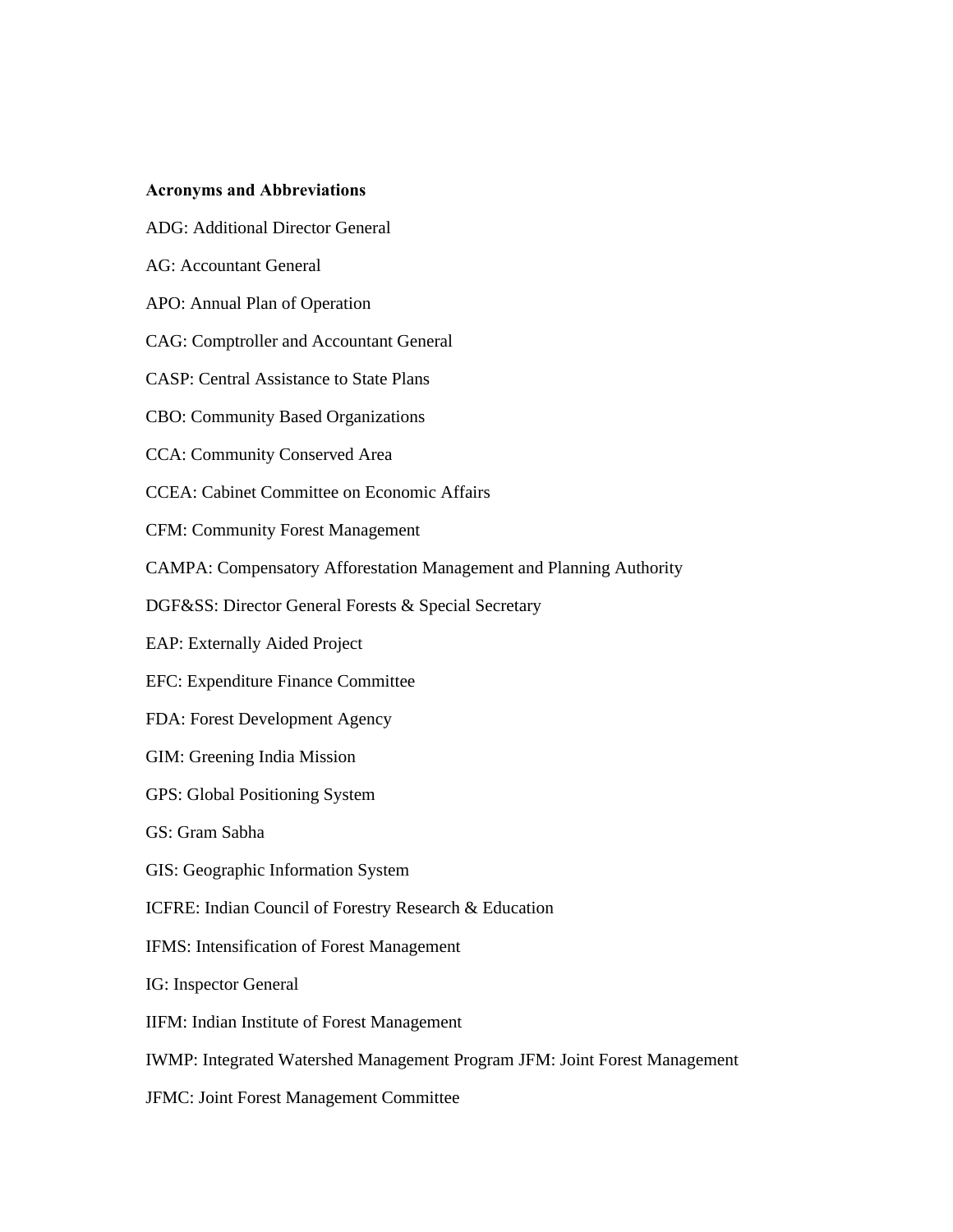JICA: Japan International Cooperation Agency

LISS: Linear Imaging and Self-Scanning Sensor

MoEF&CC: Ministry of Environment, Forests and Climate Change

MGNREGA: Mahatma Gandhi National Rural Employment Guarantee Act

NAPCC: National Action Plan on Climate Change

NCC: National Cadet Crops

NGC: National Green Corps

NSS: National Service Scheme

NAP: National Afforestation Programme

NIC: National Informatics Centre

NTFP: Non-Timber Forest Produce

NFP: National Forest Policy

NGO: Non-Government Organization

NAPCC: National Action Plan on Climate Change

NRLM: National Rural Livelihood Mission

OM: Office Memorandum

PCCF: Principal Chief Conservator of Forests

PMF: Performance Monitoring Framework

PRI: Panchayati Raj Institution

QSP: Quality Seedling Production

REDD: Reducing Emission from Deforestation and Forest Degradation

RS: Remote Sensing

RBM: Results-Based Management

RF: Result Framework

SAPCC: State Action Plan on Climate Change

SHG: Self Help Group

SMC: Soil and Moisture Conservation